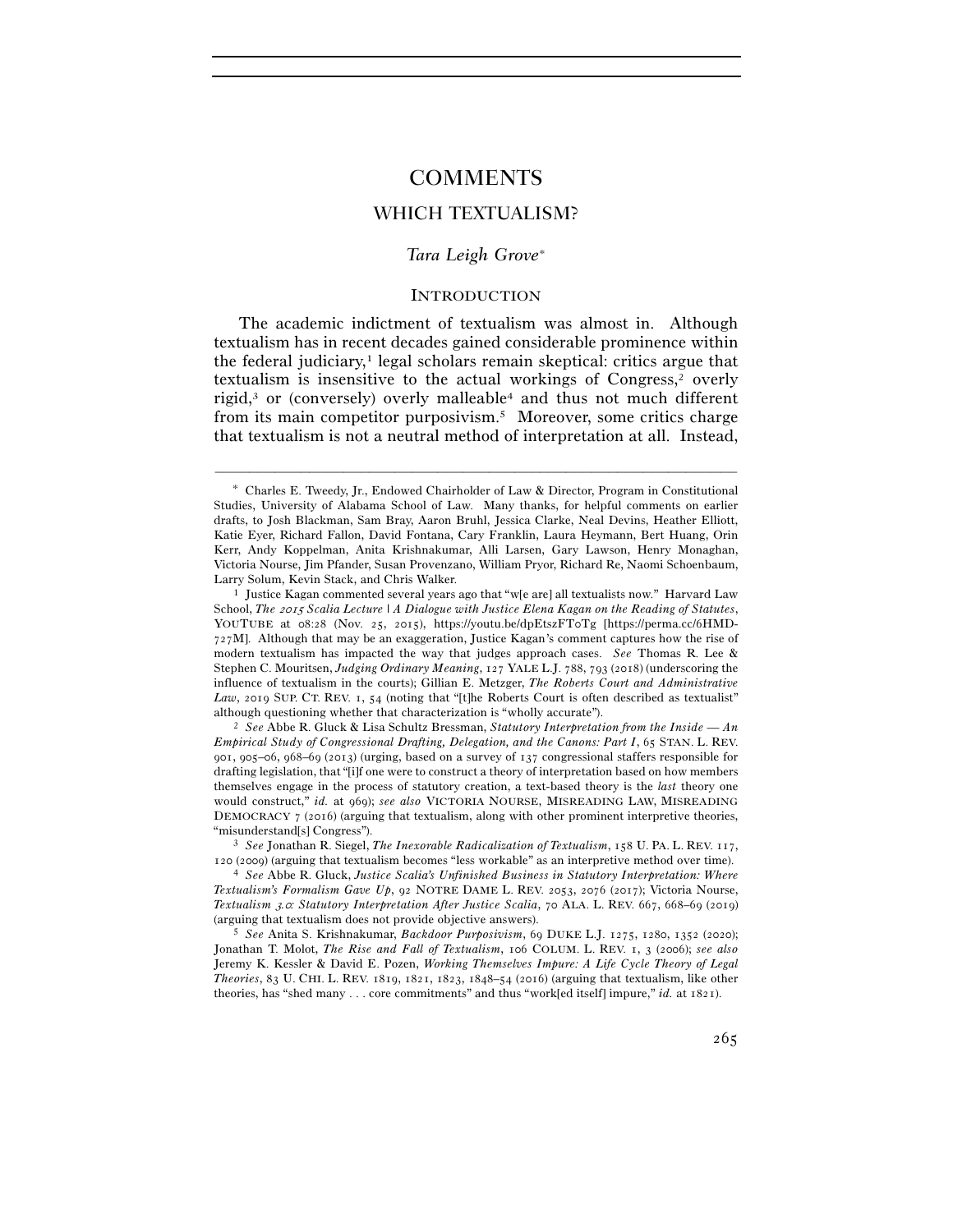these commentators insist, textualism is often used as a smokescreen by conservative judges to reach ideologically acceptable outcomes.6

Enter *Bostock v. Clayton County*. 7 The case was the culmination of years of litigation asking whether discrimination against a gay, lesbian, or transgender individual qualifies as "discrimination]... because of such individual's . . . sex" under Title VII of the Civil Rights Act of 1964. 8 The text appeared to strongly favor the plaintiffs: terminating a male employee because he is romantically attracted to men, or dismissing an employee after she announces her transition from male to female, seem like instances of discrimination because of "sex." And to the surprise of many (who doubted that textualism could lead to such a progressive outcome), that is precisely what the Supreme Court held.9 In an opinion written by self-proclaimed textualist Justice Gorsuch10 (and joined by fellow conservative Chief Justice Roberts), the Court declared that "to discriminate against employees for being homosexual or transgender, the employer must intentionally discriminate against individual men and women in part because of sex. That has always been prohibited by Title VII's plain terms  $\dots$ ."<sup>11</sup>

This result may be reason enough to reexamine some assumptions about textualism. But *Bostock* revealed something more: important tensions *within* textualism. After all, the dissenting opinions purported to

<sup>6</sup> *See* Neil H. Buchanan & Michael C. Dorf, *A Tale of Two Formalisms: How Law and Economics Mirrors Originalism and Textualism*, 106 CORNELL L. REV. (forthcoming 2020) (manuscript at  $37-42$ ) (on file with the Harvard Law School Library) (urging that statutory textualism and constitutional originalism are "a rhetorical smokescreen for extremely Conservative results," *id.* at 42); William N. Eskridge, Jr. & Philip P. Frickey, *The Supreme Court,* 1993 *Term — Foreword: Law as Equilibrium*, 108 HARV. L. REV. 26, 77 (1994) (suggesting that "the new, tougher version of textualism advocated by Justices Scalia and Thomas . . . serves as a cover for the injection of conservative values into statutes"); *see also* Margaret H. Lemos, *The Politics of Statutory Interpretation*, 89 NOTRE DAME L. REV. 849, 851 (2013) (reviewing ANTONIN SCALIA & BRYAN A. GARNER, READING LAW (2012)) (noting that "textualism is widely regarded as a politically conservative methodology"); Alexander Volokh, *Choosing Interpretive Methods: A Positive Theory of Judges and Everyone Else*, 83 N.Y.U. L. REV. 769, 771–75 (2008) (recognizing, but questioning, the "conventional wisdom" that "[t]<br>extualism is a 'conservative' method of statutory interpretation," id. at<br> $771$ .  $^{7}$  140 S. Ct. 1731 (2020). <br>  $^{8}$  42 U.S.C. § 2000e-2(a)(1); see Civil Rights Act of 1964, Pub. L. No. 88-352,

<sup>241</sup>, 253–66 (codified as amended at 42 U.S.C. §§ 2000e to 2000e-<sup>17</sup>). 9 *See* Robert Barnes, *Neil Gorsuch? The Surprise Behind the Supreme Court's Surprising LGBTQ Decision*, WASH. POST (June 16, 2020, 8:06 PM), https://www.washingtonpost.com/ politics/courts\_law/neil-gorsuch-gay-transgender-rights-supreme-court/2020/06/16/112f903c-afe3-

<sup>11</sup>ea-8f56-63f38c990077\_story.html [https://perma.cc/Q6BJ-AEU<sup>8</sup>]. 10 *See* NEIL GORSUCH, A REPUBLIC, IF YOU CAN KEEP IT <sup>131</sup>–32 (2019) ("[T]extualism offers a known and knowable methodology for judges to determine impartially . . . what the law is." *Id.* at 132.). Justice Gorsuch was clear about his preference for textualism during his confirmation hearing. *See Confirmation Hearing on the Nomination of Hon. Neil M. Gorsuch to Be an Associate Justice of the Supreme Court of the United States: Hearing Before the S. Comm. on the Judiciary*, 115th Cong. 131 (2017) (statement of Judge Neil M. Gorsuch). <sup>11</sup> 140 S. Ct. at 1743.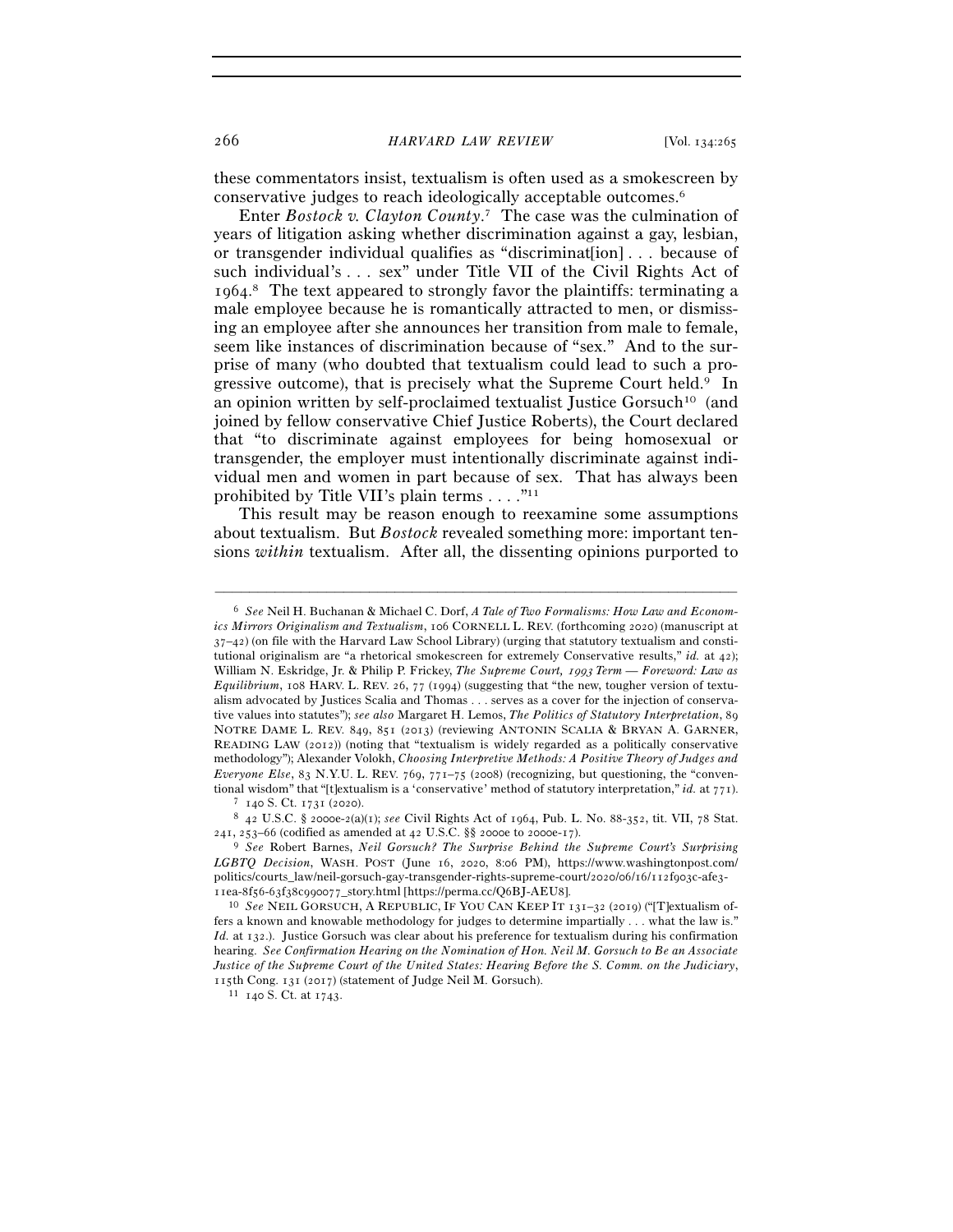rely on textualism, too. The majority opinion applied what this Comment refers to as "formalistic textualism," an approach that instructs interpreters to carefully parse the statutory language, focusing on semantic context and downplaying policy concerns or the practical (even monumental) consequences of the case. The dissenting opinions offered a more "flexible textualism," an approach that attends to text but permits interpreters to make sense of that text by considering policy and social context as well as practical consequences. To "ordinary people" in 1964, the dissenters insisted, discrimination on the basis of "sexual orientation" was categorically different from, and not a subset of, discrimination on the basis of "sex."12 In sum, *Bostock* was not a case about textualism; it was a case about *textualisms*.

Scholarship on statutory interpretation has largely overlooked the divisions within textualism (perhaps because so many scholars reject textualism at the outset).<sup>13</sup> The academic debate tends to focus on whether an interpreter, particularly a judge, should be a "textualist" or a "purposivist."14 The answer, it seems, depends largely on one's understanding of Article I of the U.S. Constitution and the legislative process.15 Textualists argue that judges must respect the (often messy) compromises reached through the bicameralism and presentment process of Article I, Section 7 by enforcing a clear text, even if it seems in tension with the apparent intent or purpose underlying the statute.16 Purposivists contend that,

<sup>12</sup> *Id.* at 1766, 1772 (Alito, J., dissenting) ("[I]n 1964, ordinary Americans most certainly would not have understood Title VII to ban discrimination because of sexual orientation or gender identity." *Id.* at 1772.); *id.* at 1828 (Kavanaugh, J., dissenting) (asserting that "common parlance" treated the categories as distinct). 13 These tensions are, however, suggested by some of the academic criticisms, which have urged

that textualism is both too rigid *and* too malleable. *See supra* notes 3–<sup>5</sup> and accompanying text. 14 *See* Richard H. Fallon, Jr., *The Statutory Interpretation Muddle*, 114 NW. U. L. REV. 269,

<sup>278</sup>–79 (2019) (characterizing the statutory interpretation debate as between textualists and purposivists); David S. Louk, *The Audiences of Statutes*, 105 CORNELL L. REV. 137, 148 (2019); Kevin M. Stack, *The Interpretive Dimension of* Seminole Rock, 22 GEO. MASON L. REV. 669, 683 (2015); *see also* Abbe R. Gluck, *Congress, Statutory Interpretation, and the Failure of Formalism: The CBO Canon and Other Ways that Courts Can Improve on What They Are Already Trying to Do*, 84 U. CHI. L. REV. 177, 191 (2017) (noting this emphasis, but anticipating that statutory interpretative theory is "(finally) entering the post–'textualism vs purposivism' era"). To be sure, there are other important methods. *See, e.g.*, WILLIAM N. ESKRIDGE, JR., DYNAMIC STATUTORY INTERPRETATION 26–27, 157–59 (1994); Victoria F. Nourse, *A Decision Theory of Statutory Interpretation: Legislative History by the Rules*, 122 YALE L.J. 70, 73 (2012). And some statutory theories do not rest on Article I. *See* ADRIAN VERMEULE, JUDGING UNDER UNCERTAINTY 4–5, 150, 181, 186–87 (2006) (advocating textualism based on concerns about the judiciary's limited institutional capacities); Ryan D. Doerfler, *Who Cares How Congress Really Works?*, 66 DUKE L.J. 979, 1032–34, 1042–43 (2017) (proposing a "'conversation' model," *id.* at 1032, drawing on due pro-

cess principles of fair notice). 15 Most theorists focus on statutory interpretation. As I argue in separate work, for other documents (such as presidential directives), theorists must look outside Article I. *See* Tara Leigh Grove, *Presidential Laws and the Missing Interpretive Theory*, 168 U. PA. L. REV. 877, 880 (<sup>2020</sup>). 16 *See* U.S. CONST. art. I, § 7; *infra* section I.A, pp. 272–274.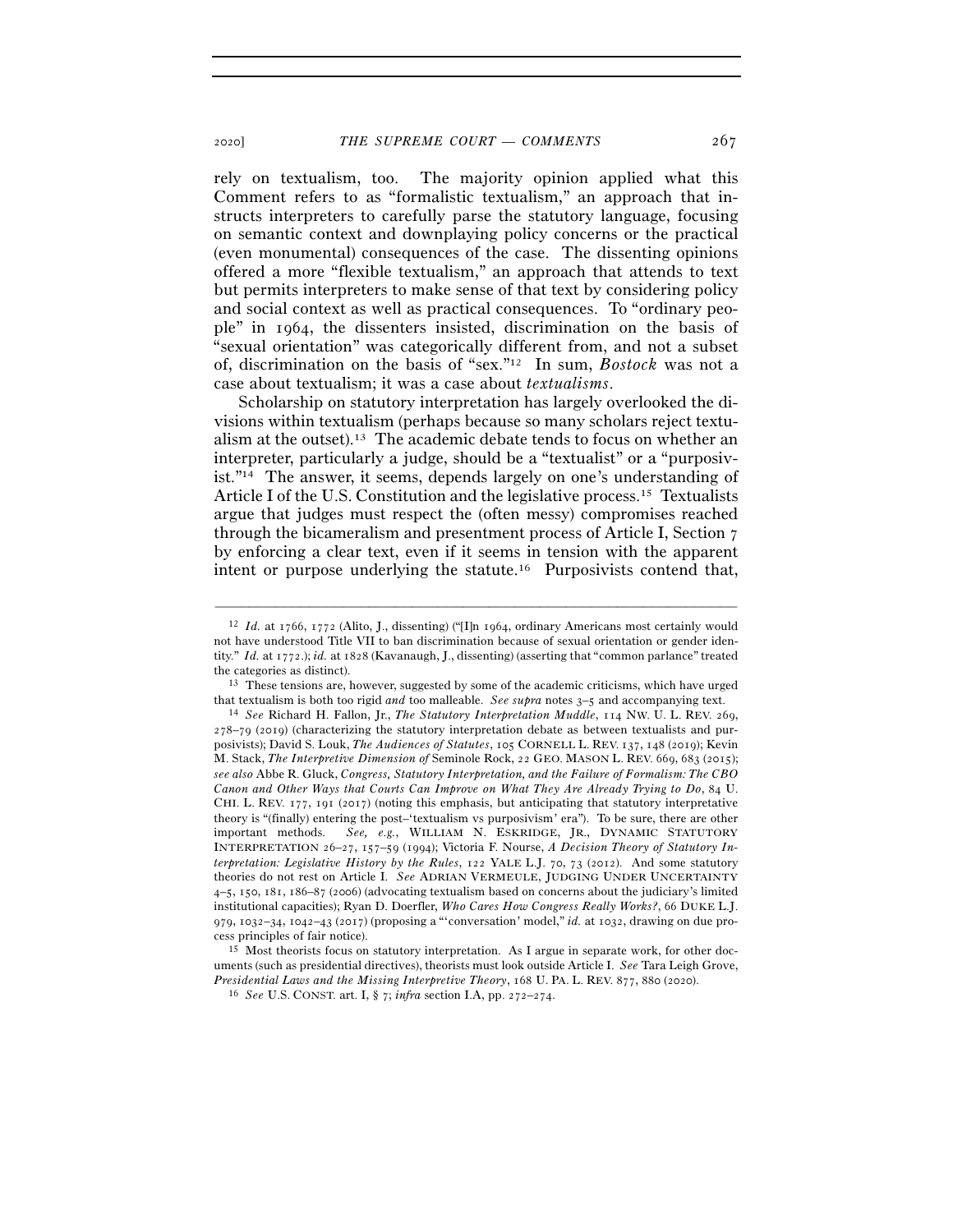given the complexity of the legislative process, Congress cannot be expected to put everything in the text, and thus judges should interpret a statute so as to fulfill its overall aims and goals.<sup>17</sup>

But this focus on textualism versus purposivism papers over crucial differences within each theoretical field. As *Bostock* illustrates, there are competing strands of textualism. So let us suppose that a judge is convinced that the Article I lawmaking process counsels in favor of textualism. What kind of a textualist should she be?18

This Comment argues that the answer to that question has less to do with Article I than with Article  $III$  — and the deep tension faced by Article III judges in our constitutional scheme. The Constitution creates a federal judiciary that is both shaped by politics and yet designed to be independent of politics. Article II provides that Supreme Court Justices shall be nominated by the President and confirmed by the Senate.19 This scheme injects politics into the selection of federal judges. At the same time, Article III creates an independent federal judiciary — one whose members enjoy tenure and salary protections.<sup>20</sup> Thus, upon assuming office, judges are supposed to be independent of the very political and ideological forces that gave them their jobs.

*Bostock* underscored this tension. Although the statutory text favored the plaintiffs' Title VII claim, that was likely to be an uncomfortable result for many textualists. Even if textualism *is* (or can be) an ideologically neutral method, it has long been associated with the conservative legal movement.<sup>21</sup> And a number of the self-proclaimed textualists on the judiciary (including President Trump's appointee Justice

<sup>17</sup> *See* HENRY M. HART, JR. & ALBERT M. SACKS, THE LEGAL PROCESS 1374 (William N. Eskridge, Jr. & Philip P. Frickey eds., 1994) (advising that a court should "[i]nterpret the words of the statute . . . so as to carry out the purpose as best it can"); *see also* STEPHEN BREYER, MAKING OUR DEMOCRACY WORK 102 (2010) ("A court that looks to purposes is a court that works as a partner with Congress."); ROBERT A. KATZMANN, JUDGING STATUTES 9–10 (2014) (arguing that a purposive approach better "[r]espect[s] Congress's work product," *id.* at <sup>10</sup>). 18 Throughout this Comment, I assume that an individual Justice has a good deal of discretion

in selecting her preferred interpretive method. *See also infra* note 167. This Comment aims to give would-be textualist judges guidance on which form of textualism to select. But I also assume that some judges may not choose textualism at all.<br><sup>19</sup> *See* U.S. CONST. art. II, § 2, cl. 2.<br><sup>20</sup> *See id.* art. III, § 1 ("The Judges, both of the supreme and inferior Courts, shall hold their

Offices during good Behaviour, and shall, at stated Times, receive for their Services, a Compensation, which shall not be diminished during their Continuance in Office.").

<sup>&</sup>lt;sup>21</sup> See NEAL DEVINS & LAWRENCE BAUM, THE COMPANY THEY KEEP: HOW PARTISAN DIVISIONS CAME TO THE SUPREME COURT 117 (2019) (describing textualism and originalism as "two linked theories of legal interpretation that have reshaped Supreme Court decision making and strengthened the conservative legal movement"); STEVEN M. TELES, THE RISE OF THE CONSERVATIVE LEGAL MOVEMENT 145 (2008).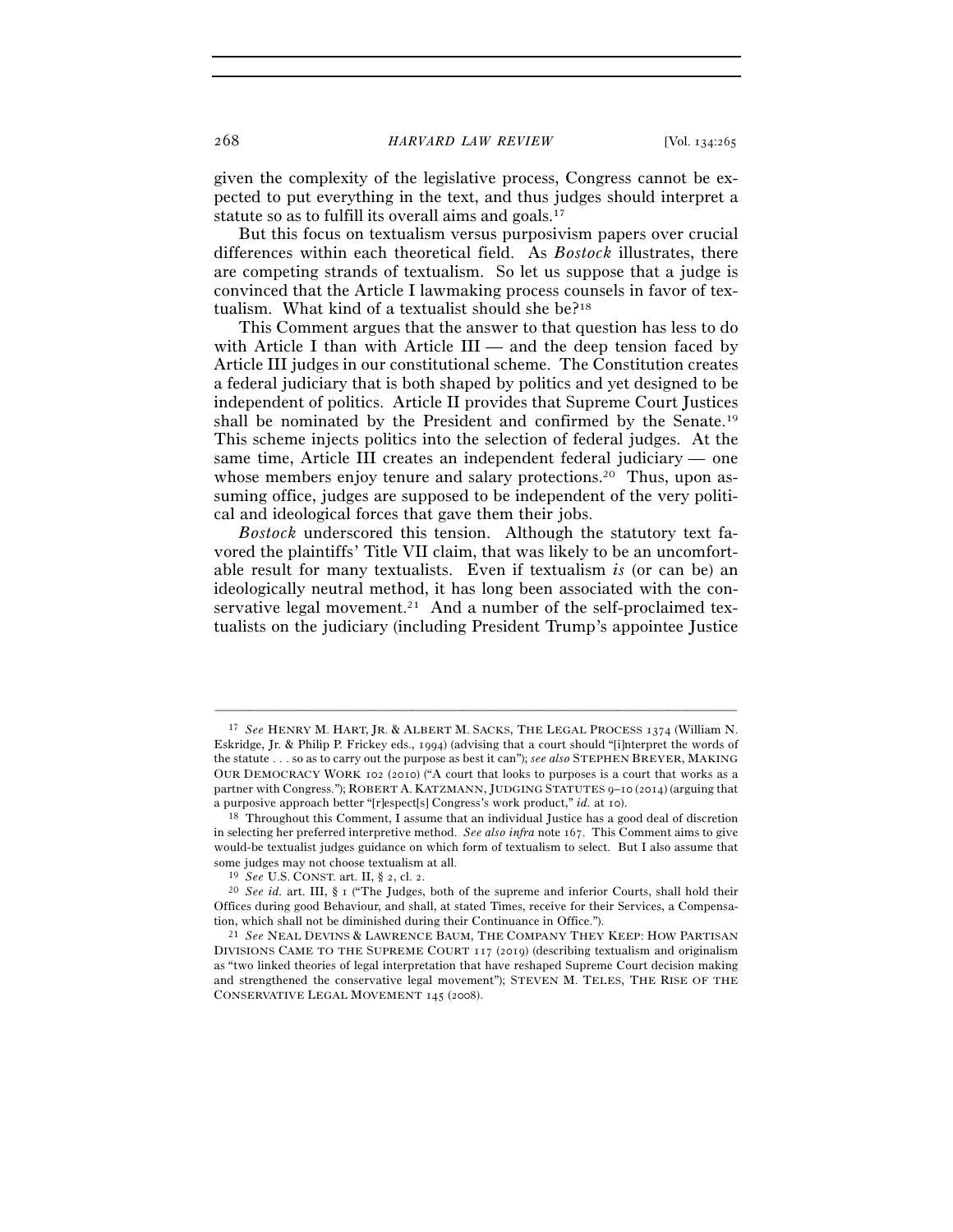Gorsuch) were selected with the enthusiastic support of social conservatives,22 many of whom emphatically opposed the plaintiffs' claim.23 The litigation leading up to *Bostock* also had a partisan valence: although the Obama Administration concluded in 2012 that Title VII's prohibition on sex discrimination "by definition" encompassed the LGBTQ community,<sup>24</sup> the Trump Administration reversed course in 2017, insisting that such an interpretation would lead to "extreme"25 and "absurd" results.26

Interpretive method can, I argue, help a judge navigate this tension. This Comment contends that a federal judge should favor formalistic textualism — a relatively rule-bound method that promises to better constrain judicial discretion and thus a judge's proclivity to rule in favor of the wishes of the political faction that propelled her into power. Formalistic textualism emphasizes semantic context, rather than social or policy context, and downplays the practical consequences of a decision.<sup>27</sup> Notably, the division between formalistic and flexible textualism identified by this Comment also sheds light on some real, but underappreciated, disputes among textualists: formalistic textualism calls upon interpreters to apply only a "closed set" of normative canons<sup>28</sup> and, relatedly, to rule out canons, such as the absurdity doctrine, that flexible textualism permits and that invite considerable judicial discretion.29 A

<sup>22</sup> *See* Jeremy W. Peters, *Conservative Groups Unify to Push Neil Gorsuch's Confirmation*, N.Y. TIMES (Feb. 1, 2017), https://nyti.ms/2k0dn4m [https://perma.cc/V8JS-B4VS] (describing how conservative organizations, including "evangelical and anti-abortion groups," joined forces to support the nomination of Neil Gorsuch).<br>
<sup>23</sup> See sources cited *infra* note 241 (discussing social conservatives' reactions to Bostock).<br>
<sup>24</sup> Macy v. Holder, No. 0120120821, 2012 WL 1435995, at \*11 (E.E.O.C. Apr. 20, 2012); see

Baldwin v. Foxx, No. 0120133080, 2015 WL 4397641, at \*4 (E.E.O.C. July 15, 2015). The Equal Employment Opportunity Commission (EEOC) under the Obama Administration also initiated one of the three cases that the Supreme Court decided in *Bostock*. *See* Brief for Respondent Aimee Stephens at 11–13, R.G. & G.R. Harris Funeral Homes, Inc. v. EEOC, 140 S. Ct. 1731 (2020) (No.

<sup>18</sup>-<sup>107</sup>) (describing how the EEOC brought suit after Aimee Stephens filed her complaint). 25 Brief for the Federal Respondent Supporting Reversal at <sup>38</sup>, *R.G. & G.R. Harris Funeral Homes*, 140 S. Ct. 1731 (No. 18-107) [hereinafter Brief for the Federal Respondent].<br><sup>26</sup> Brief for the United States as Amicus Curiae Supporting Affirmance in No. 17-1618 and

Reversal in No. 17-1623 at 17, 25, *Bostock*, 140 S. Ct. 1731 (No. 17-1618, No. 17-1623) [hereinafter Brief for the United States].<br><sup>27</sup> Although an emphasis on semantic context has been used to distinguish textualism from pur-

posivism, *see* John F. Manning, *What Divides Textualists from Purposivists?*, 106 COLUM. L. REV. 70, 76 (2006) [hereinafter Manning, *What Divides*], I argue that it is also an important distinction among textualisms. 28 *Compare* John F. Manning, *The Absurdity Doctrine*, 116 HARV. L. REV. <sup>2387</sup>, 2474 (2003)

<sup>[</sup>hereinafter Manning, *Absurdity*] (advocating a "closed set" of conventions), *with* Amy Coney Barrett, *Substantive Canons and Faithful Agency*, 90 B.U. L. REV. 109, 160–63 (2010) (critiquing the position that the set should be closed). 29 *Compare* Manning, *Absurdity*, *supra* note 28, at 2391 ("If one accepts the textualist critique of

strong intentionalism, it is difficult to sustain the absurdity doctrine . . . ."), *and* John C. Nagle,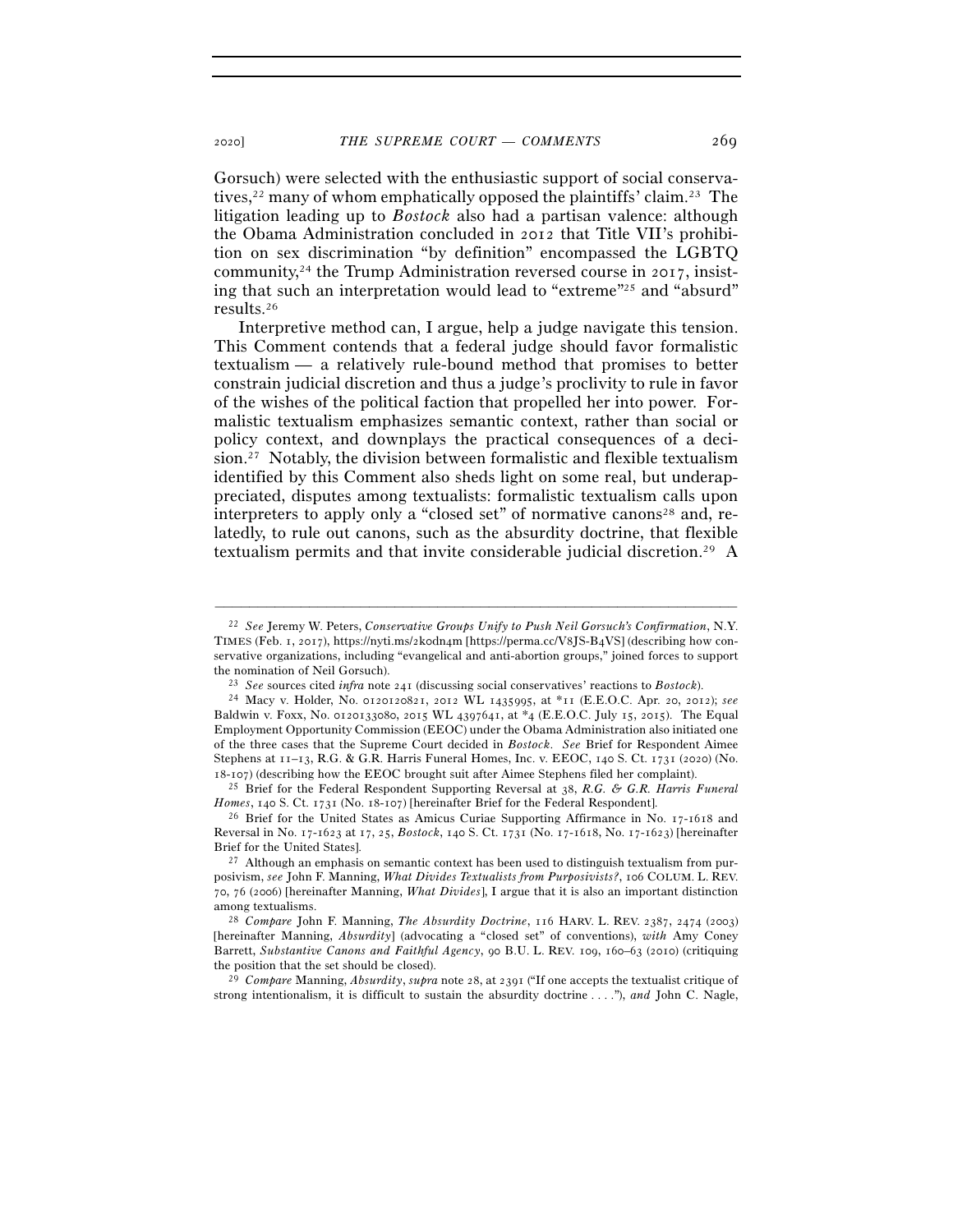judge should, in short, aim to insulate herself from external influences, including the pull of partisan politics that urges her to decide a case in a particular way.

Formalistic textualism may at times seem "wooden."30 But this approach has powerful normative justifications. First, this method is consistent with, although a refinement of, early textualists' emphasis on constraining judicial discretion. Justice Scalia worried that a judge applying purposivism might (mis)read a statute so as to "pursue [her] own objectives and desires."31 The concern here is not that an Article III judge will aim to fulfill a personal agenda, but instead that she will be influenced by the ideological forces that drive the Article II selection process. That is, she will feel pressure to rule for her "team." Although no method can fully cabin judicial discretion, formalistic textualism aims to constrain those impulses.32

Second, I want to advance a normative goal for textualism that has not previously been emphasized by the discourse on statutory interpretive theory. This Comment asserts that a judge should opt for formalistic textualism to help protect the legitimacy of the judiciary itself. In our polarized political environment, and in the wake of bitter confirmation fights (including over Justice Gorsuch), commentators have raised doubts about the legitimacy of the Supreme Court.33 Observers worry that, when one ideological faction captures both the Presidency and the Senate — and thus controls the Article II selection process — that faction can "control" the Supreme Court and ensure that its decisions go in only one ideological direction.34

Formalistic textualism can, I suggest, help to mitigate this pressure on judicial legitimacy. Given the mix of federal statutes, a Justice using this method should, as she moves from statutes enacted by conservative Congresses to statutes enacted by progressive Congresses, decide cases that accord with both "conservative" and "progressive" preferences. Moreover, this legitimacy-enhancing function should work even if only

*Textualism's Exceptions*, ISSUES IN LEGAL SCHOLARSHIP, Nov. 2002, art. 15, at 3 (similarly rejecting the absurdity doctrine as incompatible with textualism), *with* SCALIA & GARNER, *supra* note 6, at 234–<sup>39</sup> (endorsing the absurdity doctrine). 30 *Cf. Bostock*, 140 S. Ct. at 1745 (noting that the dissents "dismiss [the Court's treatment of

Title VII] as wooden or literal").<br><sup>31</sup> ANTONIN SCALIA, A MATTER OF INTERPRETATION 17–18 (Amy Gutmann ed., 1997).<br><sup>32</sup> Notably, Justice Gorsuch faced pressure before the *Bostock* ruling and has been heavily crit-

icized by social conservatives since the decision. *See infra* pp. 302–03.

<sup>33</sup> *See* Tara Leigh Grove, *The Supreme Court's Legitimacy Dilemma*, 132 HARV. L. REV. 2240, 2240–42 (2019) (reviewing RICHARD H. FALLON, JR., LAW AND LEGITIMACY IN THE SUPREME COURT (2018)) (collecting sources and discussing the controversies surrounding certain Supreme Court nominations and the related attacks on the Court's "legitimacy"); *infra* section III.B, pp. 296– 307.

<sup>34</sup> *See infra* section III.B.2, pp. 300–03.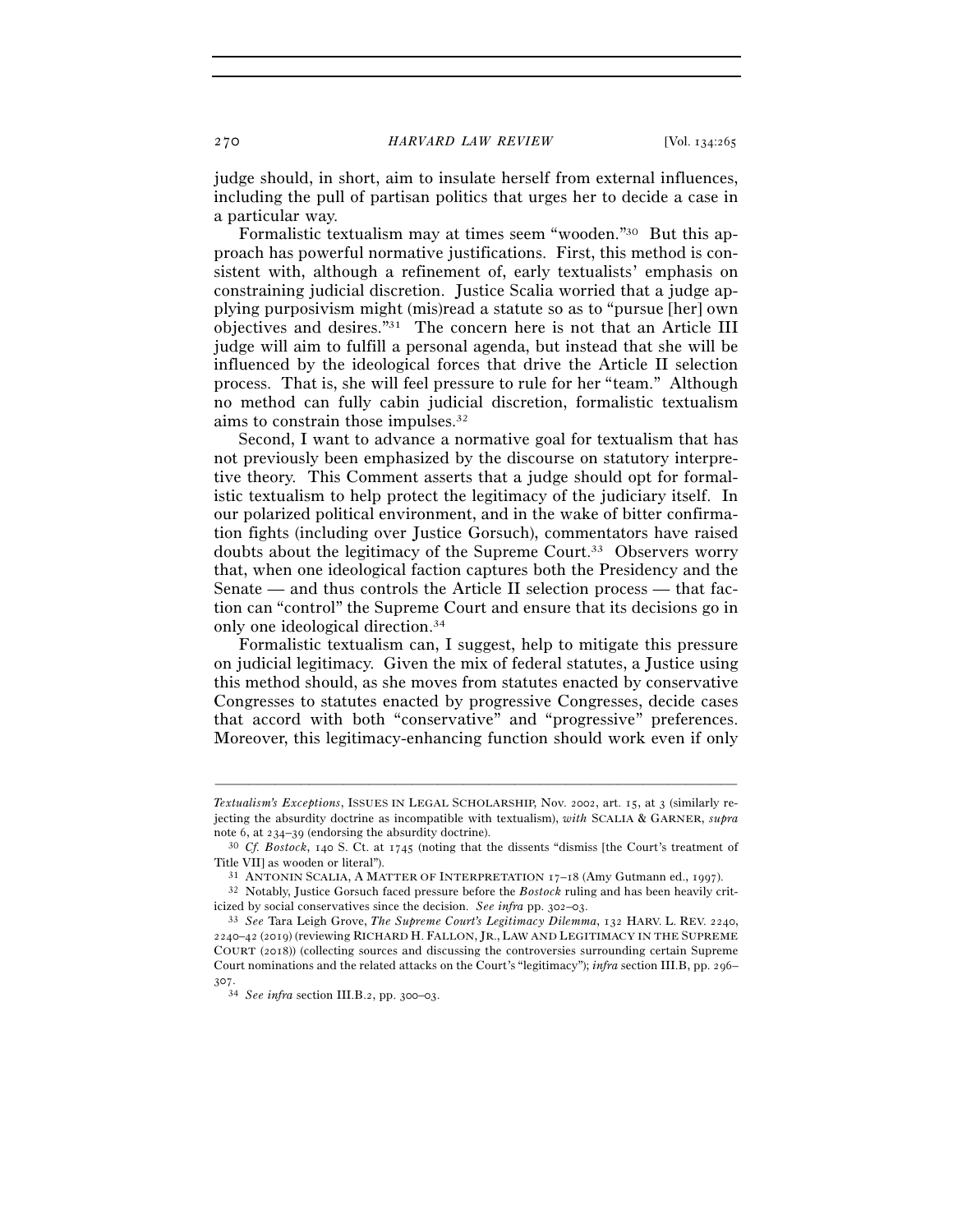one or a subset of Justices adopts it. Given our country's focus on individual judicial personalities,35 it was significant in *Bostock* not only that the Court issued a textualist opinion that favored a progressive cause but also that a presumed-conservative Justice was the author.

At the outset, two caveats. First, this Comment draws a sharper distinction between formalistic and flexible textualism than one sees in practice. No self-proclaimed textualist on the Supreme Court appears to clearly prefer one version or the other. Instead, the Justices vacillate between the two strands,36 perhaps in part because both have long travelled under the larger banner of "textualism." Second, one could think of textualist practices not as fitting into two clearly defined categories, but as falling along a continuum — tending either toward the more formalistic or the more flexible end of the spectrum. On that view, this Comment offers reasons for textualists to aim for the more formalistic version — and to dispense with as many practices as possible that render textualism more flexible.

The analysis proceeds as follows. Part I offers background on the rise of textualism as a response to strong purposivism. This Part points to the early judicial treatment of Title VII's sex provision as an important illustration of the potential dangers of purposivism. This example, which has unfortunately been largely ignored by textualists, not only provides important background for *Bostock* but also turns on its head the prevailing assumption that purposivism tends toward "progressive" outcomes, while textualism favors "conservative" ones. Part II then turns to *Bostock* and the two strands of textualism that have emerged: a more formalistic and a more flexible version. Part III advocates formalistic textualism in large part as a way to protect judicial legitimacy. But whether or not one accepts that bottom line, interpretive theorists should begin to grapple with the fact that judges apply not simply textualism but *textualisms*.

### I. TEXTUALISM V. PURPOSIVISM

Modern textualism arose in the 1980s as a response to the dominant form of statutory interpretation: purposivism. Textualists claimed to offer an approach that would be more faithful to the words actually used by the legislature and also better constrain the federal judiciary.

<sup>35</sup> *See* Richard L. Hasen, *Celebrity Justice: Supreme Court Edition*, 19 GREEN BAG 2D 157, 158 (2016); Suzanna Sherry, *Our Kardashian Court (and How to Fix It)* 2, 4 (Vanderbilt Univ. L. Sch. Legal Stud. Rsch. Paper Series, Paper No. 19-30, 2019) (discussing and criticizing this tendency); *see also* Chad M. Oldfather, *The Inconspicuous DHS: The Supreme Court, Celebrity Culture, and Justice David H. Souter* 34–35 (Marquette L. Sch. Legal Stud., Paper No. 20-04, 2020) (critiquing the "celebrity culture"). 36 *See infra* note 167.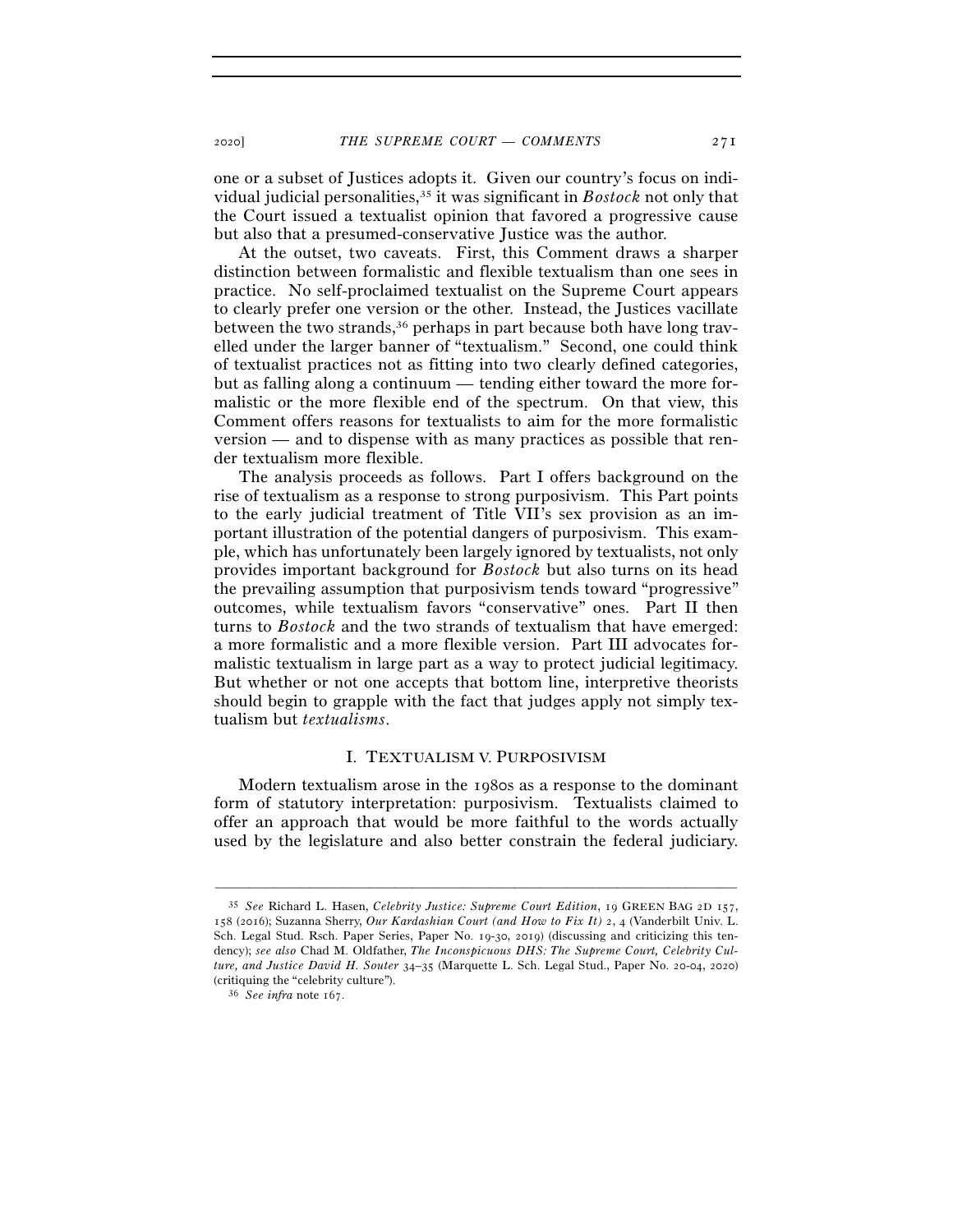As discussed below, the judicial treatment of Title VII's sex provision offers an important illustration of textualists' concerns.

### *A. The Textualist Challenge to Strong Purposivism*

Textualists objected primarily to what they called "strong purposivism" — the notion that the "spirit" could prevail over the "letter" of a statute.37 Under this approach, a court could "alter even the clearest statutory text" when a case would otherwise lead to a result at odds with congressional intent, expectations, or the apparent "policy of the legislation as a whole."38

This approach was famously illustrated by *Church of the Holy Trinity v. United States*. 39 The statute at issue — the Alien Contract Labor Act of  $1885^{40}$  — prohibited "any person" from entering a "contract or agreement" to bring "any alien or . . . any foreigner . . . into the United States . . . to perform labor or service of any kind."41 However, the Court held, relying in part on the legislative history, that the statute did not bar "labor or service of any kind"42 but was meant to limit only "cheap[,] unskilled labor."43 Accordingly, the law did not prohibit a church from contracting for the services of an English pastor.<sup>44</sup> Although the statutory language was "broad enough to reach" the pastor,<sup>45</sup> the Court was confident that Congress could not have intended such a result: "It is a familiar rule, that a thing may be within the letter of the

<sup>37</sup> *See* United States v. Am. Trucking Ass'ns, 310 U.S. 534, 543 (1940) (noting that the Court had often departed from the text "when the plain meaning" would produce "an unreasonable [result] 'plainly at variance with the policy of the legislation as a whole'" (quoting Ozawa v. United States, <sup>260</sup> U.S. 178, 194 (<sup>1922</sup>))). 38 John F. Manning, *Textualism and the Equity of the Statute*, 101 COLUM. L. REV. 1, 11 (2001)

<sup>[</sup>hereinafter Manning, *Equity*] (quoting *Am. Trucking Ass'ns*, 310 U.S. at 543) (describing "strong purposivism"). One can of course separate "intent" from "purpose." *See* Archibald Cox, *Judge Learned Hand and the Interpretation of Statutes*, 60 HARV. L. REV. 370, 370–71 (1947) (treating "intent" as a wish for how a law will be applied in a given case, *id.* at 371, and "purpose" as the law's "general aim or policy," *id.* at 370). But in this section, I treat all these concepts — assumptions about congressional intent, purpose, expectations, and policy — as falling under the umbrella of strong purposivism, because that seems to be how early textualists treated them. *See* Manning, *What Divides*, *supra* note 27, at 86–87, 86 n.59 (asserting that the Legal Process materials of Professors Henry Hart and Albert Sacks, taken by many to be a broadly representative statement of purposivism, "reflect the strong form of atextual, purposive interpretation that has troubled tex-

tualists," *id.* at 86 n.59).<br><sup>39</sup> 143 U.S. 457 (1892); *see, e.g.*, SCALIA, *supra* note 31, at 18–22 (criticizing *Holy Trinity*).<br><sup>40</sup> Ch. 164, 23 Stat. 332 (repealed 1952).<br><sup>41</sup> *Id.*<br><sup>42</sup> *Holy Trinity*, 143 U.S. at 4

<sup>42</sup> *Holy Trinity*, 143 U.S. at <sup>458</sup>. 43 *Id.* at <sup>465</sup>. 44 *See id.* at 457–58, <sup>472</sup>. 45 *Id.* at 472; *see id.* at 458–59 ("It must be conceded that the [contract here] is within the letter of th[e Act.]" *Id.* at 458.).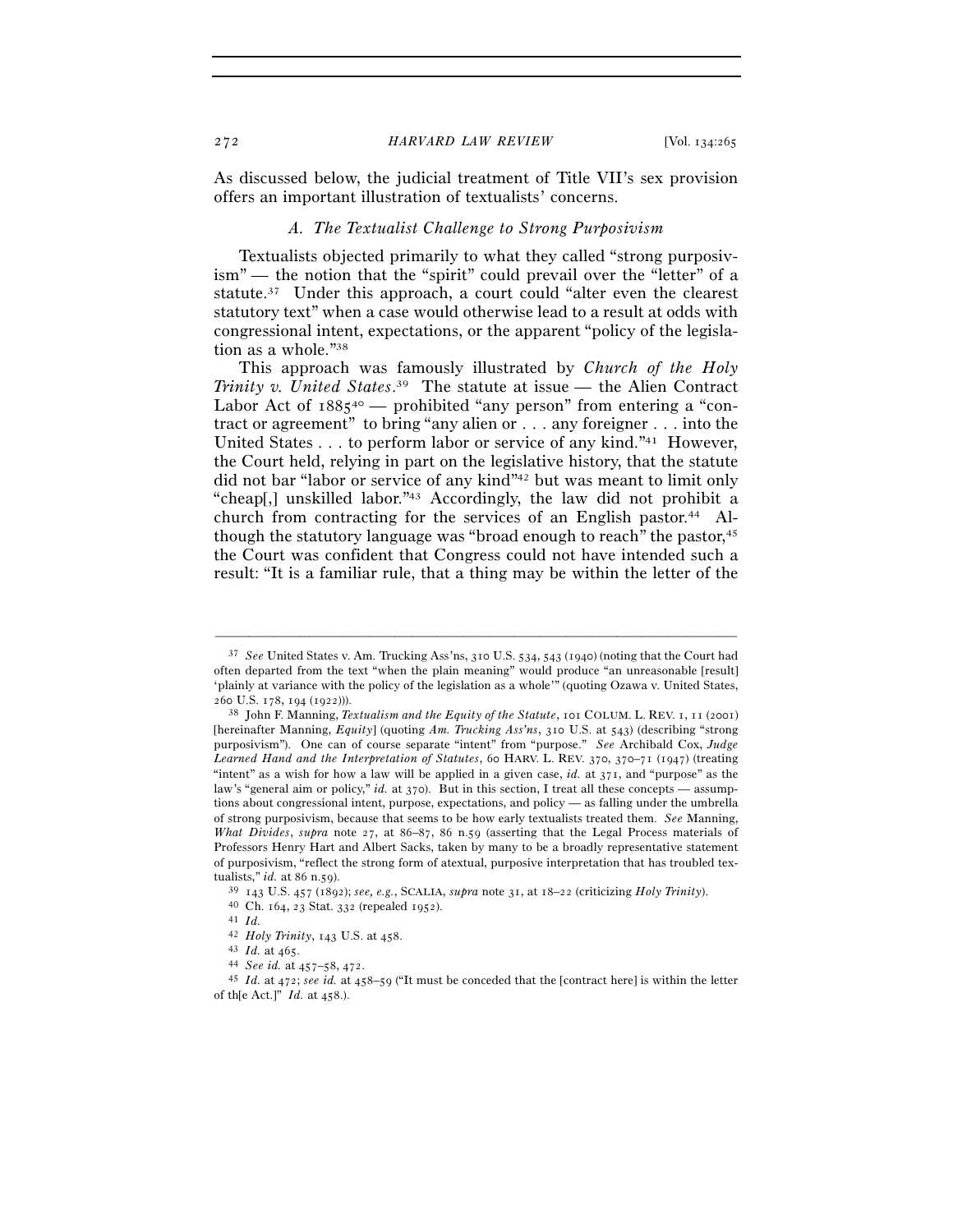statute and yet not within the statute, because not within its spirit, nor within the intention of its makers."<sup>46</sup>

Beginning in the 1980s, textualists — led by Justice Scalia and Judge Easterbrook — mounted a campaign against this focus on the purpose and spirit, rather than the words, of a statute.<sup>47</sup> Textualists started from the premise that, under Article I, only the text voted upon by the House of Representatives and the Senate and signed by the President (or passed over a presidential veto) constitutes the law.48 But that was only a starting point;49 textualists further insisted that it was crucial to adhere to the specific terms of this law. As textualism's leading academic defender Dean John Manning has emphasized, the bicameralism and presentment process effectively creates a supermajority requirement for every piece of legislation.50 These procedures thus also grant "political minorities extraordinary power to block legislation or insist upon compromise as the price of assent."51 Interpreters respect the (at times messy and unknowable) compromises reached through this process by enforcing the specific provisions of a statute, even when those provisions seem to conflict with some background policy or purpose.

Textualists also objected to strong purposivism as granting far too much discretion to judges. Justice Scalia worried that purposivism would allow judges to read their own preferences into a law:

When you are told to decide, not on the basis of what the legislature said, but on the basis of what it *meant*, and are assured that there is no necessary connection between the two, your best shot at figuring out what the legislature meant is to ask yourself what a wise and intelligent person *should* have meant; and that will surely bring you to the conclusion that the law means what you think it *ought* to mean . . . .<sup>52</sup>

<sup>46</sup> *Id.* at 459; *see id.* at 472 ("It is the duty of the courts, under those circumstances, to say that, however broad the language of the statute may be, the act, although within the letter, is not within the intention of the legislature, and therefore cannot be within the statute."). 47 *See* John F. Manning, *Textualism as a Nondelegation Doctrine*, 97 COLUM. L. REV. 673, <sup>685</sup>

<sup>(</sup>1997) [hereinafter Manning, *Nondelegation*] (identifying Justice Scalia and Judge Easterbrook as "the clearest and most influential voices" for modern textualism). 48 *See* U.S. CONST. art. I, § 7; SCALIA, *supra* note 31, at 25; Frank H. Easterbrook, *Statutes'* 

*Domains*, 50 U. CHI. L. REV. 533, 539 (1983) ("Under article I . . . support is not enough . . . . If the support cannot be transmuted into an enrolled bill, nothing happens.").<br><sup>49</sup> As Dean John Manning has cautioned, this notion — that the text alone is the law — does

not tell us how to interpret that law. *See* Manning, *Equity*, *supra* note 38, at 71 (noting that Article I "provides us merely with a rule of recognition"). 50 *Id.* at 74–75; *see* U.S. CONST. art. I, § 7; *see also* Grove, *supra* note 15, at 891–92 (discussing

textualist theory). 51 Manning, *What Divides*, *supra* note 27, at <sup>77</sup>. 52 SCALIA, *supra* note 31, at 17–18; *see also* Frank H. Easterbrook, *The Role of Original Intent* 

*in Statutory Construction*, 11 HARV. J.L. & PUB. POL'Y 59, 62–63 (1988) (arguing that "[t]he use of original *intent* rather than an objective inquiry into the reasonable import of the language . . . greatly increases the discretion, and therefore the power, of the court," *id.* at 62).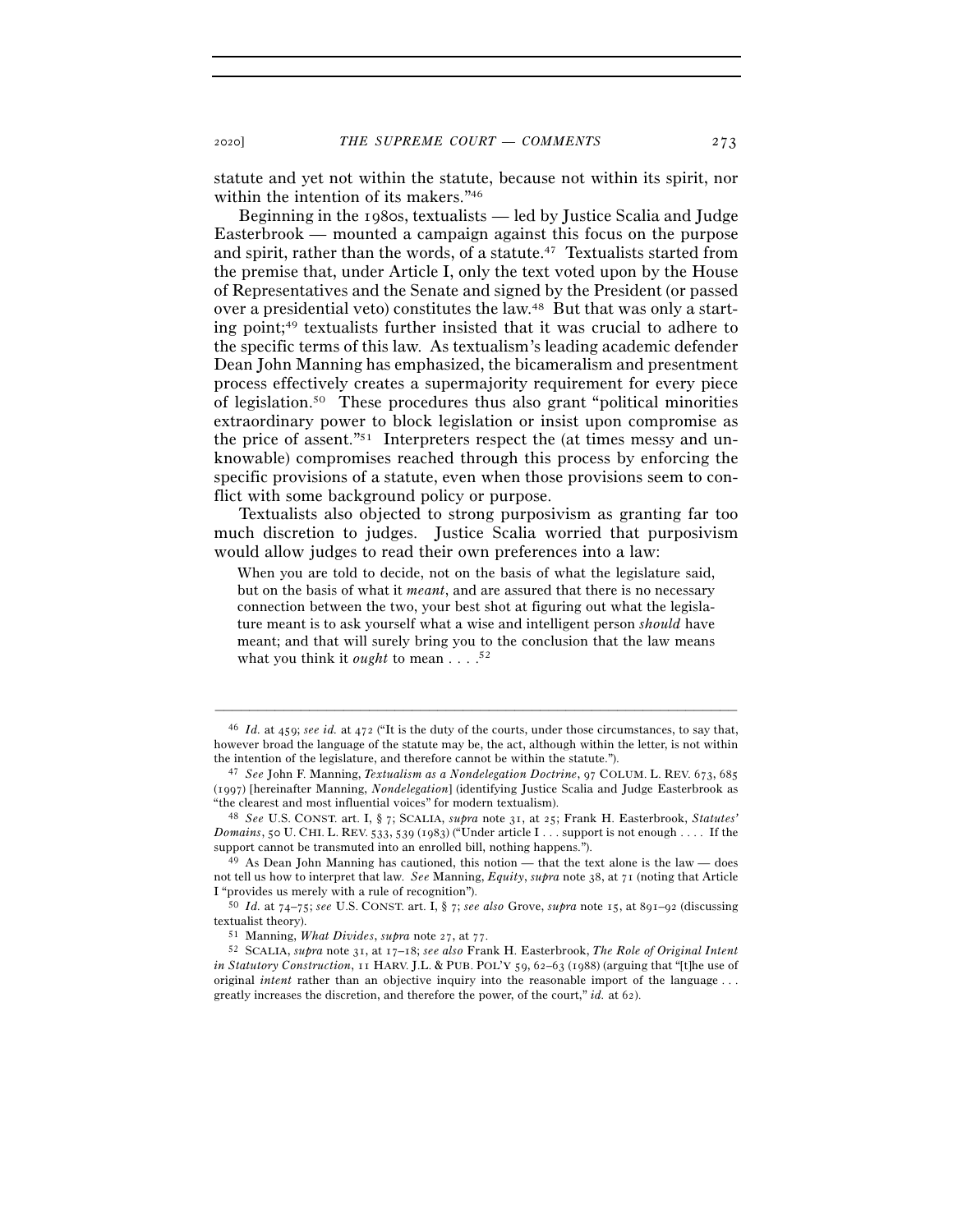### 274 *HARVARD LAW REVIEW* [Vol. 134:<sup>265</sup>

Textualists raised similar concerns about the use of legislative history. Although textualists objected to reliance on committee reports and floor statements in part on constitutional grounds,<sup>53</sup> a key concern was pragmatic: legislative history was so vast and mixed that a judge could virtually always find something to support a given interpretation. Accordingly, textualists argued that "[j]udicial investigation of legislative history has a tendency to become . . . an exercise in 'looking over a crowd and picking out your friends.'"54

### *B. Strong Purposivism and Title VII*

The judicial treatment of Title VII's prohibition on sex discrimination illustrates the concerns raised by textualists about strong purposivism. Relying both on assumptions about legislative intent and on selective references to legislative history, federal judges repeatedly narrowed what was, at bottom, a revolutionary statute.

Importantly, although much of this history has been explored by employment discrimination scholars (accounts that I rely on here), it has been largely ignored by textualists.55 This omission is unfortunate. The story of Title VII offers a considerable counterweight to the assumption that purposivism tends toward "progressive" outcomes, while textualism leads to "conservative" ones. Moreover, this history demonstrates a point that textualists have rarely emphasized: how constraining judicial discretion may be valuable for politically vulnerable communities.<sup>56</sup>

<sup>53</sup> *See* Conroy v. Aniskoff, 507 U.S. 511, 519 (1993) (Scalia, J., concurring) ("The greatest defect of legislative history is its illegitimacy. We are governed by laws, not by the intentions of legislators."); Manning, *Nondelegation*, *supra* note 47, at 719 (arguing that reliance on legislative history as a source of statutory meaning allows Congress to delegate responsibility to its legislative agents, whom it effectively controls, and thus "threat[ens] . . . the constitutional safeguards of bicameralism and presentment"). Notably, some textualists are willing to look at legislative history in certain limited circumstances. *See* SCALIA & GARNER, *supra* note 29, at 382 (stating that courts may look to legislative history to determine the specialized meaning of a technical term). 54 Exxon Mobil Corp. v. Allapattah Servs., Inc., 545 U.S. 546, 568 (2005) (Kennedy, J.) (quoting

Patricia M. Wald, *Some Observations on the Use of Legislative History in the 1981 Supreme Court Term*, 68 IOWA L. REV. 195, 214 (1983)). In their 2012 treatise, Justice Scalia and Professor Bryan Garner assert that cases of intentional manipulation are "exceptional" (although they still question the utility of legislative history). *See* SCALIA & GARNER, *supra* note 6, at 378.<br><sup>55</sup> Several scholars whose work influences this section expressly disavow any allegiance to tex-

tualism. *See, e.g.*, ESKRIDGE, *supra* note 14, at 199–204 (defending a dynamic and critical pragmatic approach); Jessica A. Clarke, *Protected Class Gatekeeping*, 92 N.Y.U. L. REV. 101, 114 n.79 (2017) (favoring dynamic interpretation); Cary Franklin, *Inventing the "Traditional Concept" of Sex Discrimination*, 125 HARV. L. REV. 1307, 1318–19 (2012) (supporting a dynamic interpretation of Title VII). 56 Justice Gorsuch, however, is one textualist who has suggested this point. *See* GORSUCH,

*supra* note 10, at 131, 144 (asserting that textualism helps ensure that all people, "not just the popular or powerful," *id.* at 131, get the benefit of a law).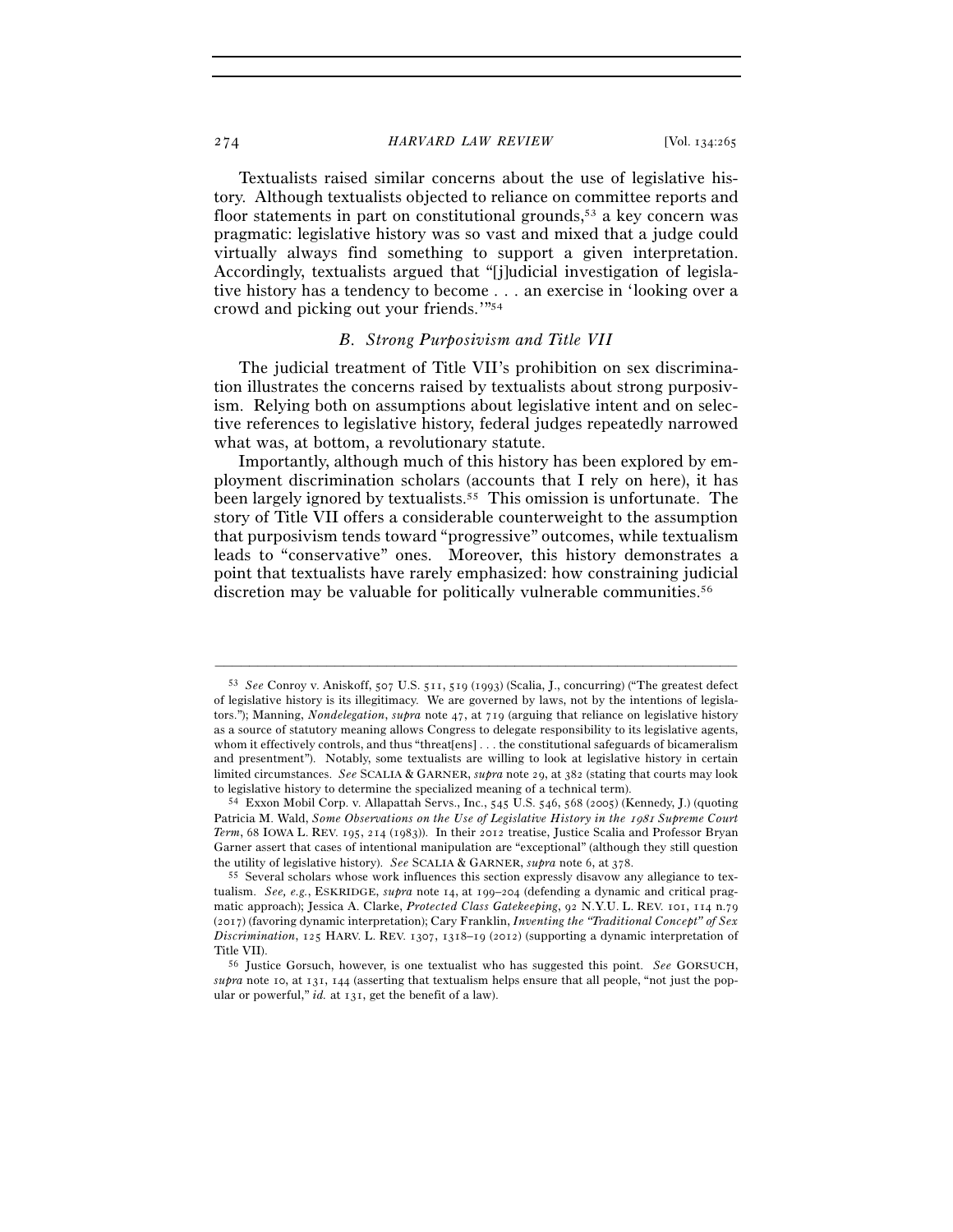Title VII declares that "[i]t shall be an unlawful employment practice for an employer . . . to fail or refuse to hire or to discharge any individual, or otherwise to discriminate against any individual with respect to his compensation, terms, conditions, or privileges of employment, because of such individual's race, color, religion, sex, or national origin."57 The statute contains a narrow exception: an employer *may* discriminate on the basis of sex (or religion or national origin but, notably, not race) "*in those certain instances* where religion, sex, or national origin is a bona fide occupational qualification reasonably necessary to the normal operation of that particular business or enterprise."58 The language of Title VII is thus written with considerable breadth. As Professor Mary Anne Case has remarked, "the stricter a constructionist one is, the more seriously one takes statutory language, the more inescapably one is led to a quite radical view of the effect of Title VII."59

Many judges in the 1960s and 1970s, however, did not take the text of Title VII seriously.60 Courts, for example, rejected sex discrimination claims when women (but not men) were barred from employment for getting married<sup>61</sup> or having young children.<sup>62</sup> The discrimination, the courts asserted, was about marriage or motherhood, not sex.63 During

<sup>57</sup> <sup>42</sup> U.S.C. § 2000e-2(a)(<sup>1</sup>). 58 *Id.* § 2000e-2(e)(1) (emphasis added); *see also* Jessica A. Clarke, *They, Them, and Theirs*, <sup>132</sup> HARV. L. REV. 894, 974–75 (2019) (noting that courts construe the defense narrowly). One example of a "bona fide occupational qualification" arises in the performance context: a theater may hire only women to play female roles. *See* Mary Anne C. Case, *Disaggregating Gender from Sex and Sexual Orientation: The Effeminate Man in the Law and Feminist Jurisprudence*, 105 YALE L.J. 1, 12 n.23 (1995) [hereinafter Case, *Disaggregating*] (noting, but criticizing, this example).

<sup>59</sup> Case, *Disaggregating*, *supra* note 58, at <sup>48</sup>. 60 The EEOC was also initially reluctant to enforce the prohibition on sex discrimination. *See* Vicki Schultz, *Taking Sex Discrimination Seriously*, 91 DENV. U. L. REV. 995, 1023–33 (<sup>2015</sup>). 61 *See* Cooper v. Delta Air Lines, Inc., 274 F. Supp. 781, 782 (E.D. La. 1967) ("Congress branded

as illegal almost every employment practice which discriminates against an individual because of her race, color, religion, sex, or national origin. But Congress did not outlaw Delta's discretion to hire only stewardesses who are single and young," nor did Congress prohibit "the requirements that Delta's stewardesses must . . . be 'attractive', and their 'family background' . . . must be 'good'."). 62 Phillips v. Martin Marietta Corp., 411 F.2d 1, 4 (5th Cir. 1969) (finding no "Congressional"

intent to exclude absolutely any consideration of the differences between the normal relationships of working fathers and working mothers to their pre-school age children[,] . . . [nor a Congressional requirement] that an employer treat the two exactly alike" in its hiring policies). The Supreme Court later vacated the decision (although it left room for the employer to show that hiring only men with young children was a "bona fide occupational qualification"). Phillips v. Martin Marietta Corp., 400 U.S. 542, 544 (1971) (per curiam); *see also* Franklin, *supra* note 55, at 1356 (noting that "what the Court gave [in *Phillips*], it then took away"). 63 *See Cooper*, 274 F. Supp. at 783 ("The discrimination lies in the fact that the plaintiff is mar-

ried — and the law does not prevent discrimination against married people in favor of the single ones."); *Phillips*, 411 F.2d at 4 ("The discrimination was based on a two-pronged qualification, i.e., a woman with pre-school age children.").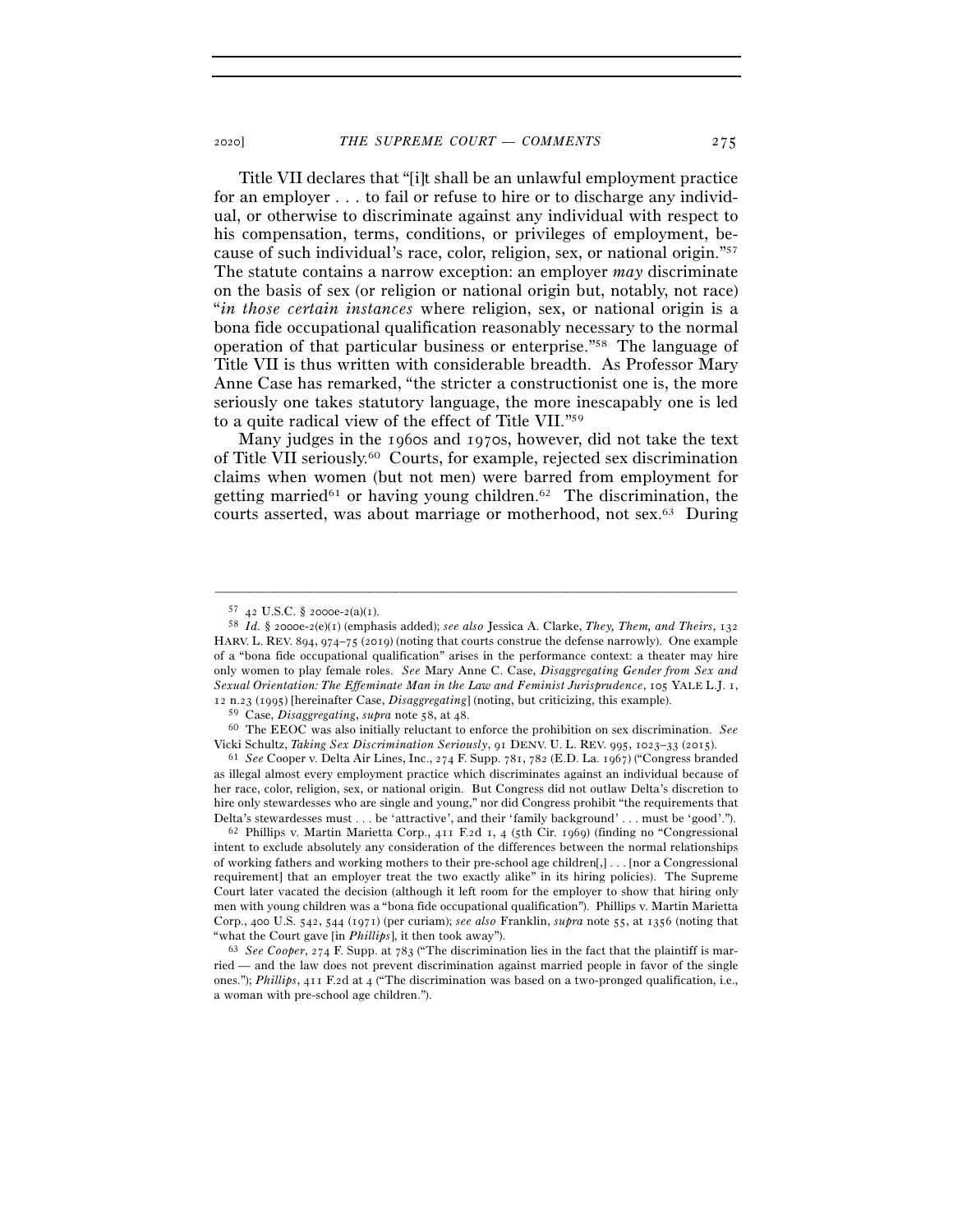this era, courts also dismissed as "ludicrous" claims that Title VII barred sexual harassment.<sup>64</sup>

Courts interpreted Title VII narrowly in large part because of their reading of the statute's legislative history.65 The primary purpose of the law, courts declared, was to combat racial discrimination.<sup>66</sup> The "sex" amendment" was proposed at the last minute by Virginia Representative Howard Smith, a conservative Southern Democrat whose only goal was to prevent the passage of civil rights legislation.67 Accordingly, the prohibition on sex discrimination was at best an afterthought and at worst a poison pill.68 Building on this narrative, courts repeatedly held that Congress could not have intended to do very much at all with the prohibition on sex discrimination.<sup>69</sup>

Scholars have forcefully argued that this narrative is, to put it mildly, incomplete. Representative Smith made the proposal at the urging of women's rights advocates, and female members of Congress (who also favored the broader civil rights effort) strongly supported the measure.70

–––––––––––––––––––––––––––––––––––––––––––––––––––––––––––––

Representative Smith "was accused by some of wishing to sabotage" the Act); *see also* Catharine A. MacKinnon, *Reflections on Sex Equality Under Law*, 100 YALE L.J. 1281, 1283 (1991) (describing the sex amendment as "a last minute joking 'us boys' attempt to defeat Title VII's prohibition on racial discrimination"). 68 *See* ALICE KESSLER-HARRIS, IN PURSUIT OF EQUITY: WOMEN, MEN, AND THE QUEST

FOR ECONOMIC CITIZENSHIP IN 20TH-CENTURY AMERICA 239 (2001) ("Popular lore holds that *sex* was added to the title of this bill as something of a joke."). 69 *See* Zachary A. Kramer, *Heterosexuality and Title VII*, 103 NW. U. L. REV. 205, 213 (2009)

National Woman's Party urged Representative Smith to propose the amendment, *id.* at 177, and how all but one of the twelve female members of the House spoke in favor, *id.* at 178–79);

<sup>64</sup> *E.g.*, Corne v. Bausch & Lomb, Inc., 390 F. Supp. 161, 163 (D. Ariz. 1975); *see also* Franklin, *supra* note 55, at 1310 n.10 (noting the early rejection of sexual harassment claims); Vicki Schultz, *Reconceptualizing Sexual Harassment*, 107 YALE L.J. 1683, 1701 (1998) (stating that courts hearing early Title VII claims "reason[ed] that the women's adverse treatment occurred because of their refusal to engage in sexual affairs with their supervisors and not 'because of sex'"). 65 *See* Robert C. Bird, *More than a Congressional Joke: A Fresh Look at the Legislative History* 

*of Sex Discrimination of the* 1964 *Civil Rights Act*, 3 WM. & MARY J. WOMEN & L. 137, 137–38, 142–43 (1997).

<sup>66</sup> *See* Ulane v. E. Airlines, Inc., 742 F.2d 1081, 1085 (7th Cir. 1984) ("Congress . . . was primarily concerned with race discrimination. 'Sex as a basis of discrimination was added as a floor amendment one day before the House approved Title VII . . . .'" (footnote omitted) (quoting Holloway v. Arthur Andersen & Co., 566 F.2d 659, 662 (9th Cir. 1977))); *see also* William N. Eskridge Jr., *Title VII's Statutory History and the Sex Discrimination Argument for LGBT Workplace Protections*, 127 YALE L.J. 322, 347 (2017) ("Administrators and judges were slow to apply Title VII's sex discrimination bar vigorously, in part because they believed the primary statutory mission to be eradication of race-based discrimination and did not think Congress expected them to dislodge traditional gender roles or, perhaps, to do much about workplace sex discrimination at all."). 67 *E.g.*, Willingham v. Macon Tel. Publ'g Co., 507 F.2d 1084, 1090 (5th Cir. 1975) (noting that

<sup>(</sup>asserting that this "traditional view" of the legislative history has led courts to interpret the provision "narrowly"). One study, however, finds that courts did not universally use this "stock story" to narrow the law. *See* Rachel Osterman, Comment, *Origins of a Myth: Why Courts, Scholars, and the Public Think Title VII's Ban on Sex Discrimination Was an Accident*, 20 YALE J.L. & FEMINISM <sup>409</sup>, 426–32 (<sup>2009</sup>). 70 *See* CYNTHIA HARRISON, ON ACCOUNT OF SEX <sup>176</sup>–82 (1988) (describing how the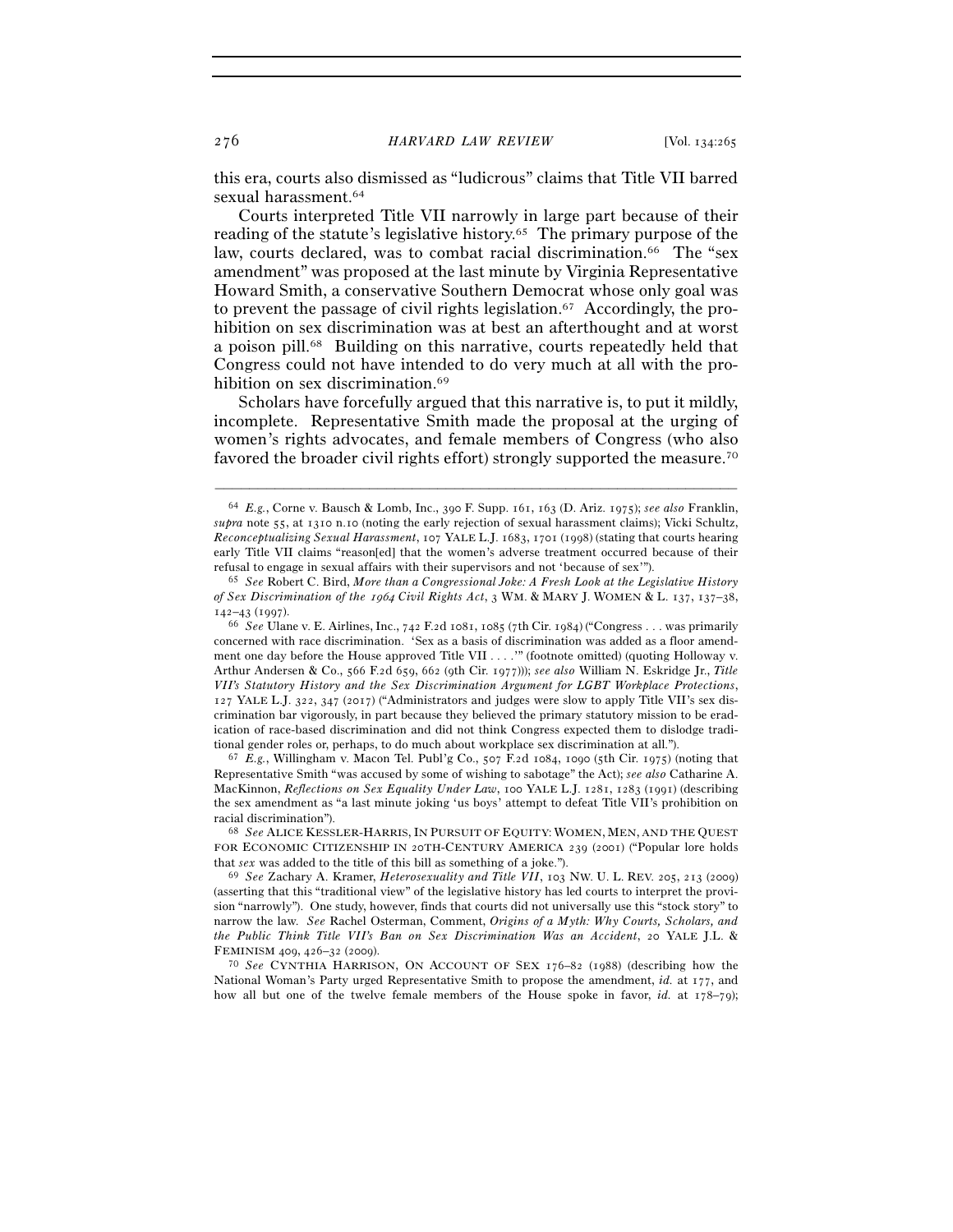Professor Cary Franklin recounts that, during the floor debates, some supporters urged that the "core purpose" of the sex amendment was to undermine "traditional sex and family roles."71 Yet these statements were ignored by many federal judges. The judicial treatment of Title VII thus underscores one of textualists' greatest concerns about legislative history: that judges might "look over . . . the crowd and pick out" the parts that support their preferred outcome.72

Early sex discrimination claims brought by gay, lesbian, and transgender individuals were dismissed on similar grounds73 (although in this area it took courts a great deal longer to modify their approach<sup>74</sup>). In a detailed analysis of this early litigation, Professor Jessica Clarke forcefully argues: "[T]he early opinions were not based on the plain meaning of the text."75 Instead, "[u]nder the influence of then-prevalent methodologies of statutory interpretation that asked about the spirit rather than the letter of the law," courts rejected the plaintiffs' textual arguments and "invent[ed] limiting principles to preserve employer discretion to enforce traditional gender norms."76 Clarke further contends

–––––––––––––––––––––––––––––––––––––––––––––––––––––––––––––

cluding claims of sexual harassment), *see id.* at 1311 n.16, 1354–58, courts did not begin to recognize claims by transgender individuals until the early 2000s. *See* Naomi Schoenbaum, *The New Law of Gender Nonconformity*, 105 MINN. L. REV. (forthcoming 2020) (manuscript at 12–20) (on file with the Harvard Law School Library) (describing the history of claims by transgender individuals). And it was not until 2017 that the first court of appeals held that the disparate treatment of a gay or lesbian employee was discrimination because of such individual's sex. *See* Hively v. Ivy Tech Cmty. Coll., 853 F.3d 339, 339 (7th Cir. <sup>2017</sup>) (en banc). 75 Jessica A. Clarke, *How the First Forty Years of Circuit Precedent Got Title VII's Sex Dis-*

*crimination Provision Wrong*, 98 TEX. L. REV. ONLINE 83, 89 (2019); *see also id.* at 87; Mary Anne Case, Essay, *Legal Protections for the "Personal Best" of Each Employee: Title VII's Prohibition on Sex Discrimination, the Legacy of* Price Waterhouse v. Hopkins*, and the Prospect of ENDA*, 66 STAN. L. REV. 1333, 1342 (2014) [hereinafter Case, *Legal Protections*] ("A hallmark of these [early] decisions is that they claimed to be relying on the statutory text while they blatantly disregarded its actual language."). 76 Clarke, *supra* note 75, at 89. Notably, some of the early decisions rejecting claims by gay,

lesbian, and transgender plaintiffs did purport to rely on the "plain meaning" of the text. But as Clarke asserts, these decisions also emphasized legislative intent and history, while failing to engage with some textual arguments that were raised by the plaintiffs. *See id.* at 111; Ulane v. E. Airlines,

KESSLER-HARRIS, *supra* note 68, at 239–46; Mary Anne Case, *Reflections on Constitutionalizing Women's Equality*, 90 CALIF. L. REV. 765, 766–69 (2002) (noting the "odd coalition of racist southern male and moderate northern female and Republican members of Congress," *id.* at 766–67, responsible for the passage of the sex amendment). 71 Franklin, *supra* note 55, at 1326. Even Representative Smith's motives are uncertain. Al-

though he opposed racial civil rights, he was a proponent of some sex equality provisions, such as the Equal Rights Amendment. *See* HARRISON, *supra* note 70, at 177. Accordingly, he may have believed that, if there were to be a federal prohibition on employment discrimination, it should include "sex." *See id.*

<sup>72</sup> SCALIA, *supra* note 31, at <sup>36</sup> (invoking the saying by Judge Harold Leventhal). 73 Franklin, *supra* note 55, at 1310, 1374–76 (noting that "sexual minorities began to make such claims in the 1970s," *id.* at 1374, and that courts relied on the (lack of) legislative history as well as assumptions about congressional intent in denying the claims, *id.* at 1310).<br><sup>74</sup> While courts were more willing to accept some sex discrimination claims by the 1970s (in-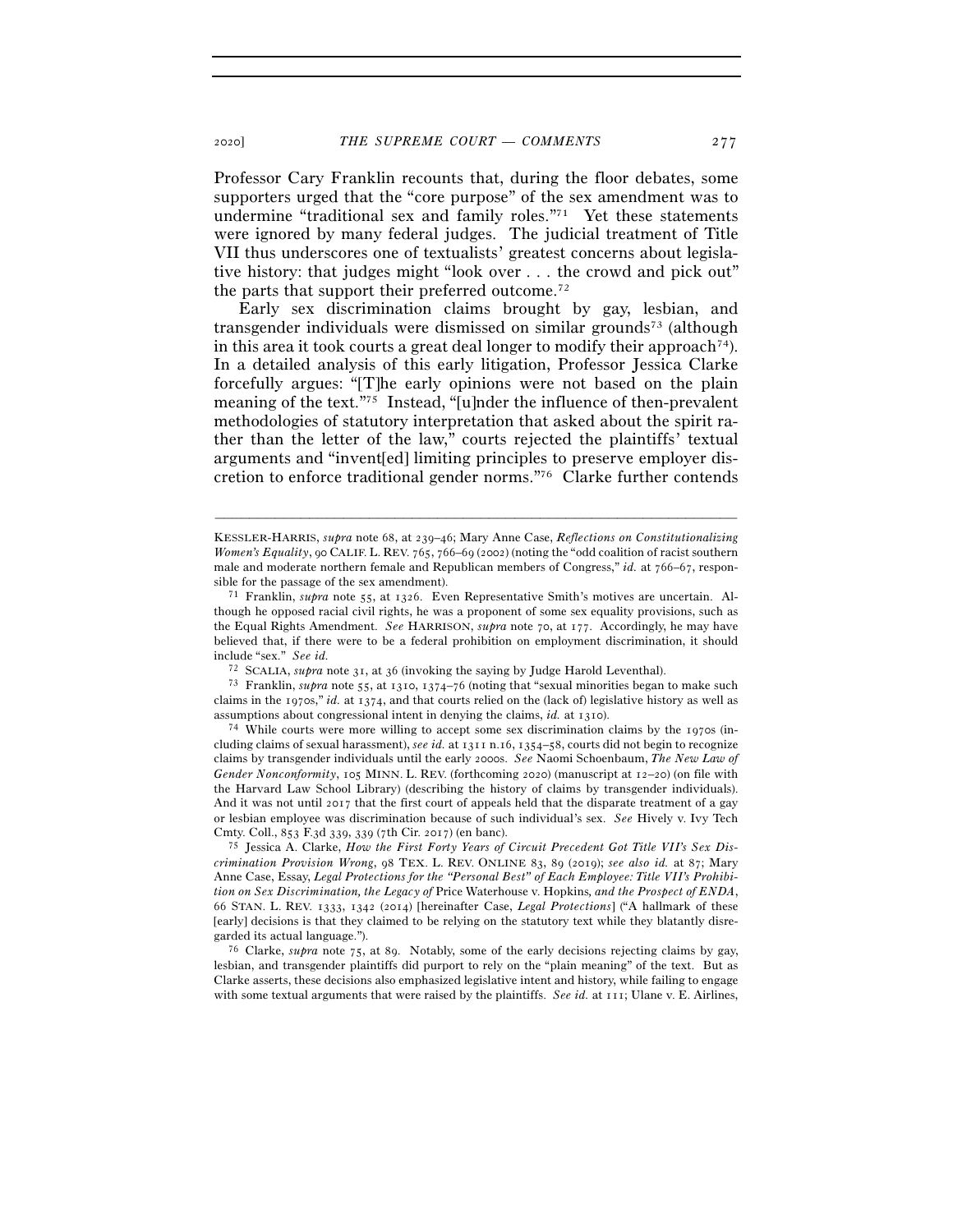that these precedents had considerable staying power: even after modern textualists began to challenge purposivism, "the old cases continued to exert precedential force for decades."77

It is impossible, of course, to say for sure how this litigation would have proceeded if judges had adopted an alternative interpretive theory. But there is at least some evidence that a textualist approach would have benefited the plaintiffs.<sup>78</sup> For example, in 1977, Judge Goodwin (an appointee of President Nixon) filed a dissenting opinion in a case ruling against a transgender plaintiff, protesting that the court of appeals had transgressed the text of Title VII by rejecting the plaintiff's claim.79 Although Judge Goodwin "agree[d] with the majority . . . that Congress probably never contemplated that Title VII would apply to transsexuals," "[b]y its language, the statute proscribes discrimination among employees because of their sex."80 And, here, the plaintiff "allege[d] that she was fired for being (or becoming) female under circumstances that allegedly disturbed her fellow workers and therefore motivated her employer to terminate her employment."81

In subsequent years, according to Professors Clarke and Katie Eyer, modern textualism "gave courts reasons to be skeptical about the legislative intent arguments at the foundations of . . . the old cases, which had strained" to limit Title VII "to avoid its application to contexts that judges thought the 1964 Congress would not have approved of."82 And, notably, the first court of appeals decision to hold that gay and lesbian

<sup>–––––––––––––––––––––––––––––––––––––––––––––––––––––––––––––</sup> Inc., 742 F.2d 1081, 1084–87 (7th Cir. 1984); Sommers v. Budget Mktg., Inc., 667 F.2d 748, 750 (8th Cir. 1982); Holloway v. Arthur Andersen & Co., 566 F.2d 659, 661–63 (9th Cir. <sup>1977</sup>). 77 Clarke, *supra* note 75, at 89; *see also* Case, *Legal Protections*, *supra* note 75, at 1342 ("Other

courts reflexively cited these [earlier] precedents for decades without ever reexamining them."). 78 *See* Clarke, *supra* note 75, at 87 (stating that plaintiffs' textual arguments were accepted by

some district court judges and dissenting appellate judges). I do not mean to suggest that a purposive approach *could not* favor plaintiffs in sex discrimination cases. From the outset, courts might have viewed Title VII as aimed at the subordination of one sex in the workplace — and treated discrimination against sexual minorities as bound up with that subordination. *See* Brian Soucek, Hively*'s Self-Induced Blindness*, 127 YALE L.J.F. 115, 121–23, 121 n.36 (2017) (collecting sources urging that "sexual orientation discrimination" is bound up with the "subordination of women," *id.* at 121); *cf.* Andrew Koppelman, *Why Discrimination Against Lesbians and Gay Men Is Sex Discrimination*, 69 N.Y.U. L. REV. 197, 199 (1994) (arguing that equal protection jurisprudence supports Fourteenth Amendment protections for lesbians and gay men). Many judges, however, did not take that approach.

<sup>79</sup> *See Holloway*, 566 F.2d at <sup>664</sup> (Goodwin, J., dissenting). 80 *Id.*

<sup>81</sup> *Id.*

<sup>82</sup> Clarke, *supra* note 75, at 118–19; *see also* Katie R. Eyer, *Statutory Originalism and LGBT Rights*, 54 WAKE FOREST L. REV. 63, 83–86 (2019) (urging that "the rise of textualist modalities of statutory interpretation" has been "critical . . . to the increasing success of LGBT sex discrimination claims," *id.* at 84). To be sure, another crucial development was the increased acceptance of the LGBTQ community. *See* Clarke, *supra* note 75, at 112; Eyer, *supra*, at 83, 86.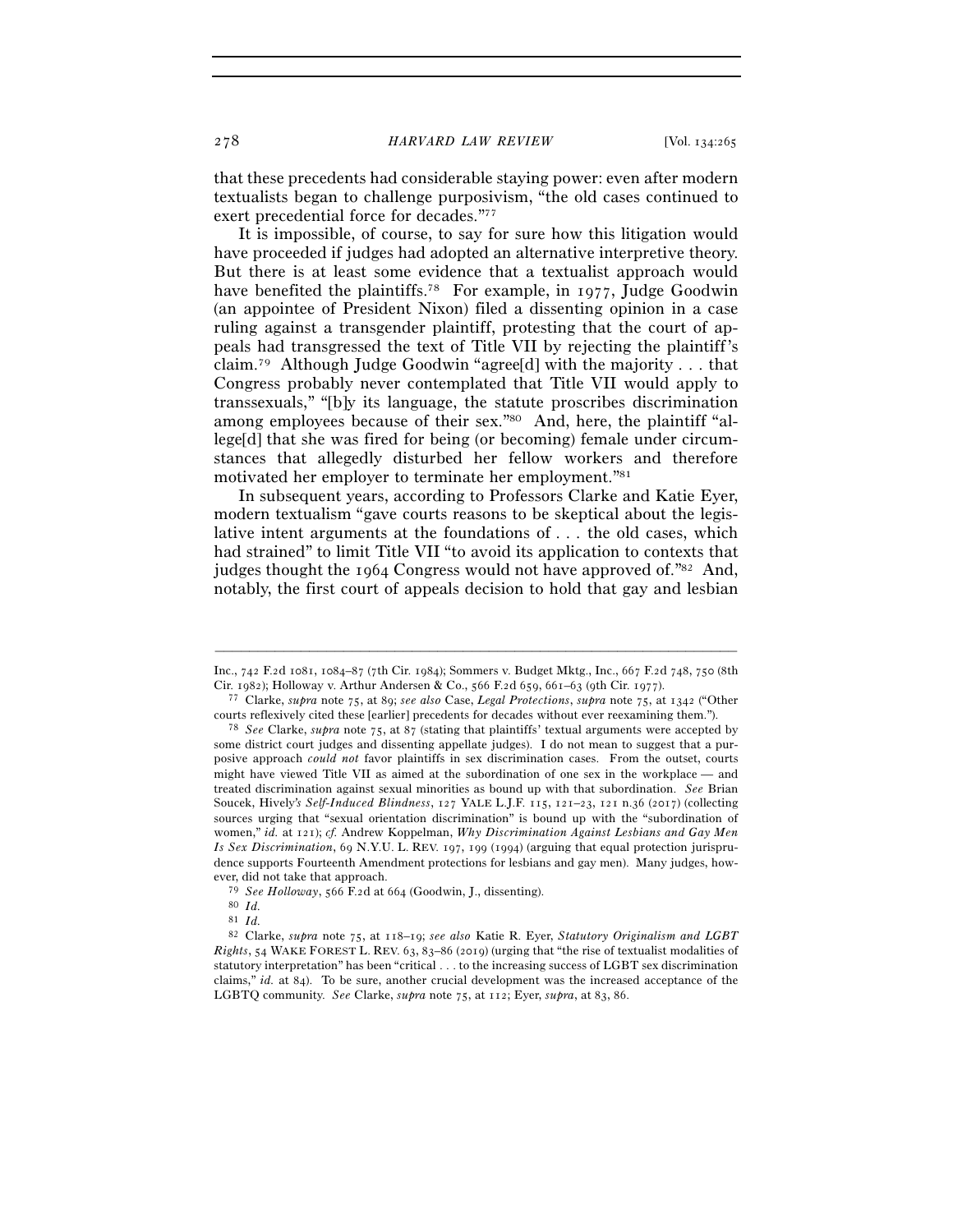individuals were protected by Title VII was joined in full by one of textualism's leading defenders: Judge Easterbrook.83

### II. TEXTUALISM V. TEXTUALISM

Framed as a response to strong purposivism, textualism offered a powerful, and seemingly coherent, vision: no longer should judges pore through legislative history or rely on assumptions about legislative intent and expectations. Courts should focus on the words selected by Congress and the President through the complex Article I lawmaking process. Notably, the rise of textualism seemed to bode well for Title VII sex discrimination claims, including those by sexual minorities; as we have seen, those claims did not fare well under a strong purposivist regime. And in the years leading up to *Bostock*, a few scholars and attorneys predicted that the Supreme Court would issue a textualist opinion holding that the disparate treatment of a gay, lesbian, or transgender employee was discrimination because of such individual's sex.84

That prediction, of course, turned out to be correct. But these commentators were perhaps a bit too quick to anticipate an employee victory. Textualism turns out not to be a coherent, unified theory. Instead, as *Bostock* illustrates, there seem to be at least two strands of textualism: (1) a more formalistic version, which instructs interpreters to carefully parse the statutory language, focusing on semantic context, and (2) a more flexible version, which permits interpreters to make sense of the text by considering policy and social context as well as practical consequences. This Part explores these competing textualisms.

## *A.* Bostock *and the Two Textualisms*

One reason that textualism was susceptible to division is that certain central concepts have been undertheorized. Modern textualists have, for example, long insisted that the method is not literalism.<sup>85</sup> Instead, one can understand language only in context.86 But what context

<sup>83</sup> *See* Hively v. Ivy Tech Cmty. Coll., 853 F.3d 339, 351 (7th Cir. <sup>2017</sup>) (en banc). 84 *See* Case, *Legal Protections*, *supra* note 75, at 1342 (predicting in 2014 that the Court would "protect sexual minorities under the text of Title VII"); Emma Green, *The LGBTQ-Rights Movement Is Changing, and So Is the Supreme Court*, THE ATLANTIC (Oct. 8, 2019), https://www. theatlantic.com/politics/archive/2019/10/supreme-court-lgbtq/599608 [https://perma.cc/CEG4- XUF6] (noting Eyer's prediction); Ezra Ishmael Young, *What the Supreme Court Could Have Heard in* R.G. & G.R. Harris Funeral Homes v. EEOC and Aimee Stephens, 11 CALIF. L. REV. ONLINE 9, 10–11, 10 n.5 (2020) (anticipating that some "conservative justices," *id.* at 10, such as Justices Gorsuch and Kavanaugh, would rule in favor of the transgender plaintiff).<br><sup>85</sup> *See*, *e.g.*, SCALIA, *supra* note 31, at 24 ("[T]he good textualist is not a literalist . . . .").<br><sup>86</sup> *See*, *e.g.*, Deal v. Unit

mental principle of statutory construction (and, indeed, of language itself) that the meaning of a word cannot be determined in isolation, but must be drawn from the context in which it is used").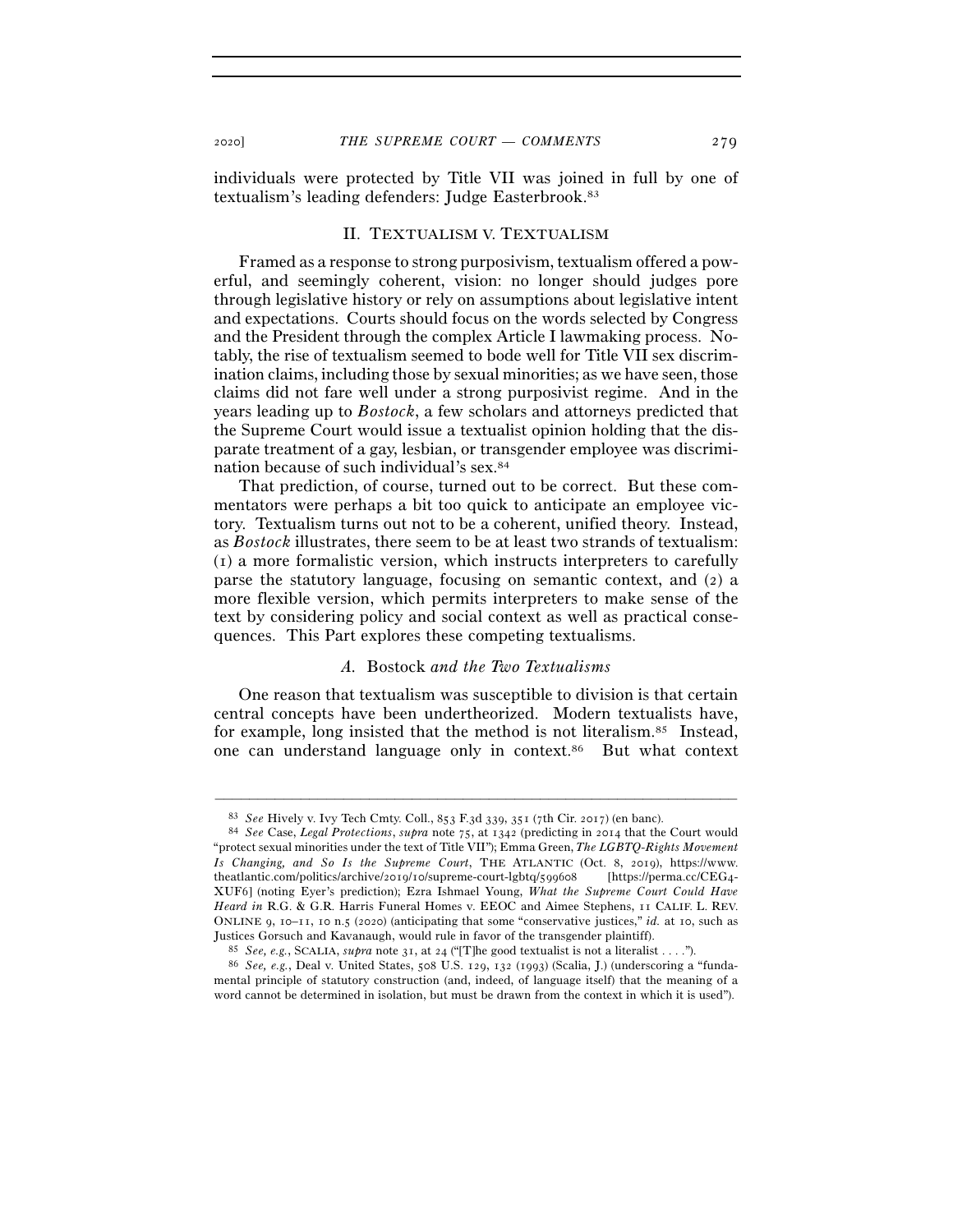matters? Textualists have variously used terms such as "semantic context,"87 "social context,"88 and "full context,"89 without explaining whether the terms refer to the same or different concepts.

At the outset, I want to point out that these different versions of "context" *could* all refer to the same idea. Semantic context does, after all, encompass cultural cues. Consider the Ku Klux Klan Act, $90$  which was first enacted in 1871 and today provides that "the President, by using the militia or the armed forces, or both . . . shall take such measures as he considers necessary to suppress, in a State, any insurrection, *domestic violence*, unlawful combination, or conspiracy" if such conduct "hinders the execution of" state or federal law.91 What does the statute mean when it says that the President may respond to "any . . . domestic violence" within a state? If we take the statute literally, we might say that the President has the power to address tragic abuses within a family; after all, that is the most common use of the term "domestic violence" today.

Yet I suspect that most interpreters would reject that literal view and conclude that the statute permits the President to respond to a violent uprising. How do we get there? We look in part at clues from the surrounding text — the fact that "domestic violence" appears alongside "any insurrection, . . . unlawful combination, or conspiracy" that "hinders the execution of" state or federal law. And with even a basic familiarity with American history and culture (what one might call "social context"), we know that the term "domestic violence" *can* refer to violent uprisings, such as those perpetrated by the Reconstruction-era Ku Klux Klan.92

<sup>–––––––––––––––––––––––––––––––––––––––––––––––––––––––––––––</sup> <sup>87</sup> *See, e.g.*, Manning, *What Divides*, *supra* note 27, at 76 ("Textualists give precedence to se-

mantic context . . . .").<br><sup>88</sup> *See, e.g.*, Manning, *Absurdity*, *supra* note 28, at 2392–93, 2457 ("[I]t is now well settled that textual interpretation must account for the text in its social and linguistic context." *Id.* at <sup>2392</sup>.). 89 *See, e.g.*, SCALIA & GARNER, *supra* note 6, at 15–16, 33 ("In their full context, words mean

what they conveyed to reasonable people at the time they were written . . . ." *Id.* at 16.). <sup>90</sup> Ku Klux Klan Act of 1871, ch. 22, § 3, 17 Stat. 13, 14 (codified as amended at 10 U.S.C. § 253).

For discussions of this statute, see James Forman, Jr., Essay, *Juries and Race in the Nineteenth Century*, 113 YALE L.J. 895, 920–26 (2004); Amanda L. Tyler, *Suspension as an Emergency Power*, 118 YALE L.J. 600, 655–57 (2009); Stephen I. Vladeck, Note, *Emergency Power and the Militia* 

*Acts*, 114 YALE L.J. 149, 167 (2004).  $\frac{91}{10}$  10 U.S.C. § 253(1) (emphasis added).  $\frac{92}{10}$  Cf. U.S. CONST. art. IV, § 4 ("The United States shall guarantee to every State in this Union a Republican Form of Government, and shall protect each of them against Invasion; and on Application of the Legislature, or of the Executive (when the Legislature cannot be convened) against domestic Violence."). Some readers may view this example as straightforward: "domestic violence" should clearly be read in accordance with its nineteenth-century, not modern, meaning. I agree. But note that this interpretation rests in part on an important assumption: we should read the statute in accordance with the meaning at the time of the original enactment ( $1871$ ), rather than at the time of any amendment (the most recent were in 2008 and 2016). Moreover, to the extent that this example is straightforward, that is because we almost reflexively incorporate our historical and cultural knowledge that "domestic violence" can refer to a violent uprising. That is the point I aim to make here: semantic context may encompass such historical and cultural cues.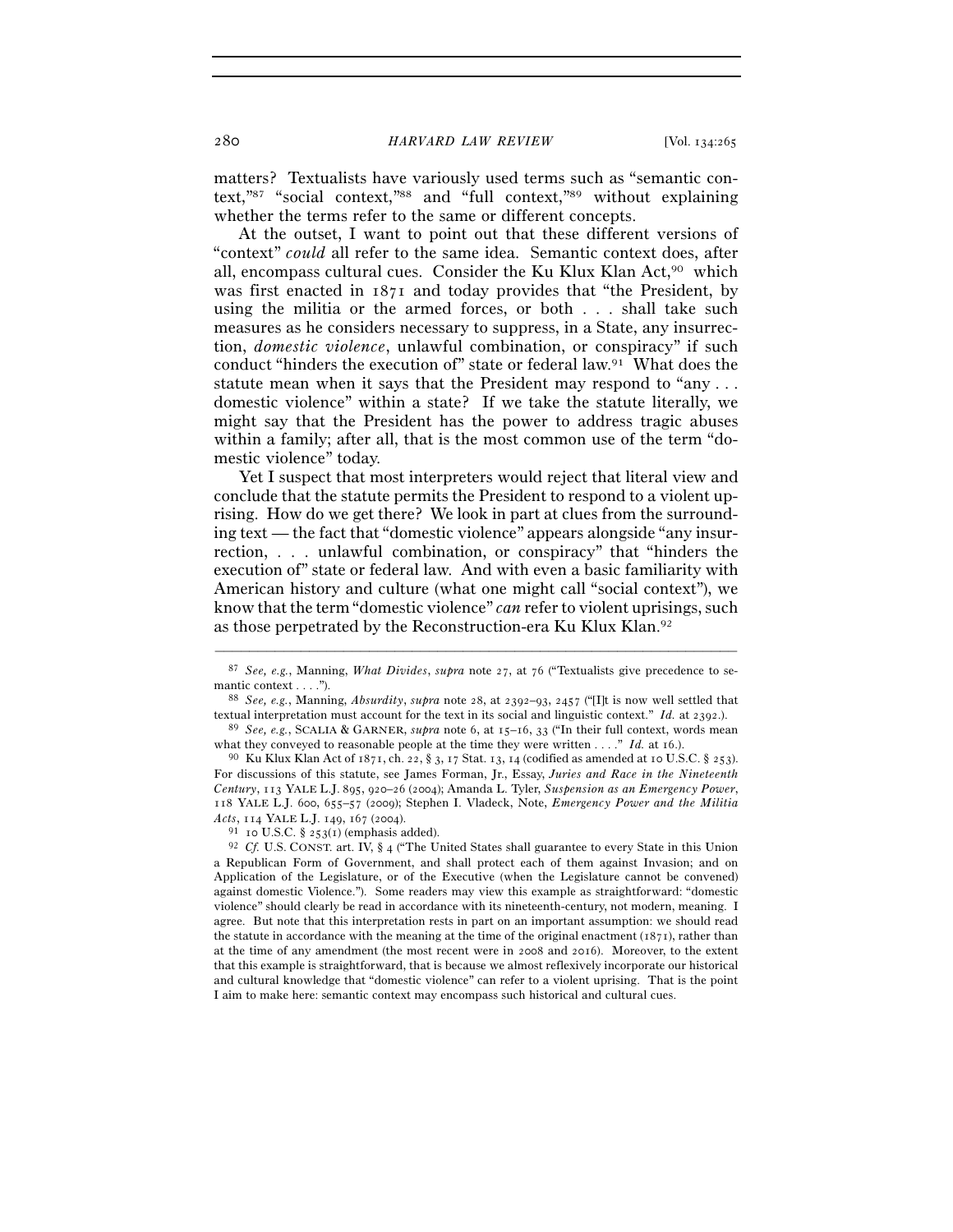Accordingly, one can reconcile the assorted notions of "context" put forth by textualists — and group them all under the umbrella of semantic context. On that view, a textualist should focus on semantic context, zeroing in on the words approved by Congress and the President, rather than the social or policy context surrounding the enactment.<sup>93</sup> Nevertheless, as noted, textualists have not always been precise in their use of the term "context." This conceptual uncertainty was on full display in *Bostock*.

<sup>1</sup>*. Formalistic Textualism and Semantic Context. —* The *Bostock* majority opinion exemplifies formalistic textualism. Justice Gorsuch carefully parsed the words of Title VII, focusing closely on semantic context.<sup>94</sup> Indeed, the opinion has an almost algorithmic feel to it.<sup>95</sup> The Court first assumed that the term "sex" in 1964 referred to "biological distinctions between male and female."96 The Court then found that "discrimination]" referred to intentional differences in treatment, <sup>97</sup> and that "because of" meant that "sex" had to be a but-for cause of the

 $93$  This understanding of textualism accords with Manning's argument that the term "semantic" context" is discrete from the "policy context" of purposivism. *See* Manning, *What Divides*, *supra* note 27, at 76 (arguing that textualists prioritize "*semantic context* — evidence that goes to the way a reasonable person would use language under the circumstance," while purposivists emphasize "*policy context* — evidence that suggests the way a reasonable person would address the mischief being remedied"). Notably, in this formulation, the "reasonable person" is a construct. Textualists do not aim to show that any specific person in an earlier era actually read a statute in a given way. *See id.* at 83 ("[T]he statutory meaning derived by textualists is a construct.... Justice Scalia's 'reasonable' legislator purports to capture the understanding of an idealized, rather than an actual, legislator."). 94 *Bostock*, 140 S. Ct. at 1738–39 ("[To] determine the ordinary public meaning of Title VII's

command[,] . . . we orient ourselves to the time of the statute's adoption, here 1964, and begin by examining the key statutory terms in turn before assessing their impact on the cases at hand . . . .").

<sup>95</sup> The Court's analysis has been criticized on this ground. *See, e.g.*, Daniel Hemel, *The Problem with that Big Gay Rights Decision? It's Not Really About Gay Rights*, WASH. POST (June 17, 2020, 6:00 AM), https://www.washingtonpost.com/outlook/2020/06/17/problem-with-that-big-gay-rightsdecision-its-not-really-about-gay-rights [https://perma.cc/6E48-BXJQ] (praising the outcome but criticizing the opinion as "cast[ing] the 1964 Civil Rights Act . . . not as a moral triumph but as a

logic problem"). 96 140 S. Ct. at 1739. With this assumption, the Court sidestepped debates about alternative understandings of sex and sexuality (and whether those meanings existed in 1964). *Cf. generally* Clarke, *supra* note 58 (exploring "what American law would look like if it took nonbinary gender seriously," *id.* at 900).

 $97$  140 S. Ct. at 1740 ("What did 'discriminate' mean in 1964? As it turns out, it meant then roughly what it means today: 'To make a difference in treatment or favor (of one as compared with others).'" (quoting WEBSTER'S NEW INTERNATIONAL DICTIONARY 745 (2d ed. 1954))). Justice Gorsuch also emphasized that Title VII bars discrimination against an individual. Accordingly, it did not matter that an employer might discriminate against both gay men and gay women; in that event, the employer would be discriminating against each individual employee because of the individual's sex. *See id.* at 1741 ("[I]n both cases the employer fires an individual in part because of sex. Instead of avoiding Title VII exposure, this employer doubles it."); *see also* Anthony Michael Kreis, *Dead Hand Vogue*, 54 U. RICH. L. REV. 705, 708–09 (2020) (emphasizing the textual focus on "such individual").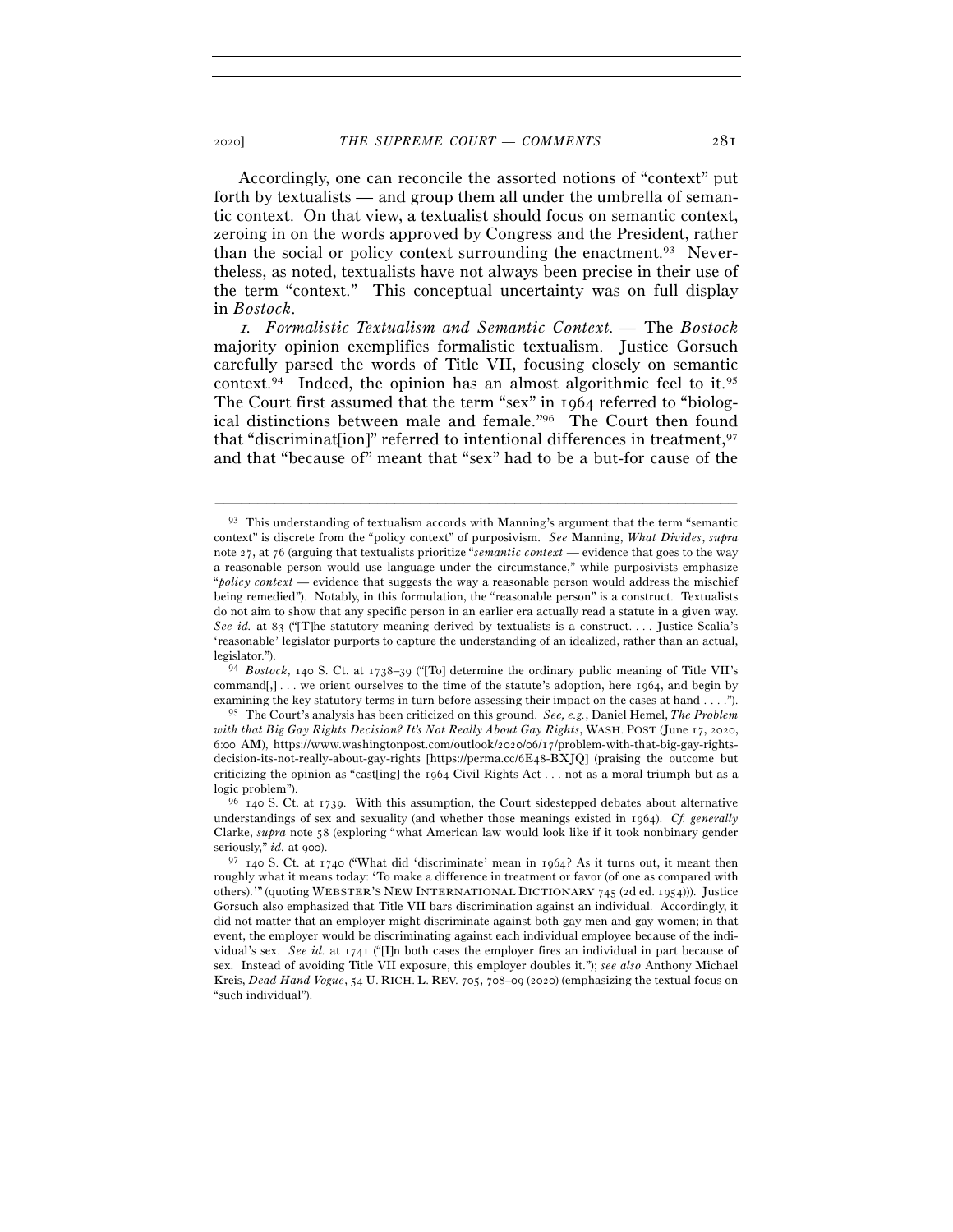282 *HARVARD LAW REVIEW* [Vol. 134:<sup>265</sup>

employer's decision.<sup>98</sup> "[T]aken together, an employer who intentionally treats a person worse because of sex — such as by firing the person for actions or attributes it would tolerate in an individual of another sex discriminates against that person in violation of Title VII."99

The Court then applied that legal test to the cases at hand, declaring that "it is impossible to discriminate against a person for being homosexual or transgender without discriminating against that individual based on sex."100 Justice Gorsuch reasoned that if an employer fires a "male employee for no reason other than the fact he is attracted to men, the employer discriminates against him for traits or actions it tolerates in [a] female colleague."101 Likewise, if an employer "fires a transgender person who was identified as a male at birth but who now identifies as a female," and yet "retains an otherwise identical employee who was identified as female at birth, . . . the individual employee's sex plays an unmistakable and impermissible role in the discharge decision."102

Justice Gorsuch was also clear about what was *not* relevant to the Court's analysis. The Court would not entertain "naked policy appeals" asserting that applying the statute's plain language could lead to "any number of undesirable policy consequences," such as changes to sexsegregated bathrooms or dress codes.<sup>103</sup> Justice Gorsuch's opinion emphasized not only that those were matters for another day but also that it would violate the proper judicial role to narrow a statutory text out of concern for possible future consequences:

Gone here is any pretense of statutory interpretation; all that's left is a suggestion we should proceed without the law's guidance to do as we think best. But that's an invitation no court should ever take up. The place to make new legislation, or address unwanted consequences of old legislation, lies in Congress.104

<sup>2</sup>*. Flexible Textualism and Social Context. —* To understand the objections raised by the dissenting opinions in *Bostock*, it is important to recognize the areas of consensus between the Court and the dissents. The Justices all agreed that textualism focuses on meaning at the time

<sup>104</sup> *Id.* at 1753.

<sup>–––––––––––––––––––––––––––––––––––––––––––––––––––––––––––––</sup> <sup>98</sup> 140 S. Ct. at 1739; *see also* City of L.A. Dep't of Water & Power v. Manhart, 435 U.S. 702,

<sup>&</sup>lt;sup>99</sup> 140 S. Ct. at 1740.<br><sup>100</sup> *Id.* at 1741; *see also id.* at 1746–47 ("We agree that homosexuality and transgender status are distinct concepts from sex. But . . . discrimination based on homosexuality or transgender status necessarily entails discrimination based on sex; the first cannot happen without the second.").

<sup>&</sup>lt;sup>101</sup> *Id.* at 1741.<br><sup>102</sup> *Id.* at 1741–42.<br><sup>103</sup> *Id.* at 1753. Justice Gorsuch did hint that the Court might opt to protect religious liberty in the event of a conflict. *See id.* at 1753–54 (noting Title VII's exemption for religious organizations, the ministerial exception under the First Amendment, and the Religious Freedom Restoration Act, although also emphasizing that "how these doctrines protecting religious liberty interact with Title VII are questions for future cases").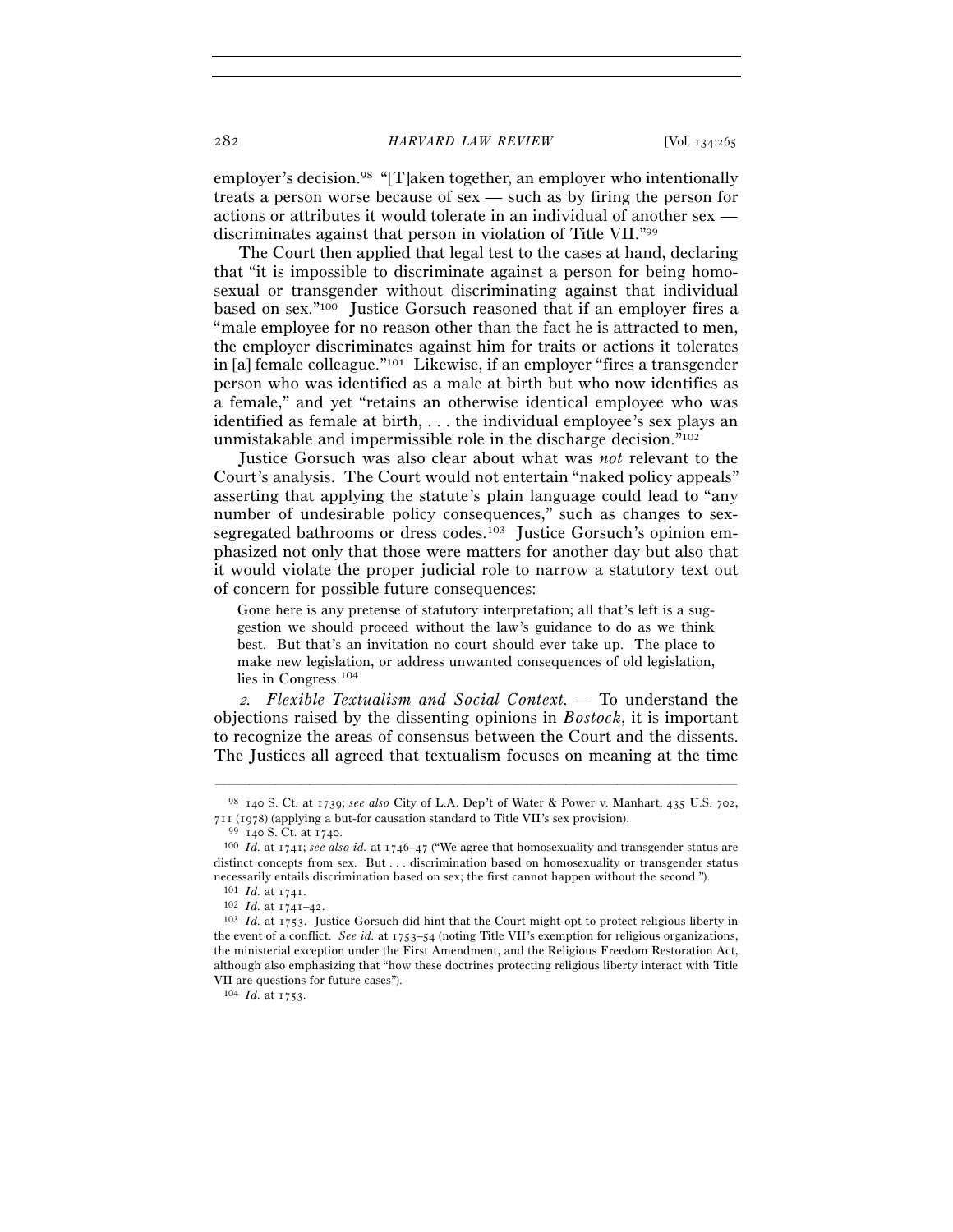of enactment — in this case, the meaning of "discrimination]... because of such individual's  $\ldots$  sex" in 1964.<sup>105</sup> The majority also assumed, as the dissenters asserted, that the term "sex" in 1964 "referr[ed] only to biological distinctions between male and female."106 And the dissenting opinions acknowledged that terminating a male employee because he is romantically attracted to men, or dismissing an employee after she announces her transition from male to female, *might* as a literal matter be "discriminat[ion] . . . because of such individual's . . . sex."<sup>107</sup> Nevertheless, the dissents argued, the majority's holding was erroneous. The Court went awry in large part because it had an impoverished vision of the relevant context for textualism: the Court "ignored" the social context in which Title VII was enacted."108

In an opinion joined in full by Justice Thomas (who has been described as one of the Court's "most committed textualists"109), Justice Alito urged that a court must examine how the terms of a statute would "have been understood by ordinary people at the time of enactment."110 Along similar lines, in a separate dissenting opinion, Justice Kavanaugh

–––––––––––––––––––––––––––––––––––––––––––––––––––––––––––––

<sup>108</sup> *Id*. at 1773 (Alito, J., dissenting); *see id.* at 1828 (Kavanaugh, J., dissenting). Some academic commentators have criticized the *Bostock* majority on similar grounds. *See, e.g.*, John O. McGinnis, *Errors of Will and of Judgment*, LAW & LIBERTY (June 25, 2020), https://lawliberty.org/errors-ofwill-and-of-judgment [https://perma.cc/WU3J-3E5P] (arguing that the Court's analysis was "a conceivable interpretation of the [statutory] words in some world" but "certainly not" the best interpretation given "the world in which Title VII was enacted"); *see also* Josh Blackman & Randy Barnett, *Justice Gorsuch's Halfway Textualism Surprises and Disappoints in the Title VII Cases*, NAT'L REV. (June 26, 2020, 6:30 AM), https://www.nationalreview.com/2020/06/justice-gorsuchtitle-vii-cases-half-way-textualism-surprises-disappoints [https://perma.cc/3CDJ-Z7VE] (suggesting that "discriminat[ion] against" in Title VII must involve "bias or prejudice" against women or men, rather than against gay, lesbian, or transgender individuals); Nelson Lund, *Unleashed and Unbound: Living Textualism in* Bostock v. Clayton County, FEDERALIST SOC'Y REV. (forthcoming 2020) (manuscript at 180) (on file with the Harvard Law School Library) (arguing that the Court paid insufficient attention to how "because of sex" would "have been understood in <sup>1964</sup>"). 109 John F. Manning, Festschrift, *Second-Generation Textualism*, 98 CALIF. L. REV. 1287, <sup>1311</sup>

<sup>105</sup> *See* Bostock, 140 S. Ct. at 1738–39; *infra* notes 110–113 and accompanying text; *see also* Caleb Nelson, *What Is Textualism?*, 91 VA. L. REV. 347, 367 (2005) ("[T]he typical textualist judge seeks to unearth the statutes' *original* meanings . . . ."). 106 <sup>140</sup> S. Ct. at 1739; *see id.* at 1756–57 (Alito, J., dissenting); *id.* at 1824–25, 1828, <sup>1834</sup>

<sup>(</sup>Kavanaugh, J., dissenting).

<sup>107</sup> *See id.* at 1824–25 (Kavanaugh, J., dissenting) (assuming that, "[f]or the sake of argument, . . . firing someone because of their sexual orientation may, as a very literal matter, entail making a distinction based on sex," but insisting that "the ordinary meaning of 'discriminate because of sex' — not just the literal meaning — [does not] encompass[] sexual orientation discrimination"); *id.* at 1772 (Alito, J., dissenting) ("Even if discrimination based on sexual orientation or gender identity could be squeezed into some arcane understanding of sex discrimination, the context in which Title VII was enacted would tell us that this is not what the statute's terms were understood to mean at that time."). The dissenting opinions did not take issue with the Court's conclusion that "because of" encompasses a but-for standard of causation.

<sup>(2010). 110</sup>  $_{140}$  S. Ct. at 1766 (Alito, J., dissenting) (asserting that interpreters gather evidence, including

dictionary definitions, to answer this central question).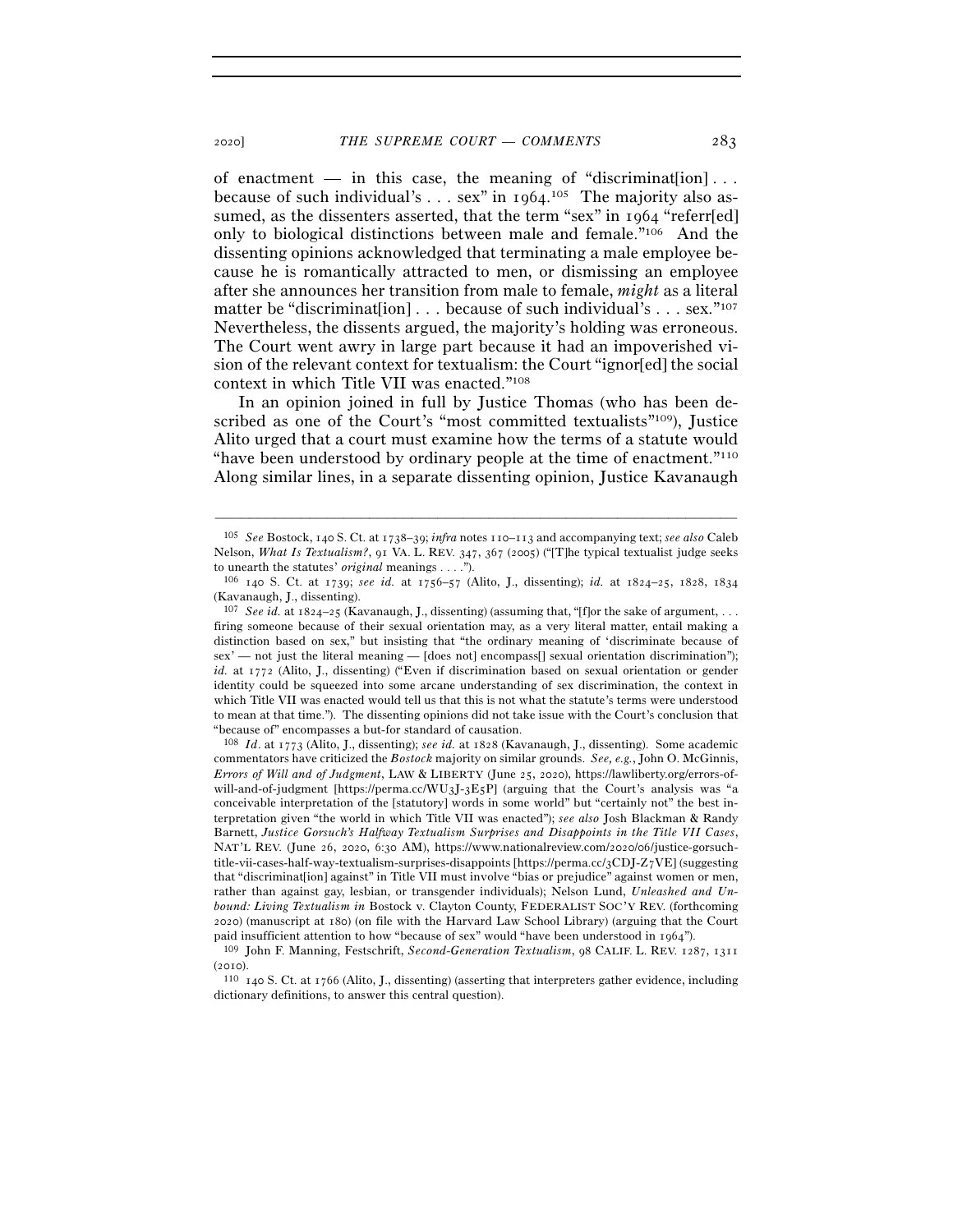argued that "common parlance matters in assessing the ordinary meaning of a statute, because courts heed how 'most people' 'would have understood' the text of a statute when enacted."111

Justice Alito asserted that a focus on social and cultural context was mandated by textualist theory<sup>112</sup>:

[W]hen textualism is properly understood, it calls for an examination of the *social context* in which a statute was enacted because this may have an important bearing on what its words were understood to mean at the time of enactment . . . . For this reason, it is imperative to consider how Americans in 1964 would have understood Title VII's prohibition of discrimination because of sex.113

Justice Alito insisted that "[t]he answer could not be clearer. In 1964, ordinary Americans reading the text of Title VII would not have dreamed that discrimination because of sex meant discrimination because of sexual orientation, much less gender identity."114 After all, many Americans in 1964 viewed "homosexuality . . . [as] a mental disorder, and homosexual conduct . . . as morally culpable and worthy of punishment."115 Under these circumstances, "[t]he *ordinary meaning* of discrimination because of 'sex' was discrimination because of a person's biological sex, not sexual orientation or gender identity."116

Justice Alito also chided the Court for its "arrogance" in asserting that Title VII was "unambiguous."117 After all, as both dissenting opinions underscored, the Court's approach went against decades of circuit precedent,118 ignored the fact that subsequent Congresses had considered adding "sexual orientation" as a separate category to Title VII,<sup>119</sup> and failed to consider that other federal statutes, presidential directives,

<sup>113</sup> *Id.* at <sup>1767</sup> (emphasis added). 114 *Id.* ("The possibility that discrimination on either of these grounds might fit within some exotic understanding of sex discrimination would not have crossed their minds.").

<sup>115</sup> *Id.* at 1769; *see id.* at 1770–71 (discussing state laws criminalizing sodomy, and federal and state government rules denying employment to people who identified as "homosexuals").  $^{116}\,$   $Id.$  at 1767.

"gender identity"); *id.* at 1824 (Kavanaugh, J., dissenting).

<sup>–––––––––––––––––––––––––––––––––––––––––––––––––––––––––––––</sup> <sup>111</sup> *Id.* at 1828 (Kavanaugh, J., dissenting) (quoting New Prime Inc. v. Oliveira, 139 S. Ct. 532, <sup>539</sup> (2019)); *see also infra* note <sup>127</sup>. 112 *Id.* at 1766 (Alito, J., dissenting) ("Justice Scalia was perfectly clear on this point. The words

of a law, he insisted, 'mean *what they conveyed to reasonable people at the time*.'" (quoting SCALIA & GARNER, *supra* note 6, at 16 (emphasis added))); *see also id.* at 1766–67 (urging that leading textualists have noted the importance of social and linguistic context).

<sup>116</sup> *Id.* at <sup>1767</sup>. 117 *See id.* at <sup>1757</sup>. 118 *Id.* at 1777–78 (chastising the Court for "disregarding over 50 years of uniform judicial interpretation of Title VII's plain text," *id.* at 1778); *id.* at 1833 (Kavanaugh, J., dissenting) ("[I]n the first 10 Courts of Appeals to consider the issue, all 30 federal judges agreed that Title VII does not prohibit sexual orientation discrimination. 30 out of 30 judges."). Notably, Justice Kavanaugh could assert such "unanimity," *id.* at 1834, only because he opted not to discuss claims by transgender individuals, *see id.* at 1823 n.1. Such claims were *not* universally rejected, even in the 1970s. *See supra* p. 278 and note 74.<br><sup>119</sup> *Bostock*, 140 S. Ct. at 1755 (Alito, J., dissenting) (noting bills to add "sexual orientation" or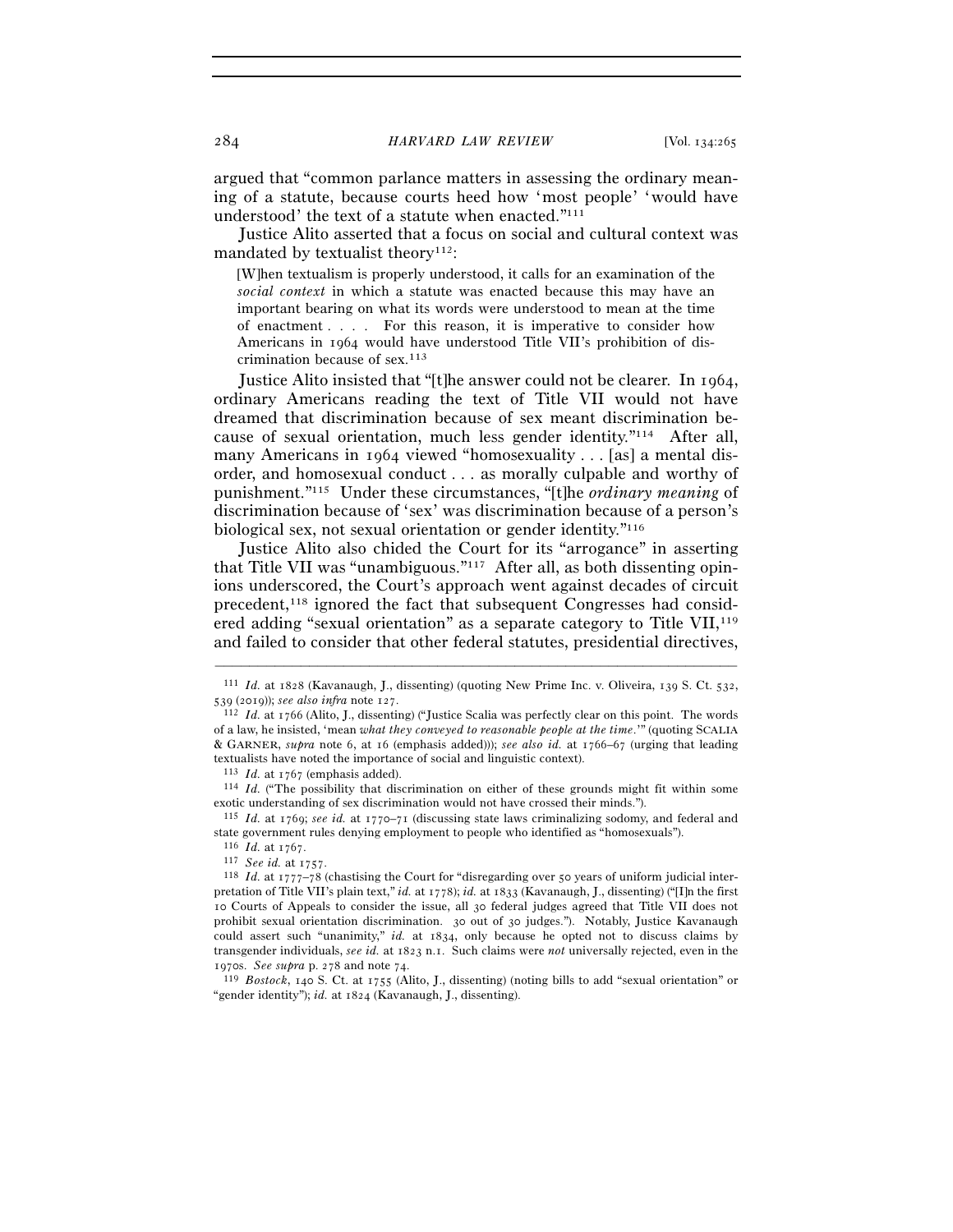and state laws since 1964 had barred discrimination on the basis of both "sex" and "sexual orientation" (another indication that the terms were distinct).120 This evidence, of course, postdates the enactment of Title VII in 1964. So as Justice Gorsuch pointed out, one might expect textualists to dismiss such "postenactment legislative history" as a "'particularly dangerous' basis on which to rest an interpretation of an existing law."121 But Justice Kavanaugh insisted that this evidence was still "telling" — not because it was "relevant to congressional intent regarding Title VII" but because it "demonstrate[d] the widespread usage of the English language in the United States: Sexual orientation discrimination is distinct from, and not a form of, sex discrimination."122

Finally, Justice Alito was deeply concerned about the "far-reaching consequences" of the Court's decision.123 He included a detailed appendix to underscore how *Bostock* could transform the interpretation of "[o]ver 100 other federal statutes" that also "prohibit discrimination because of sex."124 And, he argued, the Court's holding "threaten[s] freedom of religion, freedom of speech, and personal privacy and safety."125 Justice Alito attacked the Court's "brusque refusal to consider the consequences of its reasoning" as "irresponsible."<sup>126</sup>

### *B. Flexible Textualism as Textualism*

Some readers might question whether flexible textualism is even "textualism." After all, the dissenting opinions in *Bostock* often seemed to emphasize *not* the statutory language, but rather how the public would have expected Title VII to apply.<sup>127</sup> As Justice Gorsuch suggested, this focus on "expected public meaning" seems strikingly similar

<sup>&</sup>lt;sup>120</sup> *Id.* at 1829–32 (Kavanaugh, J., dissenting). 121 *Id.* at 1747 (majority opinion) (quoting Pension Benefit Guar. Corp. v. LTV Corp., 496 U.S. <sup>633</sup>, 650 (<sup>1990</sup>)). 122 *Id.* at 1830 (Kavanaugh, J., dissenting); *see also id.* at 1777 (Alito, J., dissenting) ("Post-

enactment events only clarify what was apparent when Title VII was enacted.").

<sup>&</sup>lt;sup>123</sup> *Id.* at 1778 (Alito, J., dissenting).<br><sup>124</sup> *Id.*; *see also id.* at 1791–96 app. C (listing the statutes).<br><sup>125</sup> *Id.* at 1778; *see also id.* at 1778–83 (discussing, among other things, debates over bathroom usage, athletics, and obligations of religious employers, as well as how the Court's interpretation of Title VII might play out in equal protection cases).  $126$  *Id.* at  $1778$ .

<sup>126</sup> *Id.* at <sup>1778</sup>. 127 Justice Alito made several statements along these lines. *E.g.*, *id.* at 1767 ("In 1964, ordinary Americans reading the text of Title VII *would not have dreamed* that discrimination because of sex meant discrimination because of sexual orientation, much less gender identity. The possibility that discrimination on either of these grounds might fit within some exotic understanding of sex discrimination *would not have crossed their minds*." (emphasis added)). Notably, although Justice Kavanaugh's opinion differed from that of Justice Alito in certain respects (particularly in tone and a lack of emphasis on practical consequences), Justice Kavanaugh also underscored how ordinary people would have expected a prohibition on sex discrimination to apply. *See id.* at 1828 (Kavanaugh, J., dissenting) (asserting that, to determine "ordinary meaning," the Court should look to "common parlance and common legal usage," and that "[a]s to common parlance, *few in* 1964 *(or*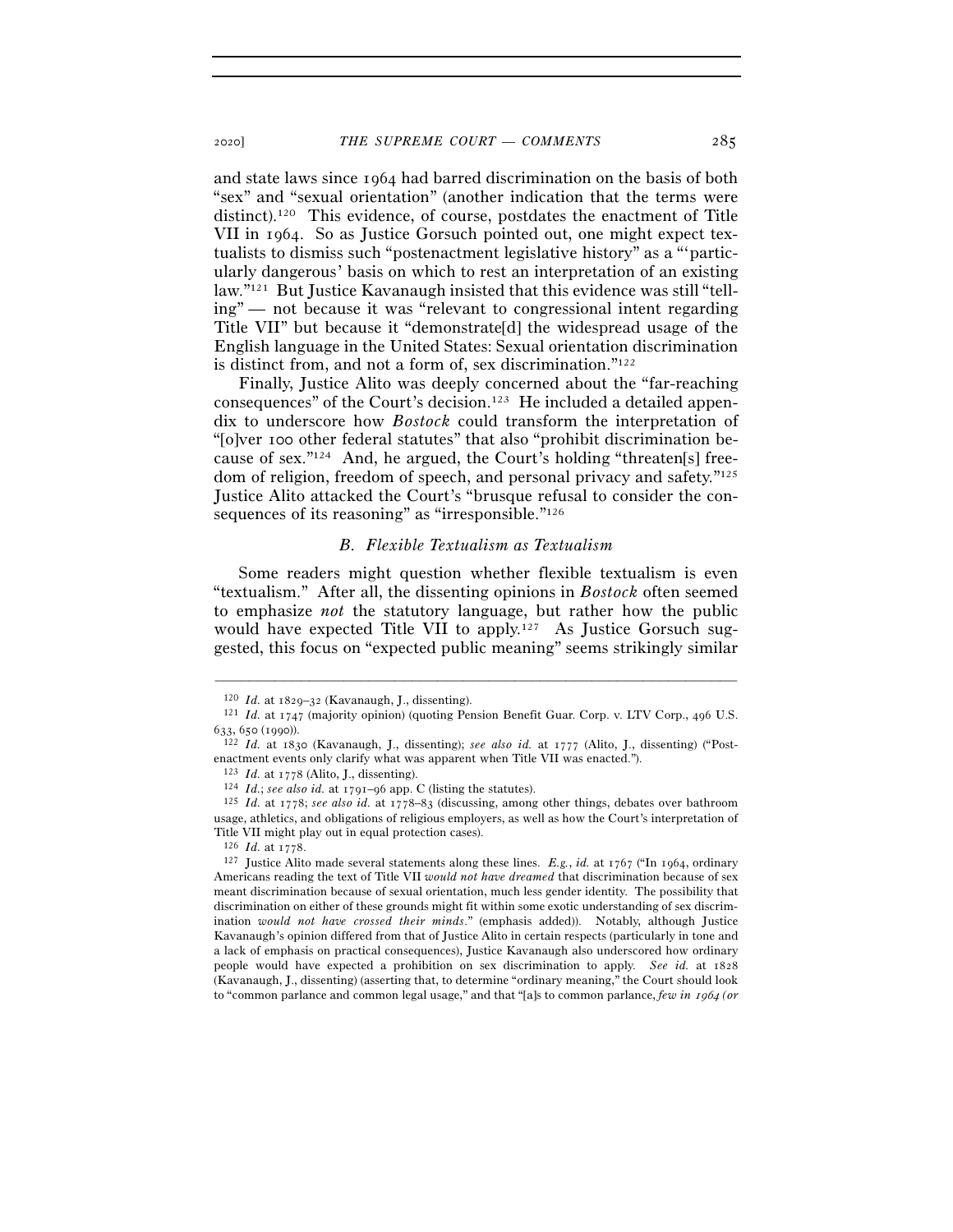to the strong purposivists' emphasis on congressional intent or expectations; the analysis simply switches from lawmakers to the broader public.128 I return to this concern in Part III.

But this Comment aims to take seriously the dissenters' assertion that their approach was textualism. It is important to recognize that the dissenting opinions in *Bostock* can be seen as part of an underappreciated, but very real, strand of textualism. This strand is textualist in that it treats text as the focal point of the interpretive inquiry and avoids resort to legislative history.129 But this version of textualism authorizes interpreters to make sense of the statutory language by looking at social and policy context, normative values, and the practical consequences of a decision. I dub this strand of textualist practice "flexible textualism."130

Consider, for example, the absurdity doctrine, which permits a court to reject an interpretation that would lead to "absurd results."131 As Manning has observed, "[t]he absurdity doctrine . . . rests on a judicial judgment that a particular statutory outcome, although prescribed by the text, would sharply contradict society's 'common sense' of morality, fairness, or some other deeply held value."<sup>132</sup> That is, the absurdity doctrine enables a court to inject policy concerns into the interpretive inquiry — even to the point of overriding a plain text. Although *Holy Trinity* is one of the canonical examples of the absurdity doctrine<sup>133</sup> (the Court held that it would be "absurd" to apply the Alien Contract Labor Act to a pastor<sup>134</sup>), many prominent textualists accept some version of

sion was part of his textualist analysis. *See* <sup>140</sup> S. Ct. at <sup>1776</sup> (Alito, J., dissenting). 130 For purposes of this Comment, I adopt a capacious definition of textualism, *see supra* note

129; *infra* p. 290, so that I can examine varying practices that currently travel under the banner of textualism. I leave to future work whether any of the practices discussed in this section should not be deemed part of "textualism" (properly defined). I also leave for another day whether, or the extent to which, flexible textualism is distinct from some form(s) of purposivism. 131 *See, e.g.*, Pub. Citizen v. U.S. Dep't of Just., 491 U.S. 440, 453–54 (1989) (relying on *Holy* 

*Trinity* to assert that the Court has been "[f]requently" confronted with statutes requiring departure from the text to avoid "absurd results," *id.* at 454 (quoting Church of the Holy Trinity v. United States, 143 U.S. 457, 459 (1892))); Sebelius v. Cloer, 569 U.S. 369, 381 (2013) (explaining that "the sole function of the courts" is to enforce a plain text, "at least where the disposition required by the text is not absurd" (quoting Hartford Underwriters Ins. Co. v. Union Planters Bank, N.A., 530 U.S. <sup>1</sup>, 6 (<sup>2000</sup>))). 132 Manning, *Absurdity*, *supra* note 28, at 2405–<sup>06</sup>. 133 *See id.* at 2403 (describing *Holy Trinity* as "perhaps [the Court's] most influential absurdity

<sup>–––––––––––––––––––––––––––––––––––––––––––––––––––––––––––––</sup> *today) would describe* a firing because of sexual orientation as a firing because of sex" (emphasis added)).

<sup>128</sup> *See id.* at 1750 (majority opinion) ("[T]he employers take pains to couch their argument in terms of seeking to honor the statute's 'expected applications' rather than vindicate its 'legislative intent.' But the concepts are closely related."); *see also* Eyer, *supra* note 82, at 65–69 (critically analyzing the focus on "subjective [public] expectations," *id.* at 68, in the litigation leading to *Bostock*).<br><sup>129</sup> Although Justice Alito did briefly discuss legislative history, he did not claim that this discus-

decision").

 $^{134}\,$  143 U.S. at 460.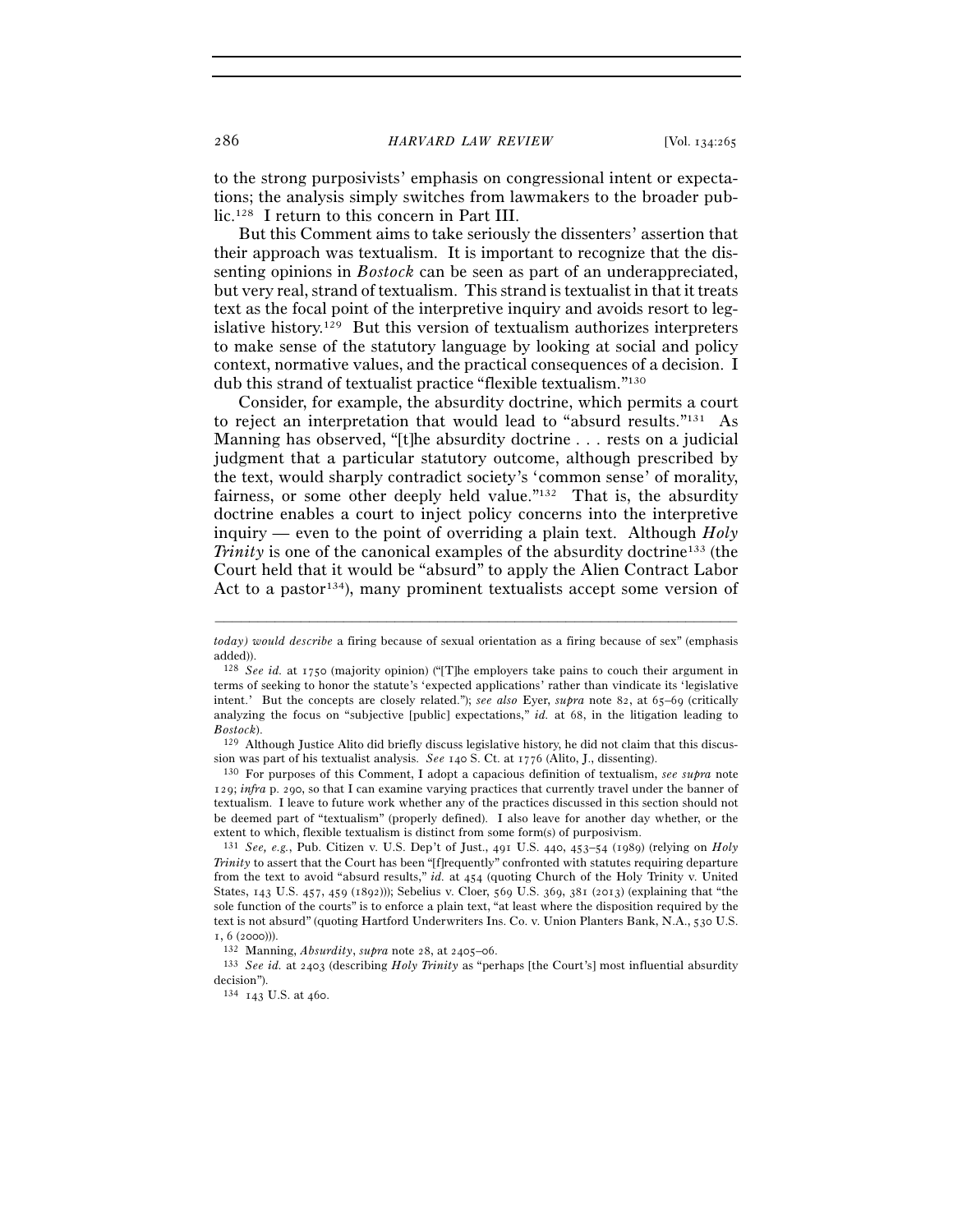the doctrine.135 Notably, in *Bostock*, Justice Kavanaugh pointed to the absurdity doctrine to support his argument that the majority opinion was improperly "literal" in its understanding of Title VII.<sup>136</sup>

Many textualists also embrace other normative canons and clear statement rules, such as the constitutional avoidance canon, the rule of lenity, and certain federalism canons (protecting against abrogation of state sovereign immunity or preemption of state law).137 To the extent that a statute is ambiguous, one can perhaps justify these canons as a way of resolving the ambiguity; textualists, after all, acknowledge that many sources may be relevant to decoding an ambiguous text.138 But as Judge Barrett has observed, when these devices function in a more "aggressive" fashion — "permitting a court to forgo a statute's most natural interpretation in favor of a less plausible one" to protect some value external to the legislation — they seem to "pose[] a significant problem . . . for textualists."139 Justice Scalia's early work expresses similar concerns about these "dice-loading" rules: "To the honest textualist, all of these preferential rules and presumptions are a lot of trouble  $\dots$ . [It is virtually impossible to expect uniformity and objectivity [from an interpretive method] when there is added  $\dots$  a thumb of indeterminate weight."<sup>140</sup>

Yet all textualists, including Justice Scalia, have used these canons — at least some of the time.141 For example, in *Sossamon v.* 

–––––––––––––––––––––––––––––––––––––––––––––––––––––––––––––

<sup>140</sup> SCALIA, *supra* note 31, at 28.<br><sup>141</sup> In a recent empirical study, Professor Anita Krishnakumar finds that textualists do not use normative canons as often as scholars previously assumed. *See* Krishnakumar, *supra* note 139, at

<sup>135</sup> *See* SCALIA & GARNER, *supra* note 6, at 237 (stating that the "absurdity must consist of a disposition that no reasonable person could intend"); *see also* Manning, *Absurdity*, *supra* note 28, at 2391 (observing in 2003 that "even the staunchest modern textualists still embrace and apply, even if rarely, at least some version of the absurdity doctrine").

<sup>136</sup> *See Bostock*, 140 S. Ct. at 1827 & n.4 (Kavanaugh, J., dissenting) ("Another longstanding canon of statutory interpretation — the absurdity canon — similarly reflects the law's focus on ordinary meaning rather than literal meaning." *Id.* at  $1827$  n.4.).<br><sup>137</sup> *See*, *e.g.*, SCALIA & GARNER, *supra* note 6, at  $247-339$  (endorsing many such canons).<br><sup>138</sup> *See* Barrett, *supra* note 28, at 109–10, 123 (

for choosing between equally plausible interpretations of ambiguous text. The rule of lenity is often described this way . . . ." *Id.* at 109.); *see also, e.g.*, Manning, *What Divides*, *supra* note 27, at 75– 76 (noting that "statutory purpose — if derived from sources other than the legislative history is . . . a relevant ingredient" to interpreting an ambiguous text, *id.* at <sup>76</sup>). 139 Barrett, *supra* note 28, at 109–10. Other scholars, including some other textualists, have

acknowledged the tension between textualist principles and the use of normative canons. *See* John F. Manning, *The Supreme Court,* 2013 *Term — Foreword: The Means of Constitutional Power*, 128 HARV. L. REV. 1, 71–73 (2014) [hereinafter Manning, *Foreword*] (asserting that the Court's use of practices including "an ever-expanding array of clear statement rules," *id.* at 72, "recall at least the flavor of *Holy Trinity* — trimming or expanding the conventional meaning of the text in order to serve extratextual values or purposes, at times identified by the Court rather than Congress," *id.* at 73); *see also* Anita S. Krishnakumar, *Reconsidering Substantive Canons*, 84 U. CHI. L. REV. 825, 835 (2017) (noting the "significant theoretical tension between substantive canons and textualism"); Stephen F. Ross, *Where Have You Gone, Karl Llewellyn? Should Congress Turn Its Lonely Eyes to You?*, 45 VAND. L. REV. 561, 565–66 (1992) (arguing that the use of normative canons undermines the philosophy of judicial restraint).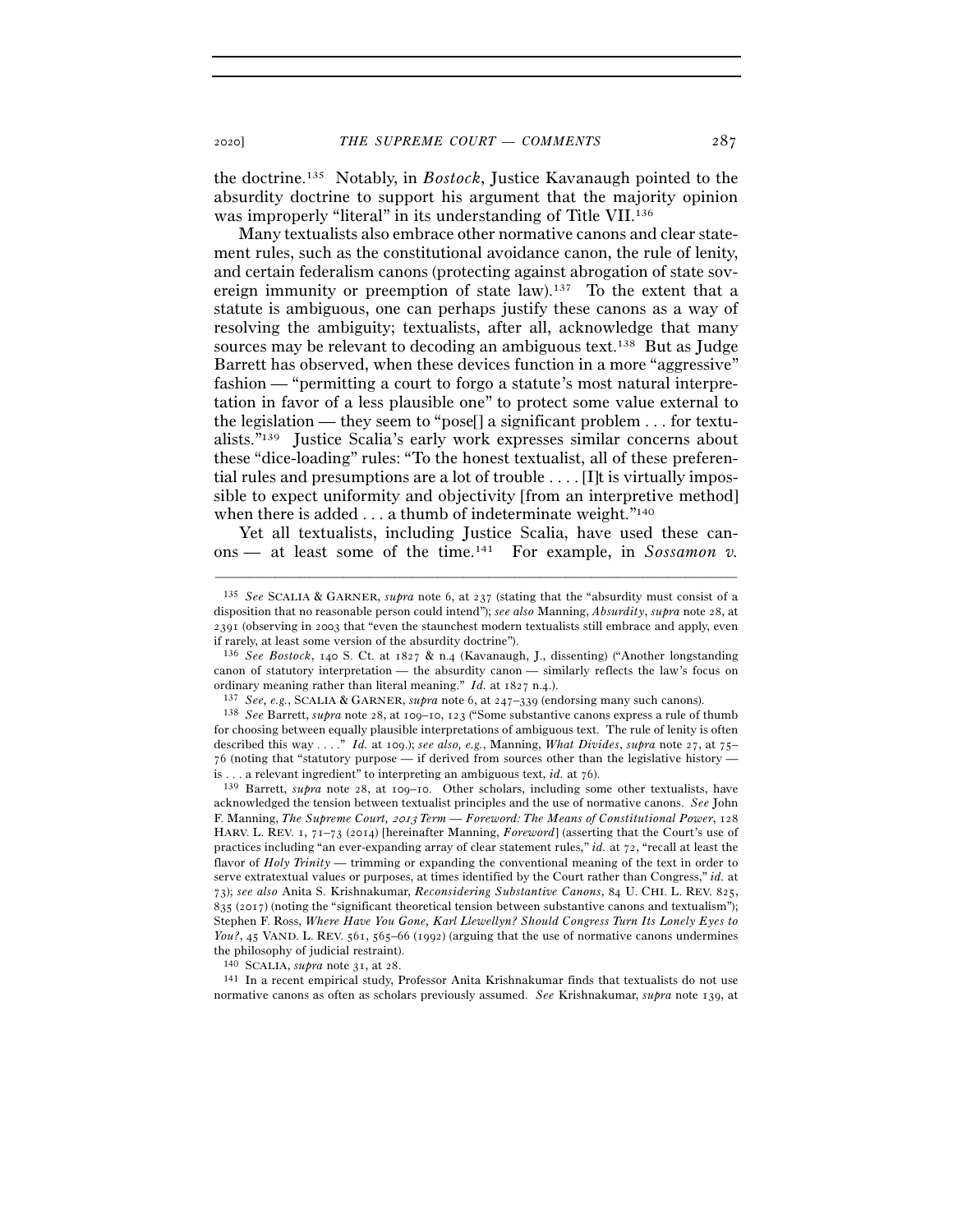*Texas*, 142 the Supreme Court applied the clear statement rule that works to protect state sovereign immunity.<sup>143</sup> The statute at issue — the Religious Land Use and Institutionalized Persons  $Act<sup>144</sup>$  — conditions the receipt of federal funds on a state's waiver of immunity from private lawsuits under the Act.<sup>145</sup> The statute provides that a private plaintiff may seek "appropriate relief against a government."146 The issue in the case was whether this language ("appropriate relief") was sufficient to put states on notice that they could be subject to damages claims.147 In an opinion by Justice Thomas, the Court said no: the text, while apparently sufficient to authorize declaratory and injunctive relief against a state, did not permit money damages.148 Although damages are another common remedy (indeed, as Justice Sotomayor pointed out in dissent, usually the default remedy<sup>149</sup>), the statute was "not the unequivocal expression of state consent that [the Court's] precedents require."150

Another development further illustrates the pull of flexible textualism. As noted, under textualist theory, a court is required to stick to the text only if it is unambiguous.151 One might expect a textualist to focus exclusively on the statutory language in determining whether the law is "ambiguous." Yet, as Professor Richard Re has forcefully argued, some Justices (including those who are often classified as textualists<sup>152</sup>) have imported normative concerns at the front end — to decide *whether* the law is ambiguous.<sup>153</sup>

<sup>829</sup> (finding, based on a study of 296 statutory interpretation cases from the first six-and-a-half Terms of the Roberts Court, that the Court's textualist Justices invoked substantive canons in some opinions they authored: "11.0 percent and 11.7 percent for [Justice] Scalia and Justice Clarence

Thomas, respectively").<br> $^{142}$  563 U.S. 277 (2011).

<sup>&</sup>lt;sup>143</sup> See id. at 285, 290.<br>
<sup>144</sup> Pub. L. No. 106-274, 114 Stat. 803 (2000) (codified at 42 U.S.C. §§ 2000cc to 2000cc-5).<br>
<sup>145</sup> See Sossamon, 563 U.S. at 281-82.<br>
<sup>146</sup> 42 U.S.C. § 2000cc-2(a).<br>
<sup>147</sup> See 563 U.S. at 28 waive immunity to damages." *Id.* at 285.).<br><sup>149</sup> *See id.* at 293 (Sotomayor, J., dissenting); *see also id.* at 299 ("It is not apparent . . . why the

phrase 'appropriate relief' is too ambiguous to secure a waiver of state sovereign immunity with respect to damages but is clear enough as to injunctive and other forms of equitable relief.").<br><sup>150</sup> *Id.* at 285 (majority opinion).<br><sup>151</sup> *See* sources cited *supra* note 138.<br><sup>151</sup> *See*, *e.g.*, Anita S. Krishnakumar

<sup>163</sup> n.18 (2018) (classifying Justices Scalia and Thomas as "textualists" and Chief Justice Roberts as well as Justices Alito and Kennedy as "textualist-leaning").

<sup>153</sup> *See* Richard M. Re, *The New Holy Trinity*, 18 GREEN BAG 2D 407, 407–08, 416–17 (2015). Re at times refers to this development as purposivism, *see, e.g.*, *id.* at 414, but also acknowledges that one could classify the approach as a brand of textualism, *see id.* at 416–17. He goes on to observe that "text continues to play a meaningful role. . . . If a reading has no textual support, then no amount of pragmatism or purpose can carry the day." *Id.* at 417.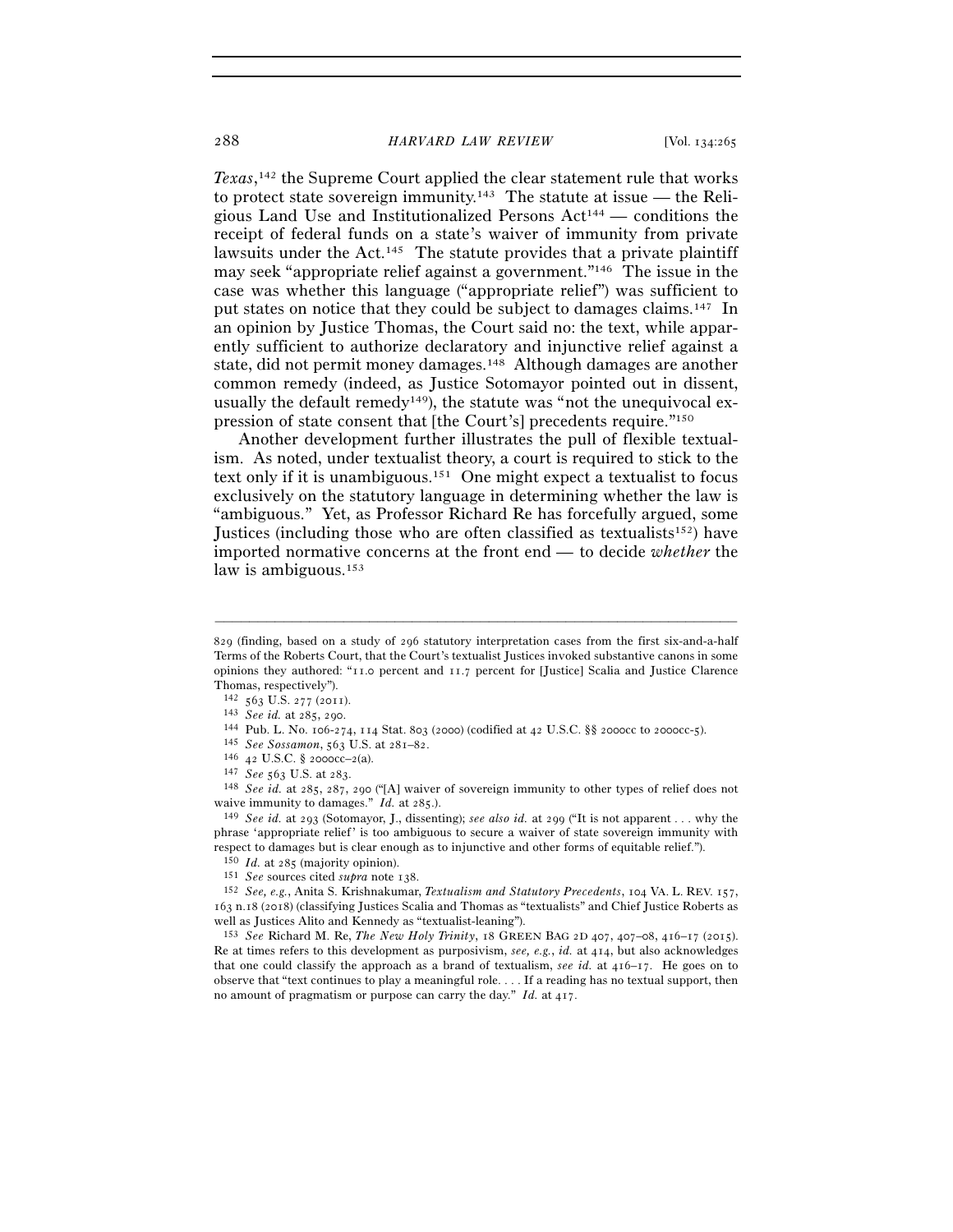*Bond v. United States*154 is especially instructive. Carol Anne Bond was criminally prosecuted for using a "chemical weapon" after she attempted to poison her husband's mistress by spreading two toxic substances on a mailbox.155 One might not expect these events to result in a federal prosecution, but the relevant statute prohibits "any person" from knowingly "transfer[ring] directly or indirectly  $\dots$  any chemical weapon"<sup>156</sup> and defines "chemical weapon" broadly to encompass "any chemical which . . . can cause death, temporary incapacitation or permanent harm to humans or animals."<sup>157</sup> The poisons used by Bond qualified as "chemical weapons" under that statutory definition.158

Nevertheless, in an opinion by Chief Justice Roberts, the Court found that the statute was ambiguous as applied to Bond.159 To find ambiguity, the Court invoked a few concerns. One was an (apparently new) federalism principle: there are some things the federal government simply should not regulate.160 But second — and important for evaluating the *Bostock* dissents — the *Bond* Court emphasized how an "ordinary person" would understand the statutory language<sup>161</sup>: "[A]s a matter of natural meaning, an educated user of English would not describe Bond's crime as involving a 'chemical weapon,'" and "the chemicals in this case are not of the sort that an ordinary person would associate with instruments of chemical warfare."162 The Court was also concerned about "the deeply serious consequences of adopting . . . a boundless reading" of the law.<sup>163</sup> Accordingly, the Court declined the government's invitation to "brush aside the ordinary meaning and adopt a reading of [the statute] that would sweep in

–––––––––––––––––––––––––––––––––––––––––––––––––––––––––––––

<sup>159</sup> *Bond*, 572 U.S. at 859–60 ("In this case, the ambiguity derives from the improbably broad reach of the key statutory definition given the term — 'chemical weapon' — being defined[, as well as] the deeply serious consequences of adopting such a boundless reading.").

<sup>160</sup> *See id.* at 860 (insisting "in this curious case . . . on a clear indication that Congress meant to reach purely local crimes"). Other discussions of *Bond* have emphasized the Court's focus on this federalism concern. *See, e.g.*, Manning, *Foreword*, *supra* note 139, at 73 & n.414 (arguing that the Court "clipp[ed] back the express statutory definition" on this basis, *id.* at 73); Re, *supra* note 153, at 409–11.<br><sup>161</sup> 572 U.S. at 861 ("In settling on a fair reading of a statute, it is not unusual to consider the

ordinary meaning of a defined term, particularly when there is dissonance between that ordinary meaning and the reach of the definition.").

<sup>162</sup> *Id.* at 860–<sup>61</sup>. 163 *Id.* at 860.

<sup>&</sup>lt;sup>154</sup> 572 U.S. 844 (2014).<br>
<sup>155</sup> *See id.* at 852-53.<br>
<sup>156</sup> 18 U.S.C. § 229(a)(1).<br>
<sup>157</sup> *Id.* § 229F(8)(A); *see id.* § 229F(1)(A).<br>
<sup>157</sup> *Id.* § 229F(8)(A); *see id.* § 229F(1)(A).<br>
<sup>158</sup> The Court at one point seem the Government's "simple" argument that the chemicals used by Bond "are 'toxic chemical[s]' as defined by the statute" (alteration in original)); *see also* Manning, *Foreword*, *supra* note 139, at 73 n.414 (noting that the Court did not "deny[] that Bond's conduct fit within the literal terms of the statutory definition").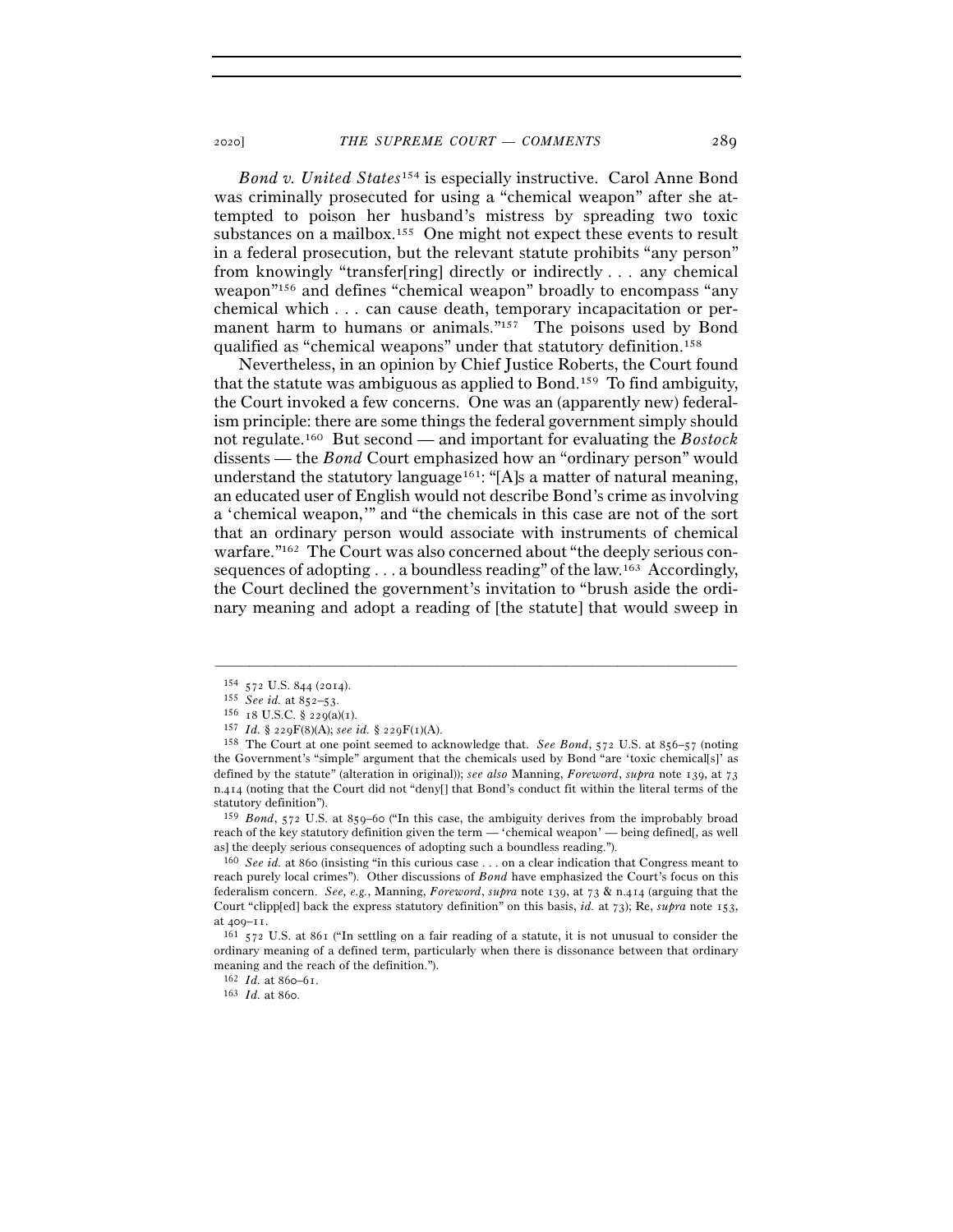everything from the detergent under the kitchen sink to the stain remover in the laundry room."164

The dissenting opinions in *Bostock* are very much in line with these textualist practices. This more flexible strand of textualism treats text as the focal point — and generally as setting the outer boundary of the interpretive inquiry<sup>165</sup> — and does not rely on legislative history. But under this approach, an interpreter may make sense of the statutory language by considering social and policy context (perhaps through the views of "ordinary people"), norms external to the text, and practical consequences. Notably, that is how Justice Alito explained his approach. He insisted that his emphasis on "societal norms" in 1964 was not "an impermissible attempt to displace the statutory language" but instead a way to understand "what the text was understood to mean when adopted."<sup>166</sup> Accordingly, I believe that a central question post-*Bostock* is not whether to use textualism, but which textualism to use.

### III. A THEORETICAL CASE FOR FORMALISTIC TEXTUALISM

As *Bostock* suggests, there seem to be at least two strands of textualism: a more formalistic and a more flexible variety. Formalistic textualism emphasizes semantic context and downplays normative and consequential concerns, while flexible textualism allows interpreters to make sense of the statutory language with an eye to social context, normative values, and practical consequences. To the extent that a Justice opts for textualism, which version should she favor?167 This Part argues that a Justice should prefer formalistic textualism — not simply because

–––––––––––––––––––––––––––––––––––––––––––––––––––––––––––––

<sup>165</sup> Flexible textualism seems to permit interpreters to override a plain text only to avoid an "ab-

<sup>164</sup> *Id.* at 862 ("We are reluctant to ignore the ordinary meaning of 'chemical weapon' . . . ."). The Court held that the statute did not permit the prosecution against Bond. *See id.* at 866. Justice Scalia (joined by Justices Thomas and Alito) attacked this analysis, asserting that "the statute's own definition — however expansive — is utterly clear" and chiding the Court for allowing "ordinary meaning" to override a statutory definition. *Id.* at 871–72 (Scalia, J., concurring); *see id.* at 868 (criticizing the Court for its "result-driven antitextualism"). Justice Scalia would have decided the case on constitutional grounds, concluding that the federal government lacked power to prosecute someone in Carol Anne Bond's position.  $Id.$  at  $867, 873-82$ .

surd result." *See supra* pp. 286–<sup>87</sup>. 166 *Bostock*, 140 S. Ct. at <sup>1773</sup> (Alito, J., dissenting). 167 This Comment assumes that individual Justices have considerable discretion to select their preferred interpretive approach. *Cf.* FALLON, *supra* note 33, at 131 (making this assumption about constitutional interpretation). But no self-proclaimed textualist on the Supreme Court has clearly signed on to one version of textualism. For example, Justice Thomas is known for his formalism but authored *Sossamon* and joined Justice Alito's *Bostock* dissent. *Cf.* Metzger, *supra* note 1, at 62 (noting Justice Thomas's apparently "uncompromising commitment to formalism, originalism, and textualism"). Chief Justice Roberts authored *Bond* but also joined Justice Gorsuch's formalistic analysis in *Bostock*. Justice Kagan, a self-proclaimed textualist, *see supra* note 1, joined Justice Gorsuch's opinion in *Bostock* as well as the more flexible majority opinion in *Bond*.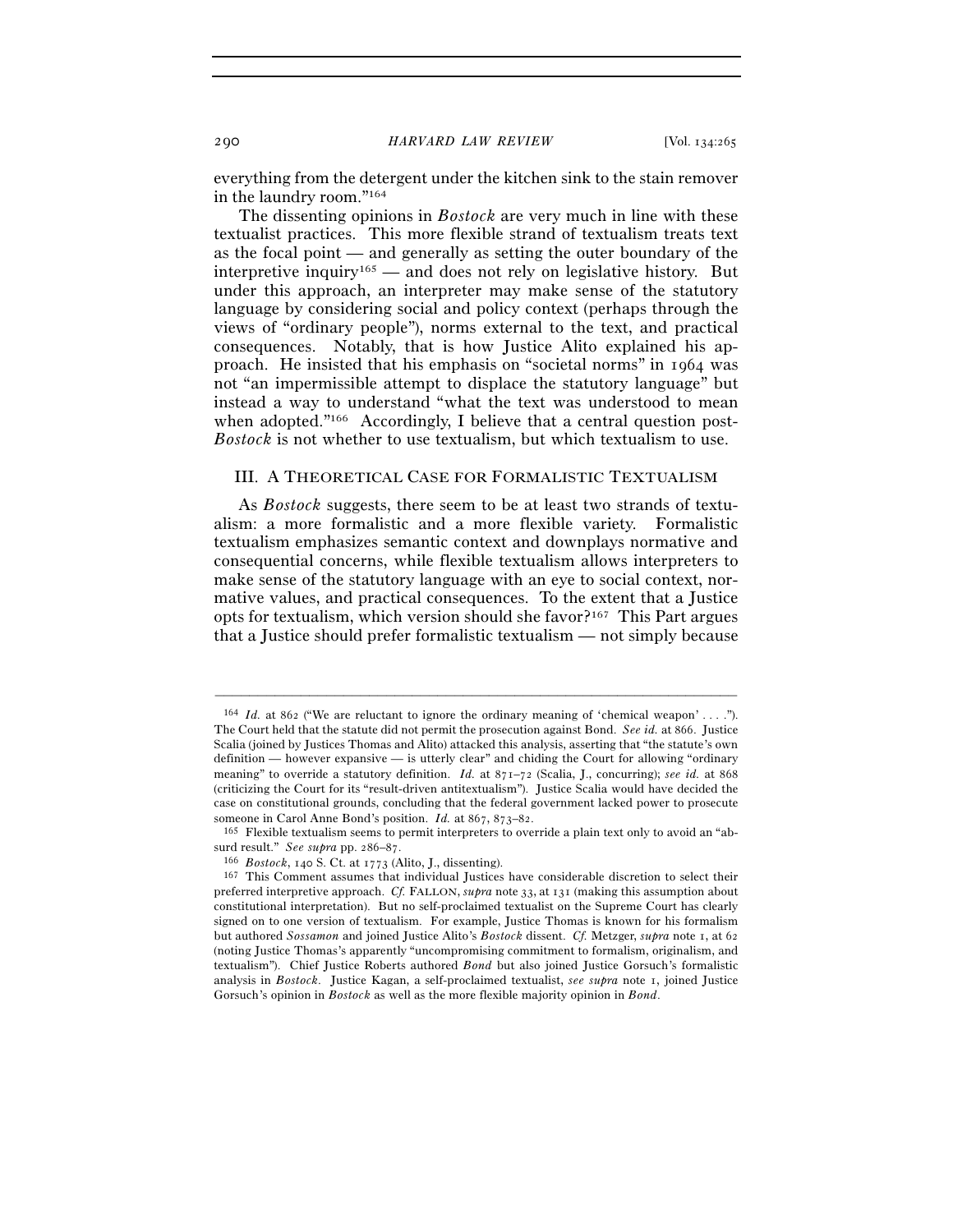of assumptions about the Article I lawmaking process, but because it can be a way to protect the Article III judiciary.

### *A. Textualism as a Theory of Adjudication*

Much of the debate over statutory interpretation has focused on the Article I legislative process. But this emphasis has obscured an important component of the textualist enterprise: textualism is about not only Congress's handiwork but also the judicial role.168 Many (albeit not all) textualists put a premium on cabining judicial discretion. These textualists thus implicitly favor formalistic over flexible textualism. But why? I suggest here (and in the next section) that, to justify that preference, textualists should look beyond Article I and consider the proper role of the Article III courts in our constitutional scheme.

<sup>1</sup>*. Textualism and Interpretive Discretion.* — Decoding a statutory text involves a good deal more than simply staring at words on a page. Modern textualists insist that the method is not literalism.169 Accordingly, a textualist is unlikely to read "domestic violence" in the Ku Klux Klan Act to encompass tragic abuses within a family. Instead, textualists (of all stripes) construe semantic language with attentiveness to cultural cues, such as the history that tells us "domestic violence" may also refer to a violent uprising.170 Moreover, most (if not all) textualists presume that Congress is aware of and legislates against the backdrop of certain longstanding conventions, such that they read a federal criminal statute to include a necessity defense, and a statute of limitations to encompass equitable tolling.171 Jurists and scholars have at times suggested that certain normative canons, such as the rule of lenity or the canon protecting state sovereign immunity, can be understood in the same way: as background conventions against which Congress legislates.172

Textualists' acceptance of background principles has the potential to render the method considerably more flexible. After all, what is the stopping point? One might argue that, if textualists are willing to assume that Congress legislates against background conventions such as the necessity defense, why not also assume that Congress legislates with an eye to "societal norms"? Or why not assume that Congress considers

<sup>–––––––––––––––––––––––––––––––––––––––––––––––––––––––––––––</sup> <sup>168</sup> *Cf.* Gluck, *supra* note 4, at 2059 (urging that interpretive theory should engage more directly with the "role of the federal judge").

<sup>169</sup> *See, e.g.*, SCALIA, *supra* note 31, at <sup>24</sup>. 170 *See supra* p. <sup>280</sup>. 171 *See* Bond v. United States, 572 U.S. 844, 871–72 (2014) (Scalia, J., concurring) (noting that the Court reads "even text clear on its face . . . against the backdrop of established interpretive presumptions," *id.* at 871); Manning, *Absurdity*, *supra* note 28, at <sup>2471</sup>. 172 *See* SCALIA, *supra* note 31, at 29. Alternatively, some normative canons may be so established

as to be part of "our law." *See* William Baude & Stephen E. Sachs, *The Law of Interpretation*, 130 HARV. L. REV. 1079, 1084, 1095–96 (2017).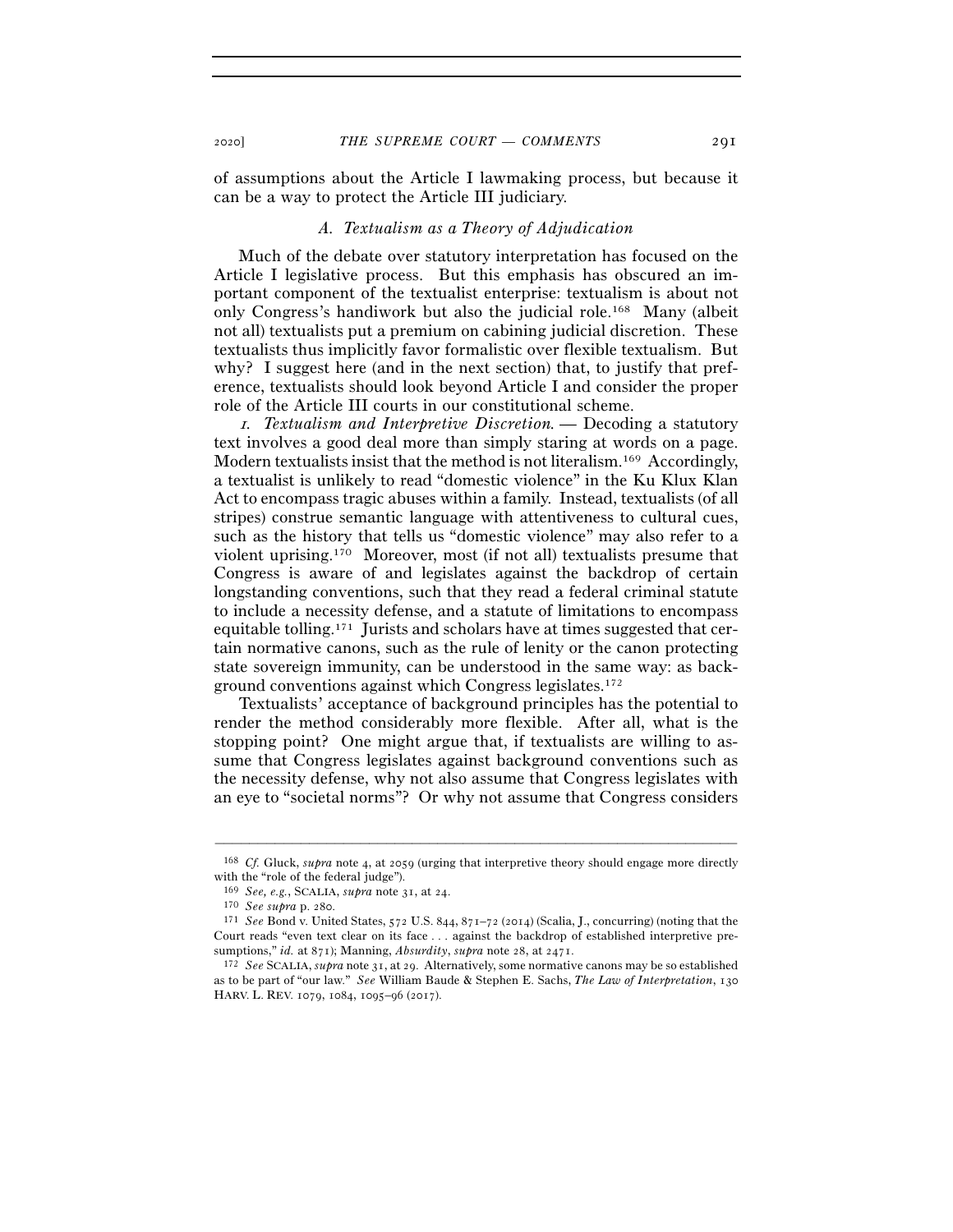how "ordinary people" of the era would understand the impact of language — whether it be "chemical weapon" or "discrimination because of such individual's sex"? Once one accepts background conventions as an assumption behind the Article I lawmaking process (as, I believe, all textualists do to some degree), that assumption can lead textualism to become quite flexible.

Notably, some prominent textualists have sought to avoid this result — and have suggested rules to control the textualist inquiry. Judge Barrett has argued, for example, that a normative canon should be used in an "aggressive" fashion only if it has clear constitutional underpinnings.173 Manning has raised questions about many prominent clear statement rules,174 affirmatively called upon textualists to abandon the absurdity doctrine,175 and suggested that interpreters should apply only a "closed set" of normative canons.176 That is, these textualists have called for a move toward a more formalistic textualism.

But these textualists have not clearly articulated *why* there should be rules to cabin the textualist inquiry. To the extent that Congress legislates against a set of background conventions,177 it is not evident that it should be only a "closed set." Nor is it clear why interpreters should exclude certain canons, such as the absurdity doctrine. As Justice Kavanaugh noted in *Bostock*, and as Manning concedes, the absurdity doctrine is "longstanding"178 and could perhaps be "validated by sheer antiquity."179 Manning's response is instructive: the absurdity doctrine,

<sup>173</sup> *See* Barrett, *supra* note 28, at 167–77. Judge Barrett acknowledges that, under this approach, the precise lines that interpreters draw will depend on contestable assumptions about constitutional meaning. *See id.* at 181.<br><sup>174</sup> *See* John F. Manning, Essay, *Clear Statement Rules and the Constitution*, 110 COLUM. L.

REV. 399, 403–06 (2010) [hereinafter Manning, *Clear Statement*]. 175 Manning, *Absurdity*, *supra* note 28, at 2391 ("If one accepts the textualist critique of strong

intentionalism, it is difficult to sustain the absurdity doctrine . . . ."); *see also* Nagle, *supra* note 29, at 3 (urging textualists to abandon both the absurdity and the scrivener's error doctrines).

<sup>176</sup> *See* Manning, *Absurdity*, *supra* note 28, at 2474–76. Although Manning initially argued that the "closed set" should include all existing conventions, he has since suggested that certain canons, such as those protecting federalism, should be discarded as lacking an adequate constitutional foundation. *See* Manning, *Clear Statement*, *supra* note 174, at 403–06.<br><sup>177</sup> Some scholars have questioned this textualist assumption on empirical grounds. *See* Gluck

<sup>&</sup>amp; Bressman, *supra* note 2, at 949–50, 956–60 (drawing on a survey of 137 congressional staffers responsible for drafting legislation and finding that these staffers were aware of and relied on some canons but were unaware of or rejected others); Victoria F. Nourse & Jane S. Schacter, *The Politics of Legislative Drafting: A Congressional Case Study*, 77 N.Y.U. L. REV. 575, 576–79, 600–05 (2002) (drawing on interviews with sixteen Senate Judiciary Committee staffers and finding variation in use or awareness of canons). But as other scholars have noted, these studies are limited by the fact that the authors talked to staffers, rather than to members of Congress. *See* John F. Manning, Essay, *Inside Congress's Mind*, 115 COLUM. L. REV. <sup>1911</sup>, 1936 n.151 (<sup>2015</sup>). 178 *Bostock*, 140 S. Ct. at 1827 n.4 (Kavanaugh, J., dissenting); *see* Manning, *Absurdity*, *supra*

note 28, at <sup>2388</sup>. 179 *Cf.* SCALIA, *supra* note 31, at 29 (suggesting this justification for the rule of lenity).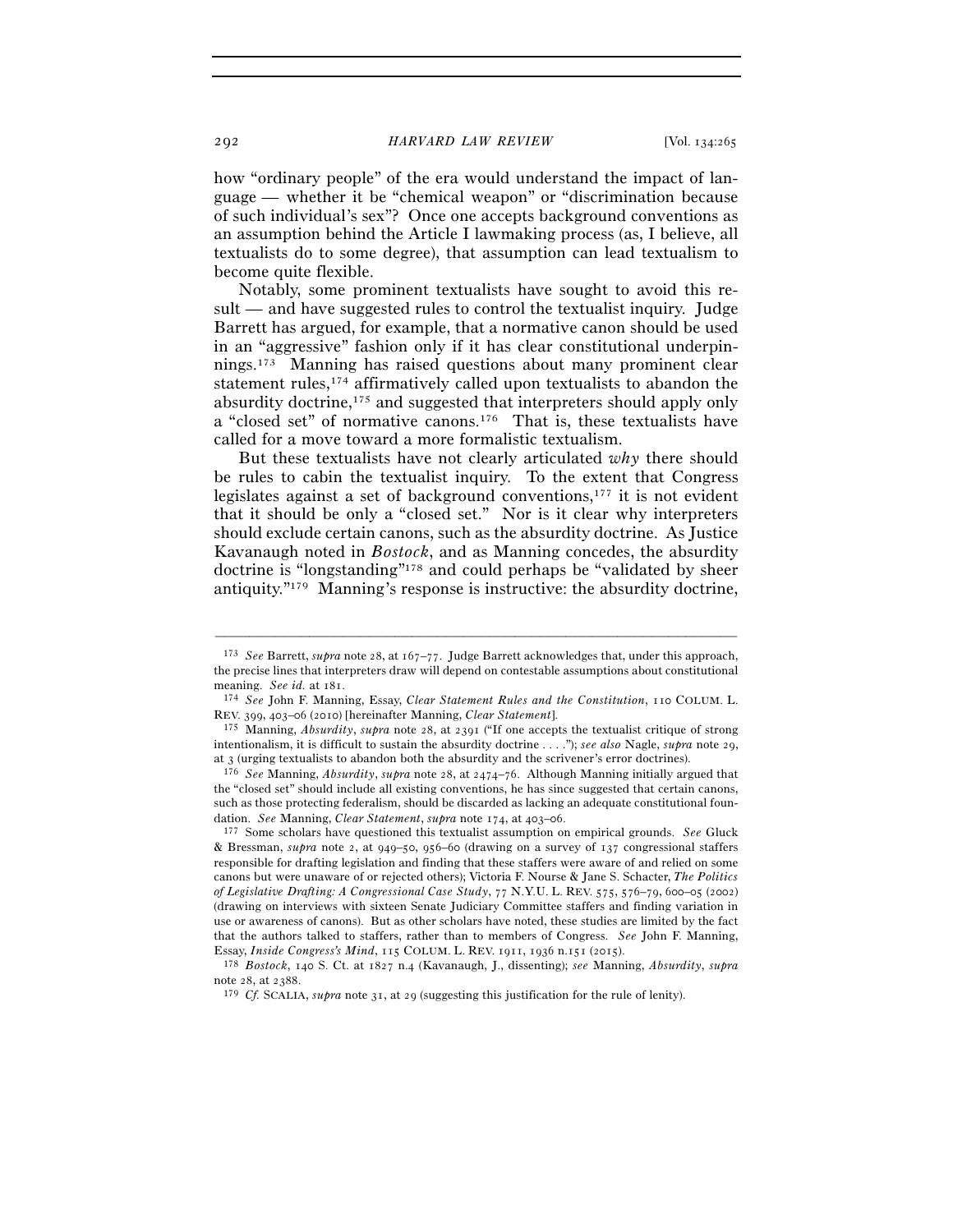he argues, is far more "open-ended" than other background conventions.180 Thus, the doctrine not only provides lawmakers with an insufficient baseline against which to legislate but also "invites the court to make adjustments based on social values whose content and method of derivation are both unspecified ex ante."181 That is, the absurdity doctrine should be discarded in part to constrain judicial power.

This observation brings us back to an important aspect of the origins of textualism. For many early textualists, the goal was not only to preserve legislative supremacy but also to constrain judicial discretion.182 Justice Scalia worried, for example, that judges might use the openended nature of strong purposivism to read their personal preferences into the law. Likewise, textualists were concerned about judges cherrypicking from legislative history. Accordingly, textualism turns out to be as much a theory of *adjudication* as it is a theory of interpretation.183

<sup>2</sup>*. An Illustration: Flexible Textualism in* Bostock*. —* This concern about judicial discretion suggests an important objection to the *Bostock* dissenting opinions, which emphasized what "ordinary people" would have believed in 1964, or what would have been in "common parlance" at that time and thereafter. This focus on public expectations seems reminiscent of strong purposivism184 and carries an analogous risk of

–––––––––––––––––––––––––––––––––––––––––––––––––––––––––––––

<sup>184</sup> *See supra* note 127 and accompanying text (noting that this criticism applies to the dissenting opinions of both Justice Alito and Justice Kavanaugh). Indeed, Justice Alito's thought experiment about "ordinary Americans" is strikingly similar to rhetoric in *Holy Trinity*:

| Holy Trinity                                   | Justice Alito's dissent in <i>Bostock</i>                      |
|------------------------------------------------|----------------------------------------------------------------|
| Suppose in the Congress that passed this act   | Suppose that, while Title VII was under consider-              |
| some member had offered a bill which in        | ation in Congress, a group of average Americans                |
| terms declared that, if any Roman Catholic     | decided to read the text of the bill with the aim              |
| church in this country should contract with    | of writing or calling their representatives in                 |
| Cardinal Manning to come to this country       | Congress  What would these ordinary citi-                      |
| such contract should be adjudged unlawful      | zens have taken "discrimination because of sex"                |
| and void, and the church making it be subject  | to mean? The answer could not be clearer.                      |
| to prosecution and punishment, can it be be-   | In 1964, ordinary Americans would not have                     |
| lieved that it would have received a minute of | dreamed that discrimination because of sex                     |
| approving thought or a single vote?            | meant discrimination because of sexual orienta-                |
|                                                | tion, much less gender identity.                               |
| Church of the Holy Trinity v. United States,   | <i>Bostock</i> , 140 S. Ct. at $1767$ (Alito, J., dissenting). |
|                                                |                                                                |

143 U.S. 457, 472 (1892).

<sup>&</sup>lt;sup>180</sup> Manning, *Absurdity*, *supra* note 28, at 2472; *see id.* at 2473.<br><sup>181</sup> *Id.* at 2471.<br><sup>182</sup> *See supra* section I.A, pp. 272–74; *see also* John F. Manning, *Justice Scalia and the Idea of Judicial Restraint*, 115 MICH. L. REV. 747, 749–50, 770, 781 (2017) (reviewing SCALIA, *supra* note 31) [hereinafter Manning, *Judicial Restraint*] (arguing that Justice Scalia's preference for textualism was driven by an "anti-discretion principle," *id.* at 749); Nelson, *supra* note 105, at 403 (asserting that textualists are less "receptive to a background presumption of judicial discretion" than are other interpreters).

<sup>183</sup> *Cf.* Manning, *Judicial Restraint*, *supra* note 182, at 748 ("Every theory of interpretation entails a theory of lawmaking and of adjudication.").

Justice Alito, however, not only asserted that his approach was textualist but also accused the Court of falsely "sail[ing] under a textualist flag." 140 S. Ct. at 1755–56 (Alito, J., dissenting).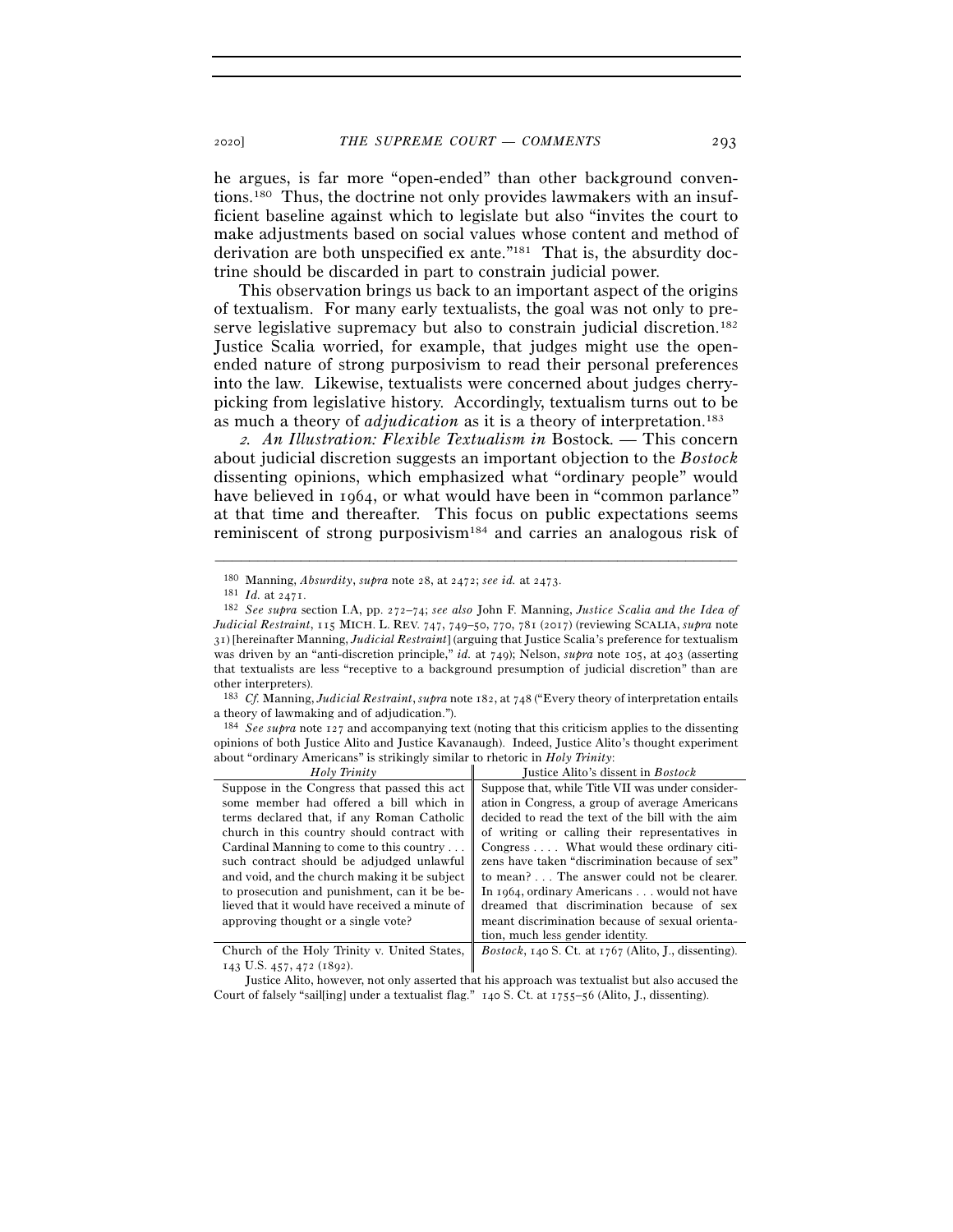294 *HARVARD LAW REVIEW* [Vol. 134:<sup>265</sup>

interpretive leeway. In criticizing strong purposivism, Judge Easterbrook argues that "[t]he use of original *intent* rather than an objective inquiry into the reasonable import of the language . . . greatly increases the discretion, and therefore the power, of the court<sup> $"185$ </sup> — in part because a court has "endless flexibility" in determining *whose* intent matters.186

Likewise, one might ask: Who are the relevant "ordinary people"? At times, Justices Alito and Kavanaugh appear to refer to members of the public, the federal judges who initially interpreted Title VII, the executive officials who enforced it, or legislative and executive officials who acted well after  $1964$ .<sup>187</sup> The implication is that these "ordinary people" almost universally rejected the majority's conclusion that the disparate treatment of a gay, lesbian, or transgender employee is discrimination because of such individual's sex. To underscore the point, Justice Alito declared: "If every single living American had been surveyed in 1964, it would have been hard to find any who thought that discrimination because of sex meant discrimination because of sexual orientation — not to mention gender identity, a concept that was essentially unknown at the time."188

But as we have seen, and as Justice Gorsuch pointed out, "[n]ot long after the law's passage, gay and transgender employees began filing Title VII complaints, so at least *some* people foresaw this potential application."189 The dissenting opinions do not explain why these voices do not count as "ordinary people" whose efforts were part of "common parlance."190 And as Justice Gorsuch suggested (in a passage of the opinion that was in no way algorithmic), there are reasons to worry about giving judges a license to determine which past voices were sufficiently "ordinary" or "common." Such an approach may tend to harm politically unpopular groups:

Often lurking just behind such objections resides a cynicism that Congress could not *possibly* have meant to protect a disfavored group . . . . But to refuse enforcement just because of that . . . would not only require [judges] to abandon [their] role as interpreters of statutes . . . [but also] neglect the promise that all persons are entitled to the benefit of the law's terms.191

<sup>&</sup>lt;sup>185</sup> Easterbrook, *supra* note 52, at 62.<br>
<sup>186</sup> *Id.* at 63.<br>
<sup>187</sup> See supra pp. 284–85.<br>
<sup>187</sup> *Issenting*).<br>
<sup>189</sup> *Id.* at 1750–51 (majority opinion).<br>
<sup>189</sup> *Id.* at 1750–51 (majority opinion).<br>
<sup>190</sup> Justice Alito dissenting) (suggesting that the Court should have put forth more examples); *see also id.* at 1828 (Kavanaugh, J., dissenting).

<sup>191</sup> *Id.* at 1751 (majority opinion); *see also* Eyer, *supra* note 82, at 65–69 (emphasizing that "politically unpopular applications of the law will rarely be within the original expectations of the public," *id.* at 69); Andrew Koppelman, Essay, Bostock*, LGBT Discrimination, and the Subtractive*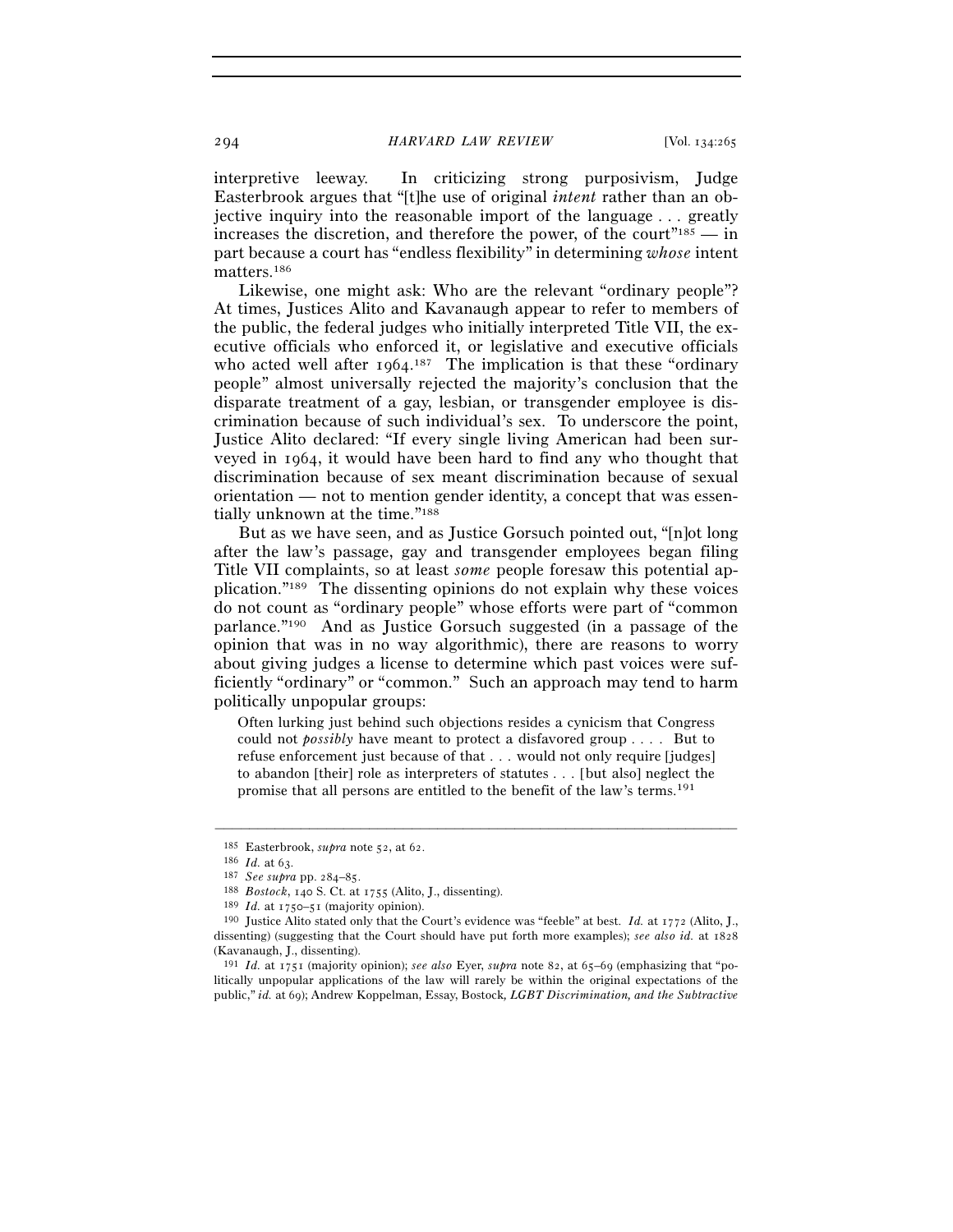The subjectivity of the dissenters' analysis in *Bostock* becomes even more perplexing when we see what they *did* consider to be covered by Title VII. Both dissenting opinions asserted that "the ordinary meaning of the law demonstrates that harassing an employee because of her sex is discriminating against the employee because of her sex."192 But it is doubtful that many "ordinary people" in 1964 would have deemed a prohibition on sex discrimination to bar sexual harassment. The concept that sexual advances in the workplace were problematic — much less discrimination — did not begin to get off the ground until the 1970s.193 And even then, some federal courts dismissed the idea as "ludicrous."194 To borrow from Justice Alito's *Bostock* dissent: "Whether we like to admit it now or not, in the thinking of Congress and [much of] the public [in 1964], such [sexual advances] would not have been evil at all."195

Once a judge emphasizes social and policy context, the door is opened for considerable interpretive leeway. Accordingly, one worry with flexible textualism parallels Justice Scalia's concerns about strong purposivism: in determining what "ordinary people" would have understood a text to mean, you might be inclined "to ask yourself what a wise and intelligent person *should* have meant; and that will surely bring you to the conclusion that the law means what you think it *ought* to mean."196

<sup>3</sup>*. A Puzzle: Should Textualism Constrain Discretion?* — Textualism began in part as a theory of adjudication. For many textualists (including Justice Scalia and Judge Easterbrook), one goal of the interpretive method was to constrain judicial discretion. For these textualists, flexible textualism should be deeply problematic.

<sup>–––––––––––––––––––––––––––––––––––––––––––––––––––––––––––––</sup> *Moves*, 105 MINN. L. REV. HEADNOTES 1, 26 (2020) (urging that a focus on "original cultural expectations" tends to "defeat" "statutes that aim at broad social transformation").

<sup>192</sup> 140 S. Ct. at 1835 (Kavanaugh, J., dissenting); *accord id.* at 1774 (Alito, J., dissenting) (describing same-sex sexual harassment as perhaps not the principal evil of Title VII, but as a "lesser evil[] that fall[s] within the *plain scope of its terms*" and "fall[s] within the ordinary meaning of the statutory text as it would have been understood in <sup>1964</sup>" (emphasis added)). 193 *See* Schultz, *supra* note 64, at 1696–1705 (detailing this history, and noting that a 1977 court

of appeals decision "ushered in the new legal paradigm," *id.* at 1704); *see also* Anita Bernstein, *Law, Culture, and Harassment*, 142 U. PA. L. REV. 1227, 1240 (1994) ("Sexual harassment claims [under Title VII based on a hostile work environment theory] began to be brought in the late 1970s, with the first successes occurring in 1980 and 1981 . . . ."); Katherine M. Franke, *What's Wrong with Sexual Harassment?*, 49 STAN. L. REV. 691, 706–07 (1997) (noting that plaintiffs had some success with quid pro quo harassment claims beginning in the late <sup>1970</sup>s). 194 Corne v. Bausch & Lomb, Inc., 390 F. Supp. 161, 163 (D. Ariz. 1975); *see* sources cited *supra*

note <sup>64</sup>. 195 *Cf. Bostock*, 140 S. Ct. at <sup>1774</sup> (Alito, J., dissenting). 196 SCALIA, *supra* note 31, at 18.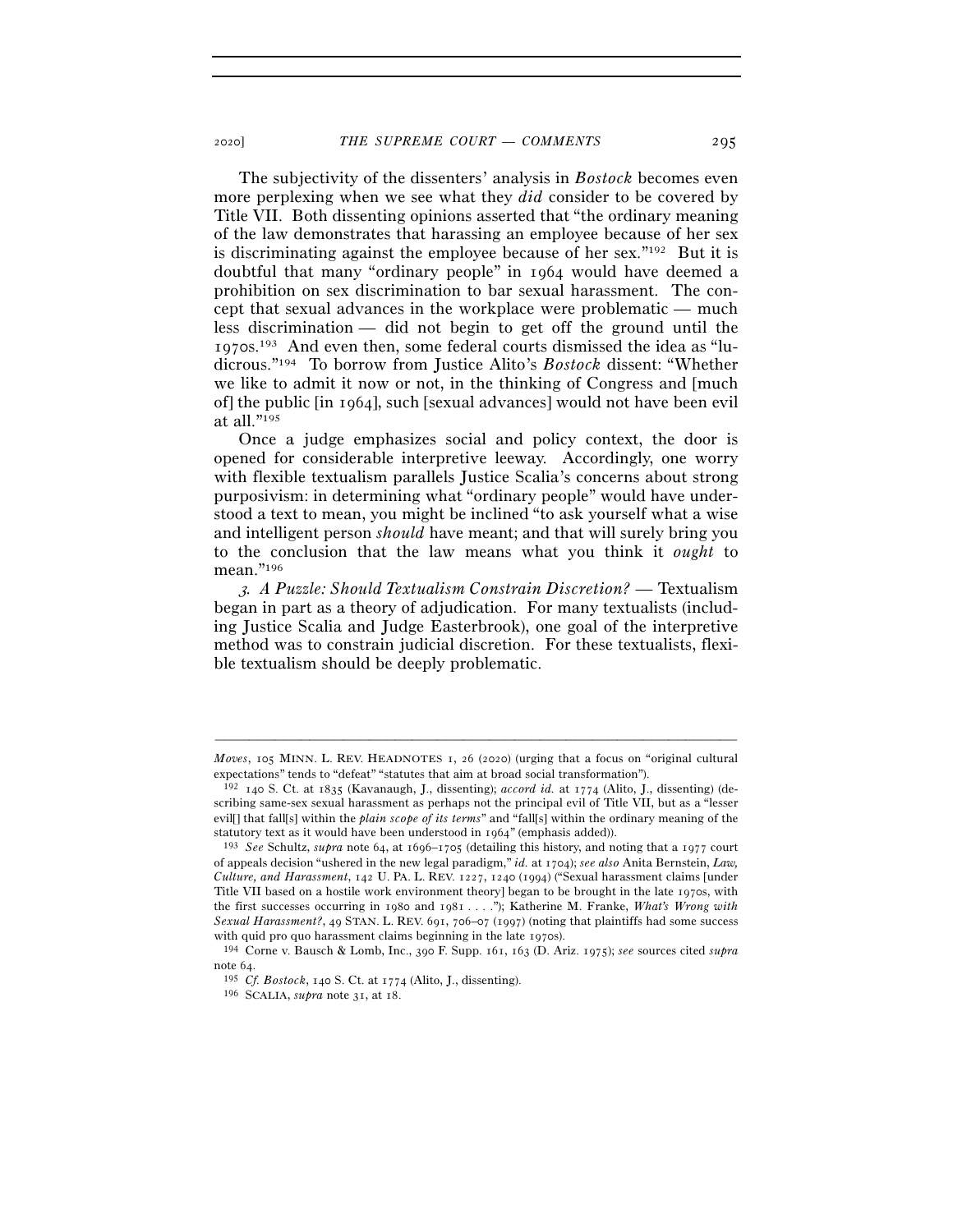#### 296 *HARVARD LAW REVIEW* [Vol. 134:<sup>265</sup>

But these assumptions about the judicial role are contestable. Not all textualists may be eager to rein in federal judges. In fact, some scholars have recently called for a more flexible textualism. Professor Ryan Doerfler argues that textualists are justified in finding statutory ambiguity in what he calls "high-stakes cases."197 Professor Samuel Bray contends that textualists should embrace the "mischief rule."198 Under this rule, an interpreter may consider the problem ("mischief") that a statute was enacted to address, even in determining whether statutory language is ambiguous.<sup>199</sup> The mischief rule, Bray argues, supports the Court's narrow reading of "chemical weapon" in *Bond*200 and helps to justify the logic behind the dissenting opinions in *Bostock* — apparently because the protection of sexual minorities was well outside any "mischief" that anyone might have perceived in 1964. 201 Although Bray acknowledges that the mischief rule often expands judicial discretion, he does not view that as a problematic feature.<sup>202</sup>

So what could justify a preference for a more formalistic textualism? I sketch out below an argument that takes us beyond the Article I legislative process and toward a focus on the Article III courts' broader role in our constitutional scheme.

### *B. Formalistic Textualism and Supreme Court Legitimacy*

The Constitution establishes a federal judiciary that is both infused with politics and independent of politics. The Article II appointments process injects politics into the selection of judges,203 and Presidents and Senators have long battled over nominees to the Supreme Court.<sup>204</sup>

<sup>197</sup> *See* Ryan D. Doerfler, *High-Stakes Interpretation*, 116 MICH. L. REV. 523, 527–28 (2018) (arguing that "it is more difficult to 'know' what statutes mean in high-stakes cases," *id.* at 528) [hereinafter Doerfler, *High-Stakes*]; *id.* at 529–30 (recognizing that this approach will depend on an "apparent subjective evaluation," *id.* at 530, about which cases count as "high stakes," *id.* at 529); *see also* Ryan D. Doerfler, *The Scrivener's Error*, 110 NW. U. L. REV. 811, 816, 828–30, 857 (2016) (urging textualists to relax the scrivener's error doctrine, so that judges can more easily fix apparent drafting errors by Congress).

<sup>198</sup> *See* Samuel L. Bray, *The Mischief Rule*, 109 GEO. L.J. (forthcoming 2021) (manuscript at 48) (on file with the Harvard Law School Library).

<sup>199</sup> *Id.* at 4–5, <sup>48</sup>. 200 *Id.* at 33–<sup>34</sup>. 201 *See id.* at 6–7, 7 n.27, 26. Professor Andrew Koppelman, by contrast, argues that proper application of a "mischief rule" should have led the Court to rule for the plaintiff employees in *Bostock*. *See* Koppelman, *supra* note 191, at 24–25 ("The mischief, *as defined by the statute*, is discrimination . . . . [A] textualist reading does reach the evil at which the statute is directed.").

<sup>202</sup> *See* Bray, *supra* note 198, at 8, 23, 36, 43 ("[A] text read in light of the mischief will tend to have a fuzzier boundary." *Id.* at 23.).<br><sup>203</sup> *See* U.S. CONST. art. II, § 2, cl. 2.<br><sup>204</sup> For a small sample of the literature on the Supreme Court confirmation process, see

STEPHEN L. CARTER, THE CONFIRMATION MESS 11–13 (1994); CARL HULSE, CONFIRMATION BIAS: INSIDE WASHINGTON'S WAR OVER THE SUPREME COURT, FROM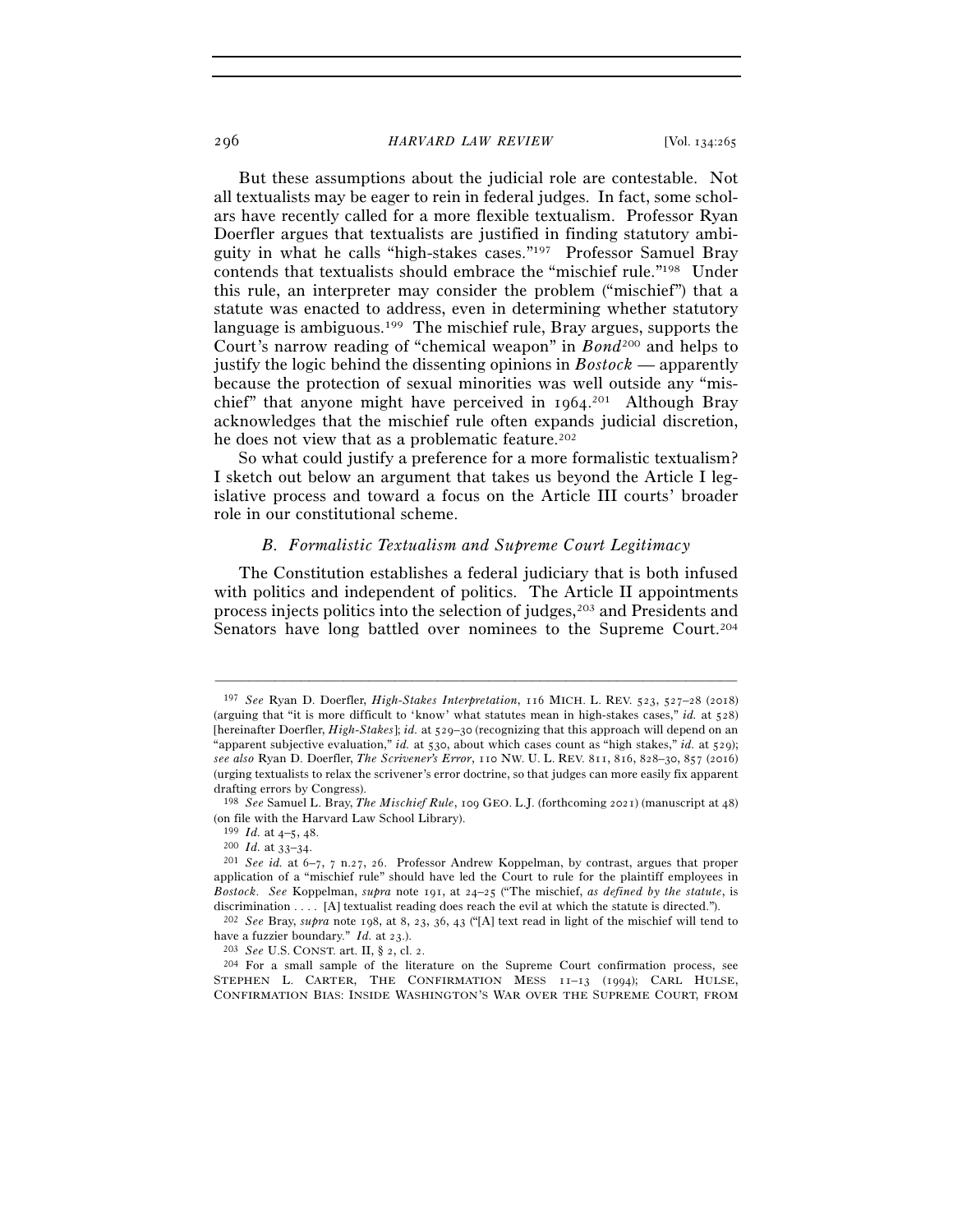Article III then grants those judges tenure and salary protections,<sup>205</sup> thereby suggesting that, upon assuming office, federal judges should be independent of the very forces that gave them their jobs.

The Supreme Court has long struggled with these competing pressures. But the tension between Article II and Article III is likely to be particularly pronounced during eras such as our current political moment, when there are deep partisan divides in the political branches and the broader public.206 Indeed, the Court has recently become a focal point for partisan battles.207 After Justice Scalia passed away in 2016, President Obama nominated Judge Garland but was met with extreme resistance from the Republican-controlled Senate, which refused even to hold hearings on the nominee.<sup>208</sup> When President Trump later filled the seat with Justice Gorsuch, some critics argued that the seat was "stolen."209 The 2018 confirmation process for Justice Kavanaugh was also deeply divisive.210

<sup>208</sup> Jon Schuppe, *Merrick Garland Now Holds the Record for Longest Supreme Court Wait*, NBC NEWS (July 20, 2016, 10:14 AM), https://www.nbcnews.com/news/us-news/merrick-garland-nowholds-record-longest-supreme-court-wait-n612541 [https://perma.cc/<sup>7</sup>TUY-UQCU]. 209 *E.g.*, Editorial Board, Opinion, *The Stolen Supreme Court Seat*, N.Y. TIMES (Dec. 24, 2016),

https://www.nytimes.com/2016/12/24/opinion/sunday/the-stolen-supreme-court-seat.html [https:// perma.cc/Q96Q-AE48]; *see* Grove, *supra* note 33, at 2242 (discussing the controversy surrounding Justice Gorsuch's nomination).

<sup>210</sup> *See* Grove, *supra* note 33, at 2242 (discussing the fights over Justice Kavanaugh's nomination). Just before this Comment went to press, Justice Ginsburg passed away. Commentators soon forecast another brutal confirmation battle. *See, e.g.*, Robert Barnes, *Ginsburg's Death Sets Off Political Battle Over Her Replacement, Supreme Court's Future*, WASH. POST (Sept. 18, 2020, 10:39 PM), https://www.washingtonpost.com/politics/courts\_law/ruth-bader-ginsburg-supreme-court-next/ 2020/09/18/d5251c72-fa08-11ea-be57-d00bb9bc632d\_story.html [https://perma.cc/234G-V37L]. President Trump nominated Judge Barrett to fill the vacancy. *See* Peter Baker & Nicholas Fandos,

*Trump Announces Barrett as Supreme Court Nominee, Describing Her as Heir to Scalia*, N.Y. TIMES (Sept. 26, 2020), https://nyti.ms/2S2awII [https://perma.cc/M5UQ-J677].

<sup>–––––––––––––––––––––––––––––––––––––––––––––––––––––––––––––</sup> SCALIA'S DEATH TO JUSTICE KAVANAUGH 17–18 (2019); LAURENCE H. TRIBE, GOD SAVE

THIS HONORABLE COURT 77–79 (1985).<br><sup>205</sup> *See* U.S. CONST. art. III, § 1.<br><sup>206</sup> *See infra* section III.B.2, pp. 300–03 (discussing how Presidents of both parties have, since the 1980s, increasingly aimed to use the appointment process to control Supreme Court decisions, and how the Justices' polarized social environments reinforce these pressures); *see also* Christopher Jon Sprigman, *Congress's Article III Power and the Process of Constitutional Change*, 95 N.Y.U. L. REV. (forthcoming 2020) (manuscript at 4) (on file with the Harvard Law School Library) (underscoring "the powerful temptation" of "America's political parties in our age of extreme political polarization . . . to stack the federal courts with partisans"). For literature discussing the increased polarization since the 1980s, see SEAN M. THERIAULT, PARTY POLARIZATION IN CONGRESS 13–42 (2008); and ALAN I. ABRAMOWITZ, THE DISAPPEARING CENTER 2, 5 (2010). Political scientists debate the extent to which the public is polarized. *Compare* MORRIS P. FIORINA, SAMUEL J. ABRAMS & JEREMY C. POPE, CULTURE WAR?: THE MYTH OF A POLARIZED AMERICA, at xiii, 19 (2d ed. 2006) (asserting that ordinary Americans "instinctively seek the center," *id.* at xiii), *with* Alan I. Abramowitz & Kyle L. Saunders, *Is Polarization a Myth?*, 70 J. POL. 542, 543 (2008) (arguing that "there are large differences in outlook" between the parties, especially among the "most interested, informed, and active members of the public"). <sup>207</sup> See Grove, *supra* note 33, at  $2242$ ,  $2272-73$ .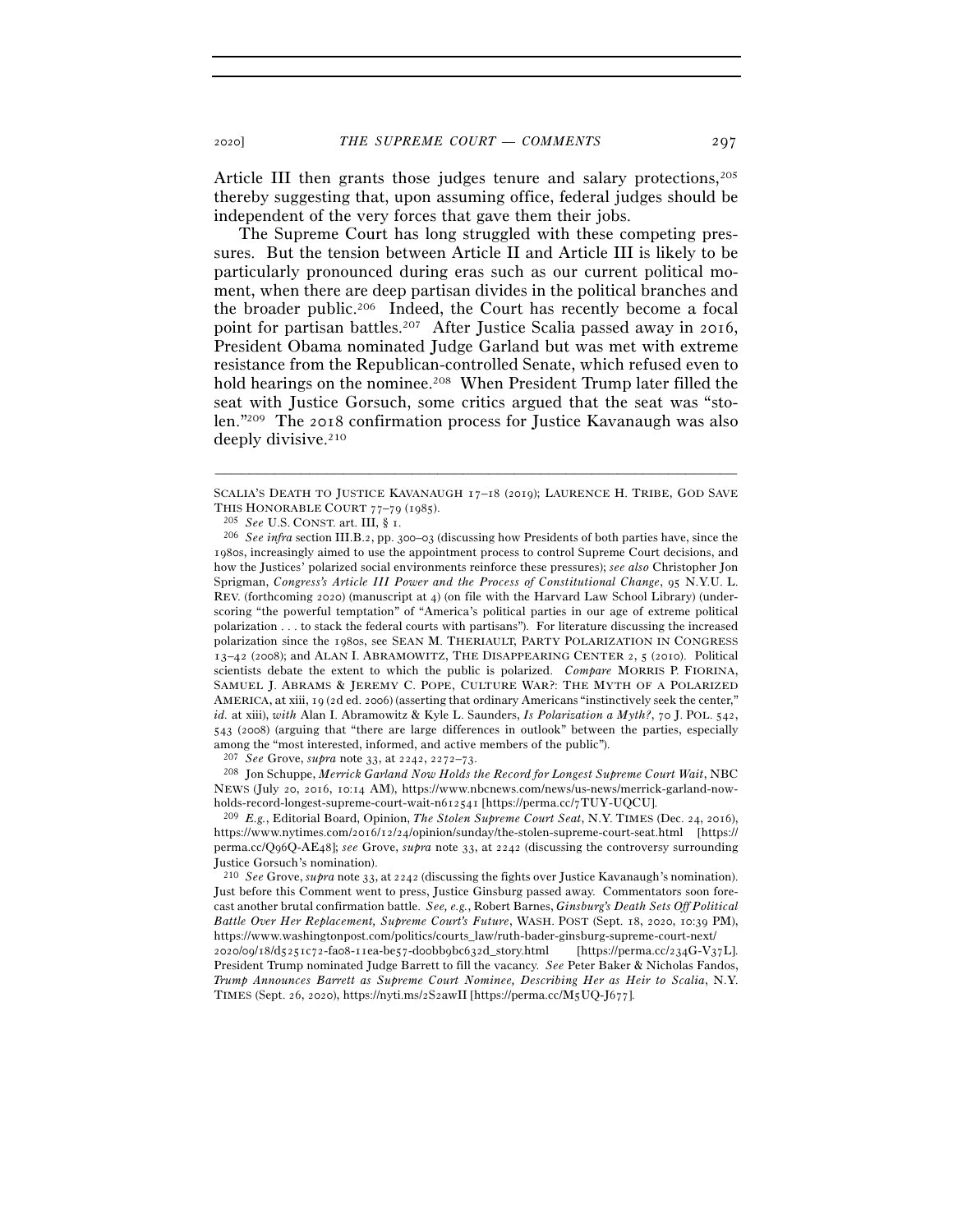#### 298 *HARVARD LAW REVIEW* [Vol. 134:<sup>265</sup>

Critics have suggested that these judicial confirmation battles implicate not only the President and the Senate but also the Supreme Court itself.211 Republican lawmakers, the argument goes, used underhanded tactics to gain control of the Article II selection process — in an effort to secure a conservative majority on the Court and thereby control the future direction of its decisions.<sup>212</sup> That is, the goal was to ensure (to the extent possible) that the Justices would no longer display the political independence contemplated by Article III but would instead rule for their ideological "team," at least in high-profile cases. These efforts to control the Article II selection process, commentators warn, threaten to undermine the perceived independence — and, relatedly, the public reputation ("sociological legitimacy") — of the Supreme Court.<sup>213</sup>

In past work, I have argued that, in these politically charged moments, one or more Justices may feel pressure to moderate their jurisprudence (and perhaps even vote in ways that they deem legally erroneous) in order to preserve the Supreme Court's public image.214 But in that event, a Justice may sacrifice the legal legitimacy of her decisions in order to protect the sociological legitimacy of the Court as a whole. That, I have suggested, is a serious dilemma.<sup>215</sup>

But there may be another way to protect Supreme Court legitimacy. This Comment suggests that interpretive method may help a Justice navigate the tension between Article II and Article III. A Justice, I argue, could precommit to formalistic textualism — a relatively rule-

<sup>211</sup> *See* Grove, *supra* note 33, at 2242–43, 2272–73. In past work, I have noted that these tactics can be seen as "constitutional hardball." *Id.* at 2243. For explorations of the concept of constitutional hardball, see Joseph Fishkin & David E. Pozen, Essay, *Asymmetric Constitutional Hardball*, 118 COLUM. L. REV. 915, 920 (2018); and Mark Tushnet, *Constitutional Hardball*, 37 J.

MARSHALL L. REV. <sup>523</sup>, 523 (<sup>2004</sup>). 212 *See* Grove, *supra* note 33, at <sup>2242</sup> (describing this claim). 213 *See* Daniel Epps & Ganesh Sitaraman, *How to Save the Supreme Court*, 129 YALE L.J. 148, 150–51, 151 n.4, 153–66 (2019); Grove, *supra* note 33, at 2240–44 (discussing these attacks)*; see also* FALLON, *supra* note 33, at 21 (distinguishing sociological, moral, and legal legitimacy); Robert C. Post & Neil S. Siegel, *Theorizing the Law/Politics Distinction: Neutral Principles, Affirmative Action, and the Enduring Legacy of Paul Mishkin*, 95 CALIF. L. REV. 1473, 1473–74 (2007) (discussing a potentially "serious tension," *id.* at 1474, between "the social legitimacy of the law as a public institution" and "the legal legitimacy of the law as a principled unfolding of professional reason," *id.* at <sup>1473</sup>). 214 *See* Grove, *supra* note 33, at 2245.

<sup>215</sup> *Id.* at 2245, 2254–72. Some commentators assert that, to protect the Court's external reputation, Chief Justice Roberts switched his vote in *National Federation of Independent Business v. Sebelius*, 567 U.S. 519 (2012), and opted to uphold the Affordable Care Act's individual mandate under the federal taxing power. *See id.* at 575 (opinion of Roberts, C.J.); Grove, *supra* note 33, at 2243, 2254–55; *see also* JOAN BISKUPIC, THE CHIEF 221–22, 233–48 (2019) (detailing the Chief Justice's vote change in the case); Charles L. Barzun, *Impeaching Precedent*, 80 U. CHI. L. REV. 1625, 1626–27 (2013) (noting that opponents of *NFIB* have questioned its precedential value to the extent that the Chief Justice "switched his vote . . . largely for political or institutional reasons").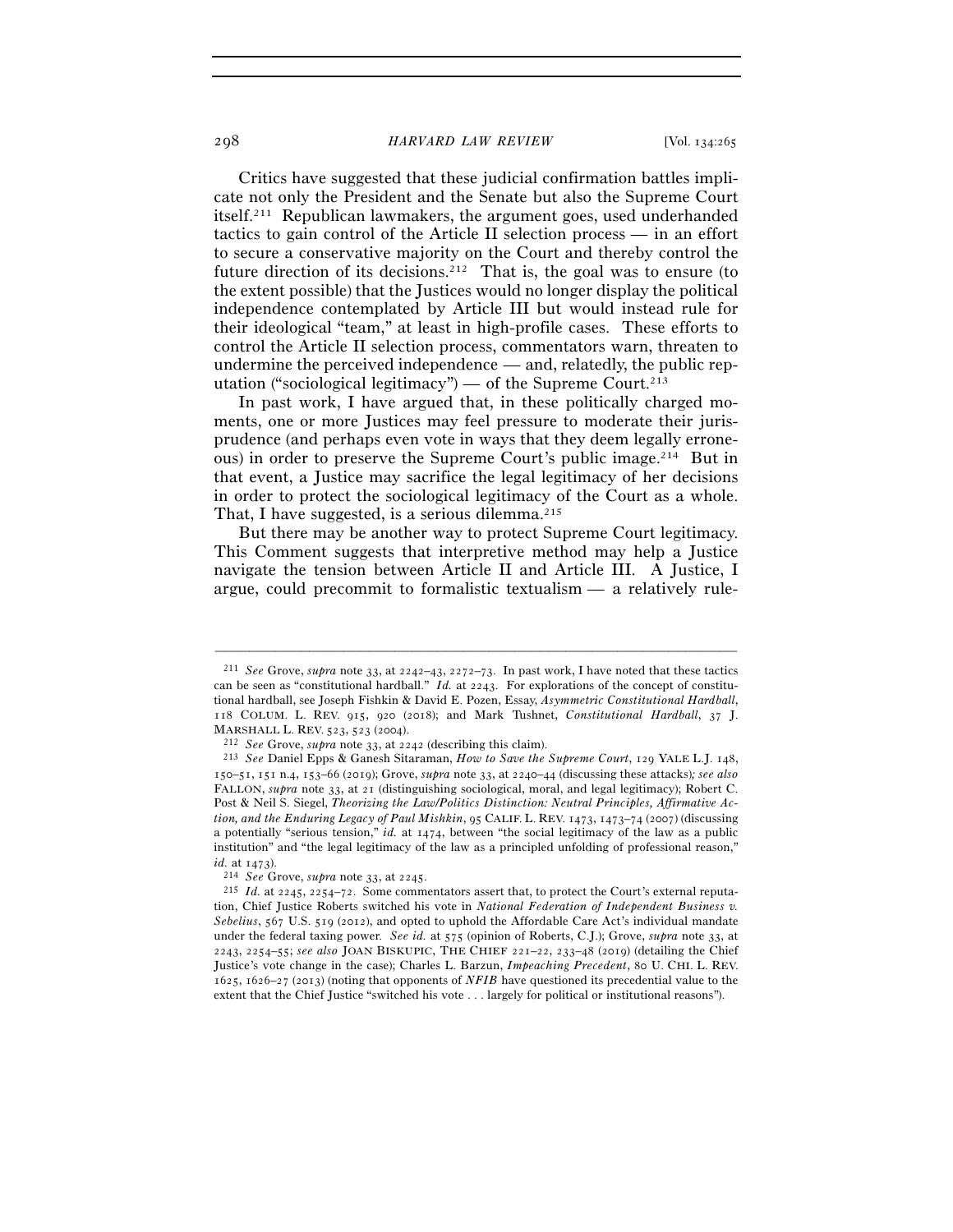<sup>2020</sup>] *THE SUPREME COURT — COMMENTS* 299

bound method that will better constrain her discretion and thus her proclivity to rule in favor of the political forces that propelled her to the Court. As discussed below, *Bostock* offers an illustration.

<sup>1</sup>*. The Risks to the Supreme Court's Sociological Legitimacy. —* As I explore in separate work,<sup>216</sup> the Supreme Court can function effectively only if it has external support — that is, sociological legitimacy.<sup>217</sup> Political scientists explain that, because the Court has no army, it must rely on others to obey its decrees.218 External actors are more likely to heed the Court's decisions if they view the Court as "legitimate" — that is, as an institution that does and should have the power to determine legal rights and obligations.219

Political scientists debate the source and nature of the Supreme Court's sociological legitimacy. Many scholars contend that the Court enjoys broad "diffuse support," such that the public views the Court as performing a different function from the political branches and treats its decisions as reasonable and authoritative, regardless of the outcome of a specific case.220 Others respond that the Court can count on only "specific support," with members of the public inclined to support the institution if they agree with the results in high-profile cases. $221$ 

But these legitimacy scholars do agree on one thing: public respect for the Supreme Court is contingent, at least in the long run. Thus, even diffuse support scholars acknowledge that if the Court's decisions appeared to run in only one ideological direction — that is, if it repeatedly issued "conservative" (or "progressive") decisions in salient cases — its

<sup>216</sup> *See* Grove, *supra* note 33, at 2250–54 (discussing the political science literature on sociological legitimacy); *see also* Tara Leigh Grove, *Sacrificing Legitimacy in a Hierarchical Judiciary*, 121 COLUM. L. REV. (forthcoming 2021) (manuscript at 6–8) (on file with the Harvard Law School Library) (underscoring that the political science literature on sociological legitimacy focuses on the Supreme Court and suggesting that scholars should begin to consider the public reputation of lower federal courts as well).

<sup>217</sup> *See, e.g.*, Brandon L. Bartels & Christopher D. Johnston, *On the Ideological Foundations of Supreme Court Legitimacy in the American Public*, 57 AM. J. POL. SCI. 184, 184 (<sup>2013</sup>). 218 *See, e.g.*, Mark D. Ramirez, *Procedural Perceptions and Support for the U.S. Supreme Court*,

<sup>29</sup> POL. PSYCH. 675, 675 (<sup>2008</sup>). 219 *See* Bartels & Johnston, *supra* note 217, at 184; *cf.* JAMES L. GIBSON & GREGORY A.

CALDEIRA, CITIZENS, COURTS, AND CONFIRMATIONS <sup>38</sup>–41 (<sup>2009</sup>). 220 *See* GIBSON & CALDEIRA, *supra* note 219, at 42, 61–62 ("Although the American people are

severely divided on many important issues of public policy, when it comes to the institution itself, support for the Court has little if anything to do with ideology and partisanship. Liberals trust the Court at roughly the same level as conservatives; Democrats and Republicans hold the Supreme Court in similar regard." *Id.* at 61.); *cf.* James L. Gibson & Michael J. Nelson, *Change in Institutional Support for the U.S. Supreme Court: Is the Court's Legitimacy Imperiled by the Decisions It Makes?*, 80 PUB. OP. Q. <sup>622</sup>, 623–24 (<sup>2016</sup>). 221 *See* Bartels & Johnston, *supra* note 217, at 185–86 (arguing that "individuals grant or deny

the Court legitimacy based on the ideological tenor of the Court's policymaking," *id.* at 185); *see also* Dino P. Christenson & David M. Glick, *Chief Justice Roberts's Health Care Decision Disrobed: The Microfoundations of the Supreme Court's Legitimacy*, 59 AM. J. POL. SCI. 403, 415–16 (2015).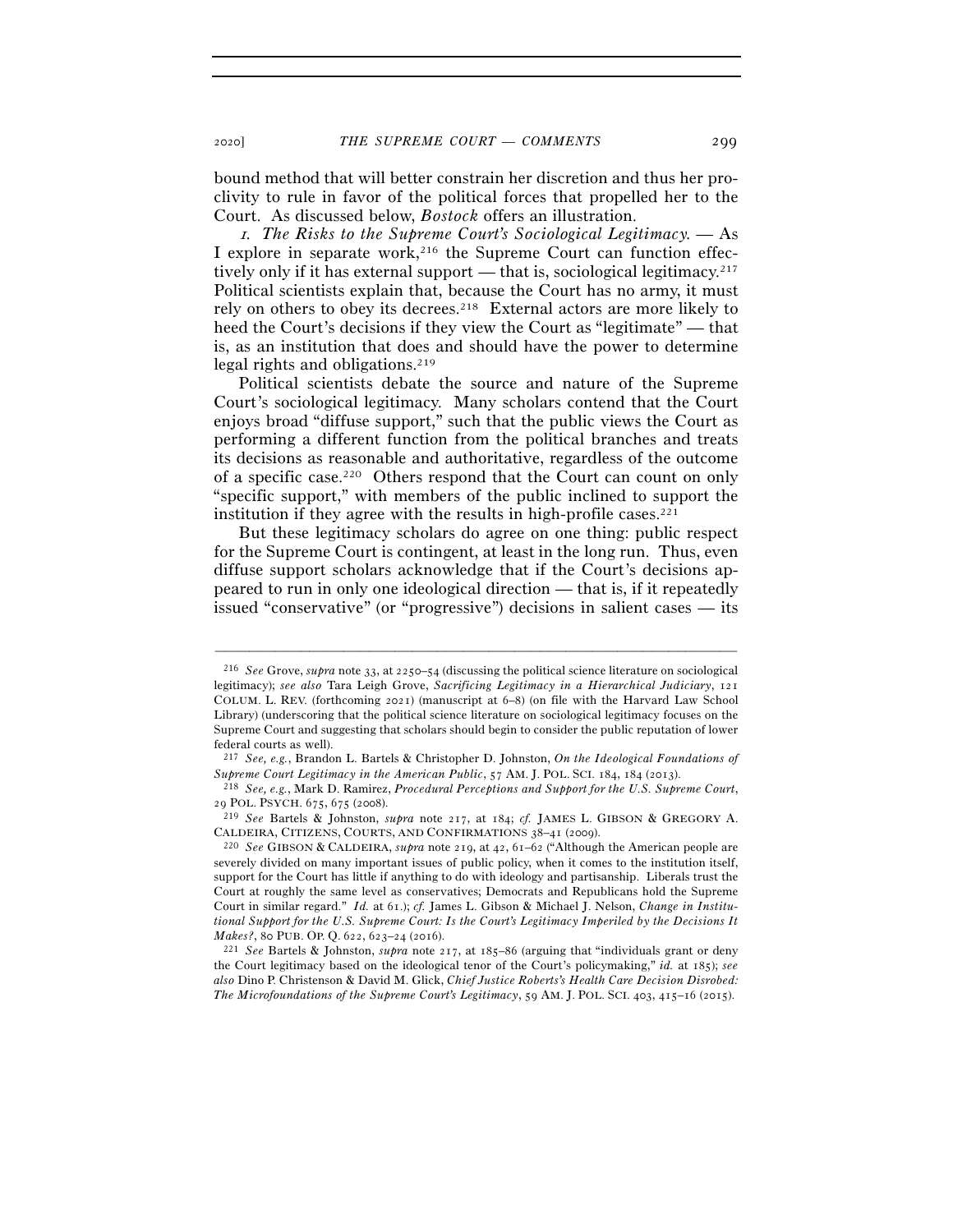overall public reputation would eventually decline.<sup>222</sup> The Court, it seems, might no longer be trusted to exercise the political independence contemplated by Article III.

This research has an important lesson: the Supreme Court's sociological legitimacy could suffer if one ideological faction captured the Article II selection process and in so doing seemed to control the future direction of the Court's decisions. Justice Kagan powerfully articulated this concern in an October 2018 speech, which she delivered near the end of the confirmation battle over Justice Kavanaugh.223 As Justice Kagan recognized, "part of the court's legitimacy depends on people not seeing the court in the way that people see the rest of the governing structures of this country."224 And, the Justice suggested, one important sign of the Court's distinct role is the presence of a "swing Justice" someone whose votes are hard to predict by looking at the political party of the nominating President<sup>225</sup>:

In the last, really 30 years, starting with Justice O'Connor and continuing with Justice Kennedy, there has been a person who found the center or people couldn't predict in that sort of way. That enabled the court to look as though it was not owned by one side or another and was indeed impartial and neutral and fair.<sup>226</sup>

Justice Kagan wondered whether the Court could continue to be seen as legitimate in this "really divided time," absent such a swing Justice.<sup>227</sup>

<sup>2</sup>*. The Pressures of Politics.* — The risks to the Supreme Court's external reputation seem to have grown over the past few decades. Since the 1980s, Presidents and Senators have increasingly aimed to use the Article II selection process to control the future direction of the Court's

<sup>222</sup> *See* GIBSON & CALDEIRA, *supra* note 219, at 43–44 (stating that "over the long haul, the repeated failure of an institution to meet policy expectations can weaken and even destroy that institution's legitimacy in the eyes of disaffected groups," *id.* at 43, and adding that "[f]rom this perspective, Court support can change fairly quickly over time," *id.* at 44); James L. Gibson & Michael J. Nelson, *The Legitimacy of the U.S. Supreme Court: Conventional Wisdoms and Recent Challenges Thereto*, 10 ANN. REV. L. & SOC. SCI. 201, 206–07 (2014) (noting this risk to "diffuse support").

<sup>223</sup> Sophie Tatum, *Justice Kagan Worries About the "Legitimacy" of a Politically Divided Supreme Court*, CNN (Oct. 5, 2018, 10:06 PM), https://www.cnn.com/2018/10/05/politics/supremecourt-elena-kagan-legitimacy/index.html [https://perma.cc/2K<sup>5</sup>S-TAKX]. 224 *Id.*

<sup>&</sup>lt;sup>225</sup> *Id.* ("Supreme Court Justice Elena Kagan expressed concern . . . over the court's lack of a swing vote with Justice Anthony Kennedy's departure from the bench. Speaking at a Princeton University conference, Kagan warned that a politically divided court could jeopardize its legitimacy.").

<sup>226</sup> *Id.*

<sup>227</sup> Daniel Politi, *Justice Kagan Fears Supreme Court Could Lose Legitimacy Without a Swing Justice*, SLATE (Oct. 6, 2018, 11:08 AM), https://slate.com/news-and-politics/2018/10/justice-elenakagan-fears-supreme-court-could-lose-legitimacy-without-a-swing-justice.html [https://perma.cc/ MM8U-7QJ8].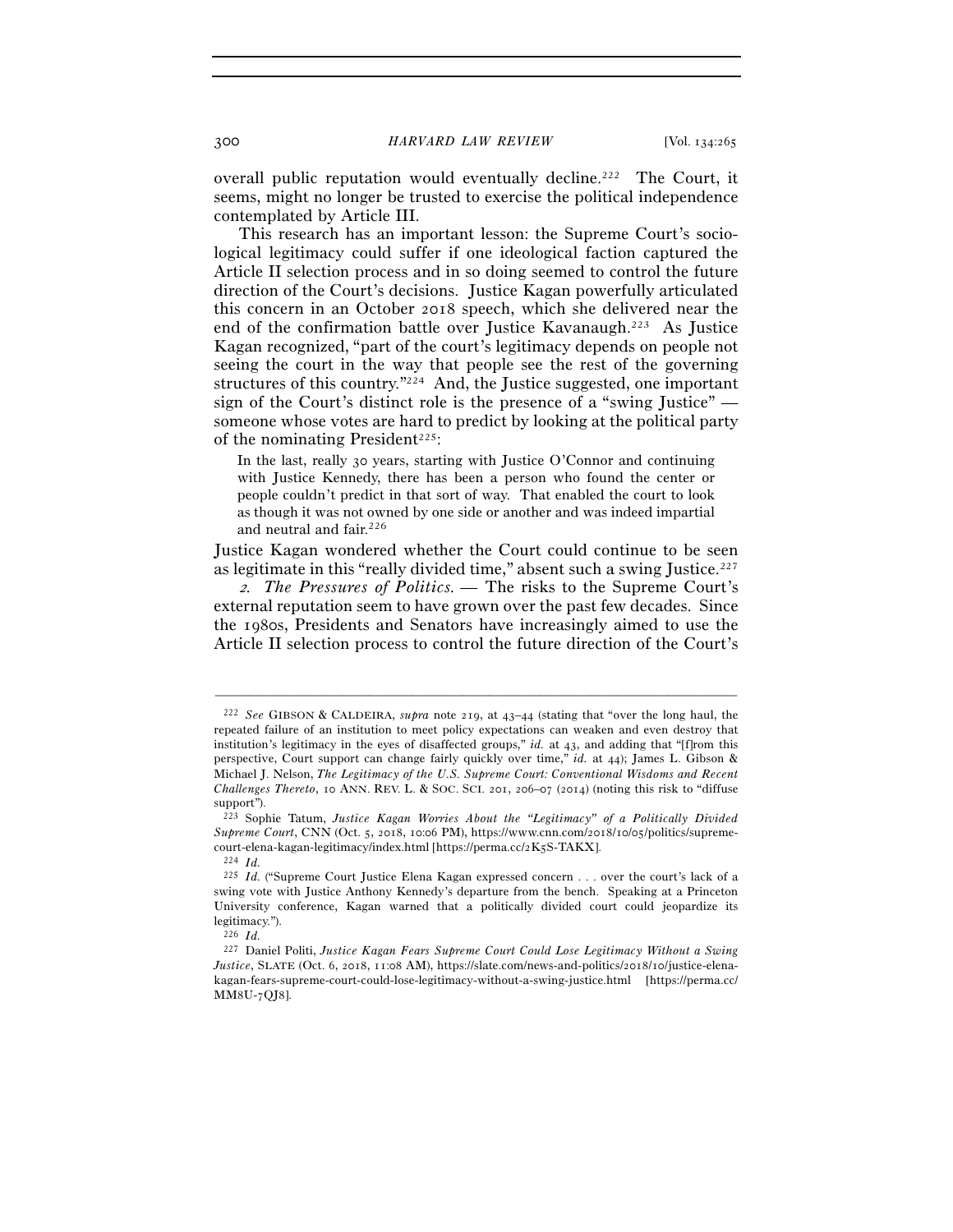decisions.228 Republican Presidents aim to nominate movement conservatives, while Democratic Presidents seek out reliable progressives. That is, Presidents of both parties are determined not to appoint anyone to the Court who might turn out to be a "swing Justice."229

The Justices face continuing pressure to rule for their "team" in salient cases even after they take the bench.230 Professors Neal Devins and Lawrence Baum have shown that members of the Supreme Court tend to be surrounded by those who share their ideological commitments; that is, conservative Justices travel in conservative elite circles, while progressive Justices make speeches to and socialize with progressive elites.231 This trend "reinforces the appointment process in hardening ideological positions," such that "the days when some Republican appointees drifted toward more liberal positions are behind us."232 Devins and Baum make the following prediction specifically about Justice

–––––––––––––––––––––––––––––––––––––––––––––––––––––––––––––

<sup>232</sup> *Id.* at 151 ("In this new world, the ideological content of Justices' votes and opinions is less susceptible to change than it was in the preceding period.").

<sup>228</sup> *See* DEVINS & BAUM, *supra* note 21, at 2–3, 121–30; Lawrence B. Solum, *Judicial Selection: Ideology Versus Character*, 26 CARDOZO L. REV. 659, 660–62 (2005) (noting that ideological factors were always relevant to judicial appointments and have only become more so over time, and expressing concern about this "emerging practice that explicitly acknowledges ideological appointments as a legitimate basis for changing the law without amending the Constitution or enacting new statutes," *id.* at 661); *see also* KEITH E. WHITTINGTON, POLITICAL FOUNDATIONS OF JUDICIAL SUPREMACY 89 (2009) (noting the Reagan Administration's emphasis on "judicial ideology" across many issue areas). Political actors have also increasingly focused on ideology in lower court appointments. *See* NANCY SCHERER, SCORING POINTS 3–4, 161 (2005); *see also* Grove, *supra* note 216, at 3–4 (exploring the implications for lower court legitimacy); *cf.* Bert I. Huang, *Judicial Credibility*, 61 WM. & MARY L. REV. 1053, 1055, 1060 (2020) (examining whether the party of the nominating President affects the willingness of members of the public to view a lower court judge's decisions as legally correct).

<sup>229</sup> *See* DEVINS & BAUM, *supra* note 21, at 2–3, 121–30; *see also* JAN CRAWFORD GREENBURG, SUPREME CONFLICT 265 (2007) (stating that President George W. Bush ultimately withdrew the nomination of Harriet Miers so as "not to repeat his father's mistake with Souter"); JEFFREY TOOBIN, THE NINE 266–70 (2007) (describing how White House insiders in the early 2000s aimed for "no more Souters and no more Kennedys" and rejected Alberto Gonzales because he was viewed as "not a movement conservative," *id.* at 268, and "unreliable on abortion," *id.* at 270). An exception to this trend might be the nomination of Judge Garland, selected by President Obama to replace Justice Scalia in part because of his "centrist reputation." Jordan Fabian, *Why Obama Picked Merrick Garland*, THE HILL (Mar. 17, 2016, 5:40 AM), https://thehill.com/homenews/administration/273346 why-obama-picked-merrick-garland [https://perma.cc/AW4J-VWVG]. But President Obama might have selected a different nominee if Democrats had controlled the Senate at the time.

<sup>230</sup> *Cf.* DEVINS & BAUM, *supra* note 21, at 138 ("Democratic Justices undoubtedly see themselves as members of a different team than their Republican counterparts."). To be sure, scholars have long asserted that the Justices' ideological leanings affect their votes. *See generally* Barry Friedman, *The Politics of Judicial Review*, 84 TEX. L. REV. 257 (2005) (offering an overview of the debate over whether the Justices are more motivated by law or politics). The concern articulated here is that these tendencies may be more pronounced today.

<sup>231</sup> *See* DEVINS & BAUM, *supra* note 21, at 132–40, 150–57 (describing how, for example, Republican appointees can be found at Federalist Society events, while Democratic appointees appear at American Constitution Society events); *id.* at 3 (urging that the Justices' decisions are heavily influenced by the "political, social, and professional elites" that surround them).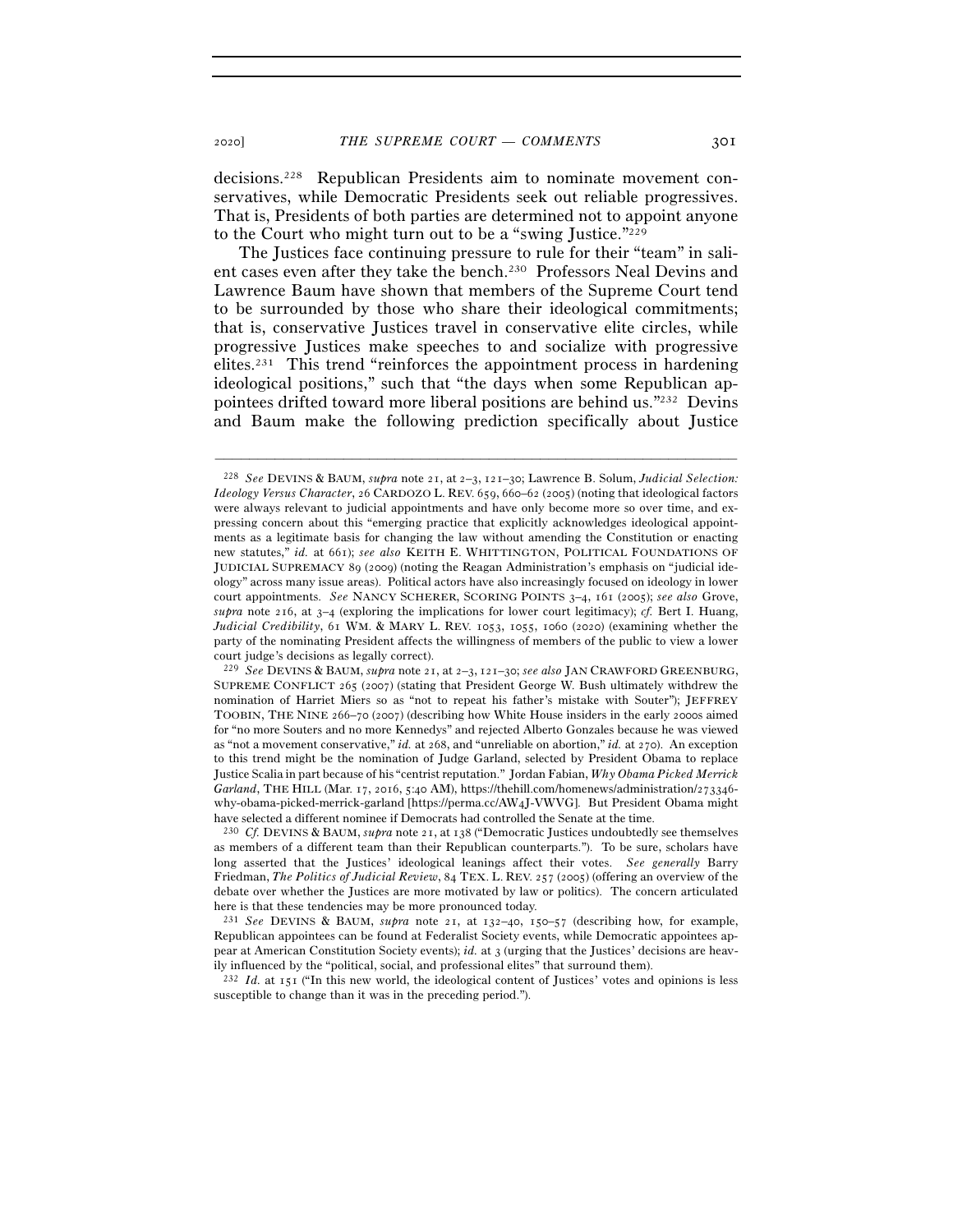302 *HARVARD LAW REVIEW* [Vol. 134:<sup>265</sup>

Gorsuch in their 2019 work: "With the careful vetting that now characterizes the appointment of Justices and with the Court's new social environment, it would be very surprising if Gorsuch deviated from the ideological path that he has taken thus far in his career."233

This political background set the stage for *Bostock*. During the litigation, the Trump Administration did not mince words about its preferences. While the Obama Administration had announced that Title VII's sex provision "by definition" covered the LGBTQ community (and initiated some of the litigation before the Court in *Bostock*),234 the Trump Justice Department came out strongly on the other side. The federal government insisted that a victory for the plaintiffs could lead to "extreme"235 or "absurd"236 results, "transform[ing] Title VII into a blanket prohibition on all sex-specific workplace practices" that "would bear no resemblance to how [the statute] has been understood by Congress or the public from 1964 to the present."237 Moreover, during the oral argument, Solicitor General Noel Francisco characterized the litigation as pitting LGBTQ equality against the religious liberty of employers and admonished that a ruling for the plaintiffs would give "a complete victory to one side of the fight."238

The pressure on the Justices to rule for the "correct" ideological "side" continued in the ensuing months. Notably, during the *Bostock* argument, Justice Gorsuch signaled his sympathy for the plaintiffs' textual claim, wondering "in what linguistic formulation . . . would one say that sex, biological gender, has nothing to do with what happened in this case?"239 Due in part to such questions — as well as leaks from the Court — rumors began to circulate in late 2019 that Justice Gorsuch might vote in favor of the *Bostock* plaintiffs.240 Some conservative

<sup>&</sup>lt;sup>233</sup> *Id.* at 157.<br>
<sup>234</sup> *See supra* note 24.<br>
<sup>235</sup> Brief for the Federal Respondent, *supra* note 25, at 38.<br>
<sup>236</sup> Brief for the United States, *supra* note 26, at 17, 25.<br>
<sup>237</sup> Brief for the Federal Respondent, *su* "workplace dress codes," "sex-specific restrooms," and "different male and female fitness standards").

<sup>238</sup> Transcript of Oral Argument at 56, R.G. & G.R. Harris Funeral Homes, Inc. v. EEOC, 140 S. Ct. 1731 (2020) (No. 18-107), https://www.supremecourt.gov/oral\_arguments/argument\_ transcripts/2019/18-107\_6j37.pdf [https://perma.cc/MQC4-SF<sup>7</sup>B]. 239 Transcript of Oral Argument at 46, *Bostock*, 140 S. Ct. 1731 (Nos. 17-1618, 17-1623),

https://www.supremecourt.gov/oral\_arguments/argument\_transcripts/2019/17-1618\_2a34.pdf

<sup>[</sup>https://perma.cc/EHP5-B<sup>5</sup>WE]. 240 *See* Joan Biskupic, *Anger, Leaks and Tensions at the Supreme Court During the LGBTQ Rights Case*, CNN (July 28, 2020, 2:15 PM), https://www.cnn.com/2020/07/28/politics/neil-gorsuchsupreme-court-lgbtq-civil-rights-act-alito/index.html [https://perma.cc/5JXC-7TV2] (suggesting that the leaks were designed to "jab the conservatives, perhaps even pressure them to change").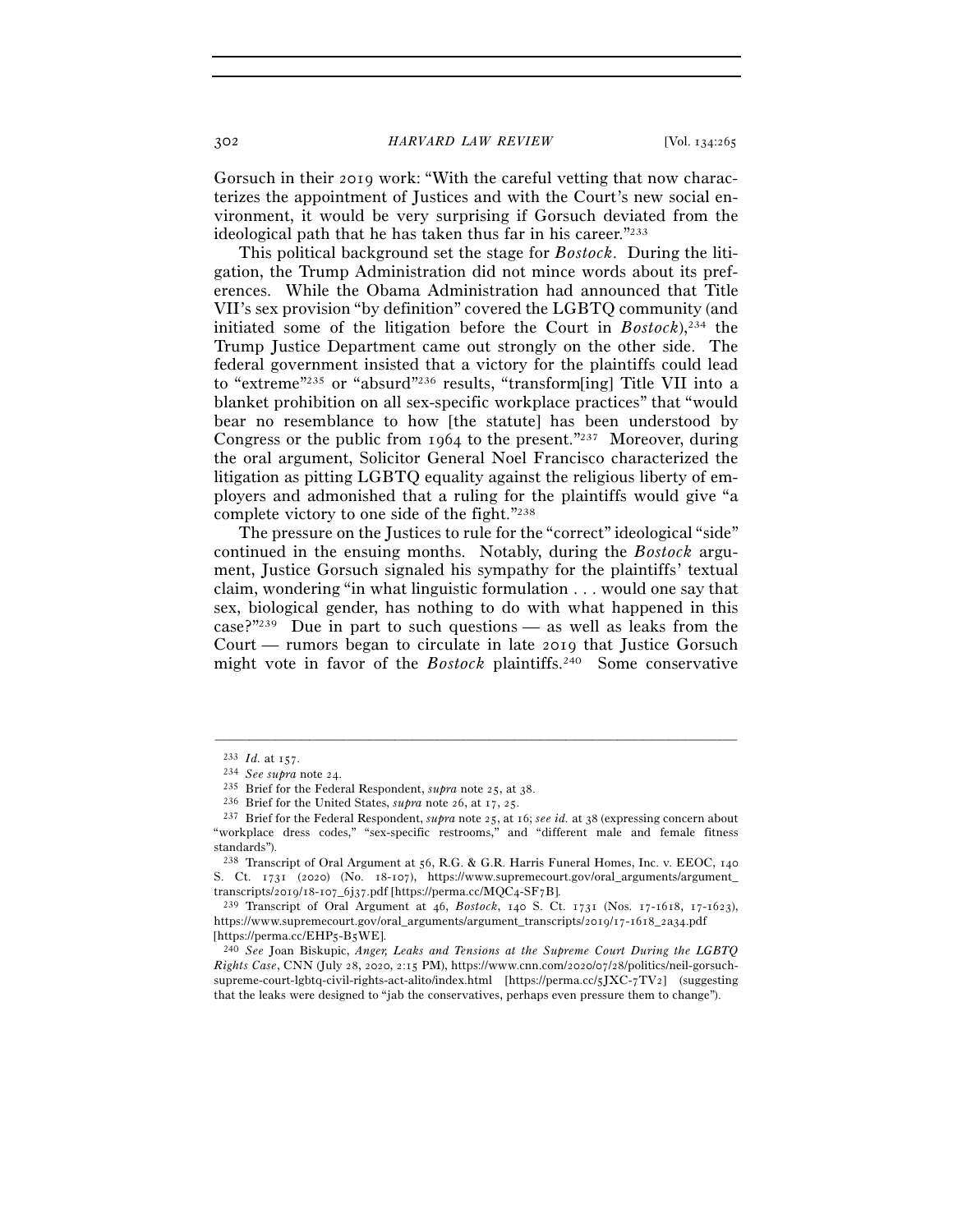commentators declared that such a result would be unacceptable or even an "unprecedented betrayal."241

In this environment, many observers predicted that the Republicanappointed jurists would reject the claim that the disparate treatment of gay, lesbian, and transgender individuals qualifies as "discriminaterian nation  $\cdots$  because of such individual's  $\cdots$  sex.<sup>"242</sup> That is, despite the strength of the plaintiffs' textual arguments — and the apparent commitment of several members of the Court to textualism — the Justices would vote according to the political party of the President who appointed them, and the plaintiffs would lose by a 5–4 margin. The assumption, in short, was that the Article II selection process would drive the outcome of this litigation.

<sup>3</sup>*. Interpretive Method as a Response to Political Pressure.* — This Comment argues that formalistic textualism offers a way to navigate these external pressures — and, relatedly, the structural tension between Article II and Article III. Formalistic textualism urges the judge to zero in on the statutory language, focusing on semantic context and downplaying policy concerns and practical consequences — the very concerns and consequences that tend to be of most interest to external observers.

Notably, the goal of this Comment is to offer a theoretical foundation for formalistic textualism. To navigate the tension between Article II and Article III, judges should attempt to tie themselves to the mast through their interpretive method. Although I cannot within the space permitted by this Comment describe in detail all features of formalistic textualism,243 the analysis here does provide a basis for evaluating some

<sup>241</sup> Barnes, *supra* note 9 (noting the comment on social media); *see also, e.g.*, Editorial Board, Opinion, *The Supreme Court's Textualism Test*, WALL ST. J. (Nov. 21, 2019, 7:21 PM), https://www.wsj.com/articles/the-supreme-courts-textualism-test-11574382080 [https://perma.cc/ 743M-6PVY] (urging that a ruling for the plaintiffs would be a "misuse[] of textualism"). Many social conservatives have echoed these views since the Court announced the decision. *See* Sarah Pulliam Bailey, *Christian Conservatives Rattled After Supreme Court Rules Against LGBT Discrimination*, WASH. POST (June 15, 2020, 5:41 PM), https://www.washingtonpost.com/ religion/2020/06/15/bostock-court-faith-conservatives-lgbt [https://perma.cc/N7LF-UNAY]. Indeed, some reacted to the decision by declaring that textualism should be abandoned. *See, e.g.*, Josh Hawley, *Was It All for This? The Failure of the Conservative Legal Movement*, PUB. DISCOURSE (June 16, 2020), https://www.thepublicdiscourse.com/2020/06/65043 [https://perma.cc/ <sup>7</sup>KW4-<sup>8</sup>TUX] (piece by a U.S. Senator). 242 <sup>42</sup> U.S.C. § 2000e-2(a)(1); *see* Koppelman, *supra* note 191, at 4–5, 4 n.8 (collecting sources).

To be sure, a few employment discrimination specialists had a different view. *See supra* note 84 and accompanying text.

<sup>243</sup> There are important questions about, for example, the relationship between formalistic textualism and precedent. *See also supra* section III.A.1, pp. 291–93 (noting questions about normative canons). More generally, there may be a need for "meta-rules" to govern formalistic textualism. *Cf.*  Anita S. Krishnakumar, *Meta-rules for Ordinary Meaning*, 134 HARV. L. REV. F. (forthcoming 2020) (manuscript at 11-18) (on file with the Harvard Law School Library) (suggesting that either Congress or courts could identify meta-rules to handle conflicting evidence about ordinary meaning from sources such as dictionaries, corpus linguistics, or surveys of judges or laypeople).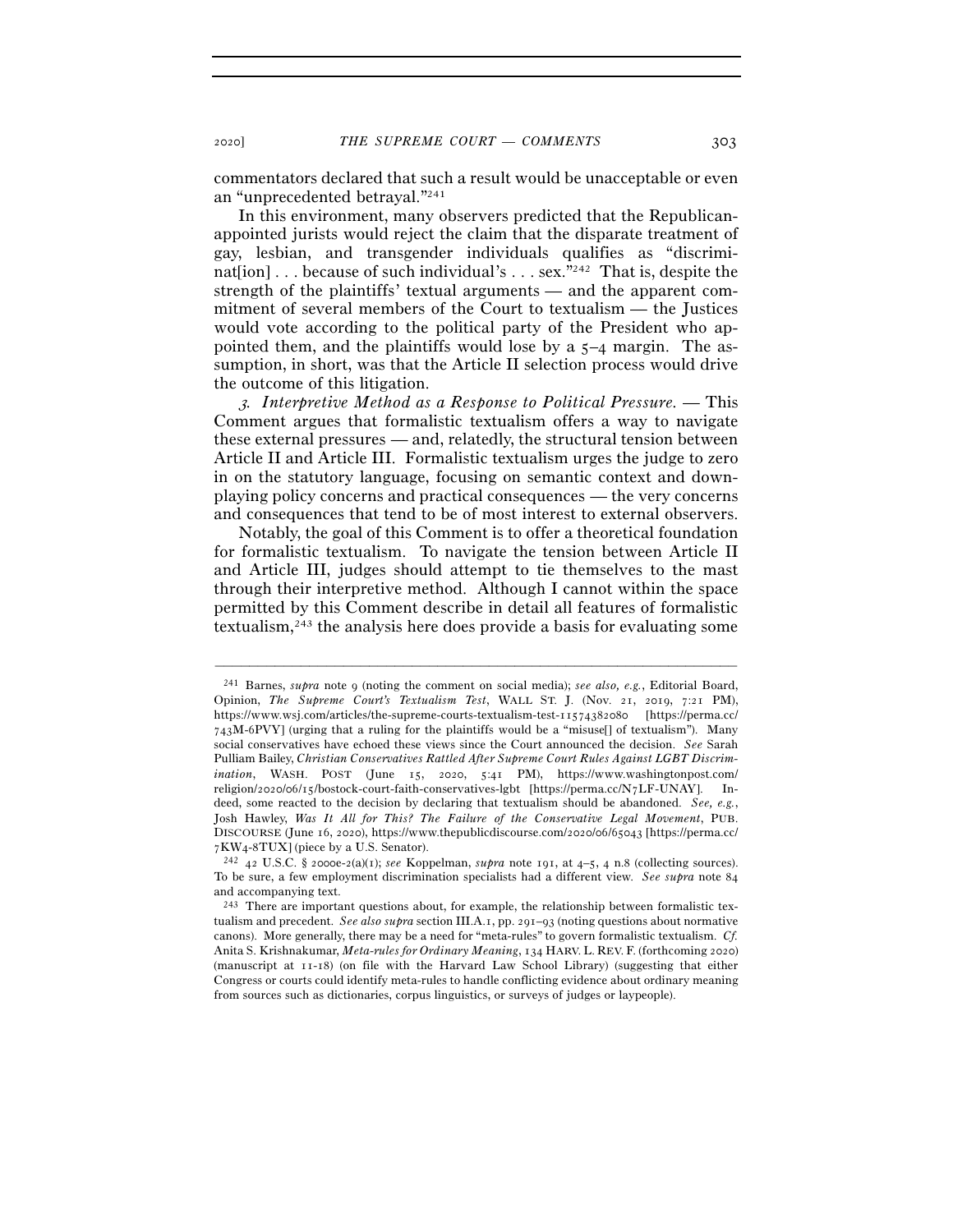existing disputes among textualists. This analysis gives federal judges good reason to discard canons (such as the absurdity doctrine) that grant judges broad discretion to deviate from the statutory language, and to aim for a closed set of canons.244 This approach also counsels against recent calls for a more flexible textualism, such as efforts to resurrect the mischief rule or to give judges greater leeway to find statutory ambiguity.245 Formalistic textualism calls upon judges to limit their own discretion to rule consistently for their perceived "team" in statutory cases.

To be sure, no interpretive method can fully cabin judicial discretion. But there is a strong sense among legal scholars and political scientists that more rule-like methods tend to provide greater constraint than standards.246 And many legal scholars — textualists and nontextualists alike — have argued that certain practices, such as the use of normative canons or the mischief rule, tend to expand interpretive discretion.247 Accordingly, it seems reasonable to assume that a version of textualism that minimizes or rejects such practices should constrain judicial discretion to a greater extent than a more flexible strand that accepts them.

Such constraint seems likely to benefit the Supreme Court's public reputation in a few respects. First, as *Bostock* illustrates, a Justice may vote contrary to her (assumed) ideological priors.<sup>248</sup> That is, the Justice may vote against the views of the political forces that put her on the bench. Such a vote — particularly in a high-profile case that garners considerable media attention — pushes against any assumption that political actors may use the Article II selection process to control the future decisions of the Court.

<sup>244</sup> *See supra* section III.A.1, pp. 291–93. A detailed list of which normative canons should be retained (or discarded) is beyond the scope of this Comment. But I plan to explore that in future work.<br> $\,$   $^{245}$   $\,$  $\,$  *295–96.* 

<sup>&</sup>lt;sup>246</sup> Scholars agree, for example, that lower courts have far more discretion in applying legal doctrines that take the form of standards, rather than rules. *See* VERMEULE, *supra* note 14, at 68; Scott Baker & Pauline T. Kim, *A Dynamic Model of Doctrinal Choice*, 4 J. LEGAL ANALYSIS 329, 333, 336–37 (2012) ("[T]he more rule-like the doctrine, the more likely it is that the lower courts will follow the directive." *Id.* at <sup>336</sup>.). 247 *See, e.g.*, William N. Eskridge, Jr., *Textualism, the Unknown Ideal?*, 96 MICH. L. REV. 1509,

<sup>1542</sup>–43, 1545–46 (1998) (reviewing SCALIA, *supra* note 31) (arguing that the normative canons threaten to render textualism "potentially destabilizing," *id.* at 1543, and "unpredictable," *id.* at 1546, especially "if judges succumb to the temptation of creating new canons or adjusting old ones to their changing tastes," *id.* at 1543); *supra* section II.B, pp. 285–290; *supra* section III.A, pp. 291– 96.

<sup>248</sup> I make no assumptions about the *actual* views of any of the Justices in *Bostock* (or any other case). What matters, for my purposes, is that many observers predicted that the Justices in *Bostock* would vote according to the political party of the nominating President. *See supra* note 242 and accompanying text.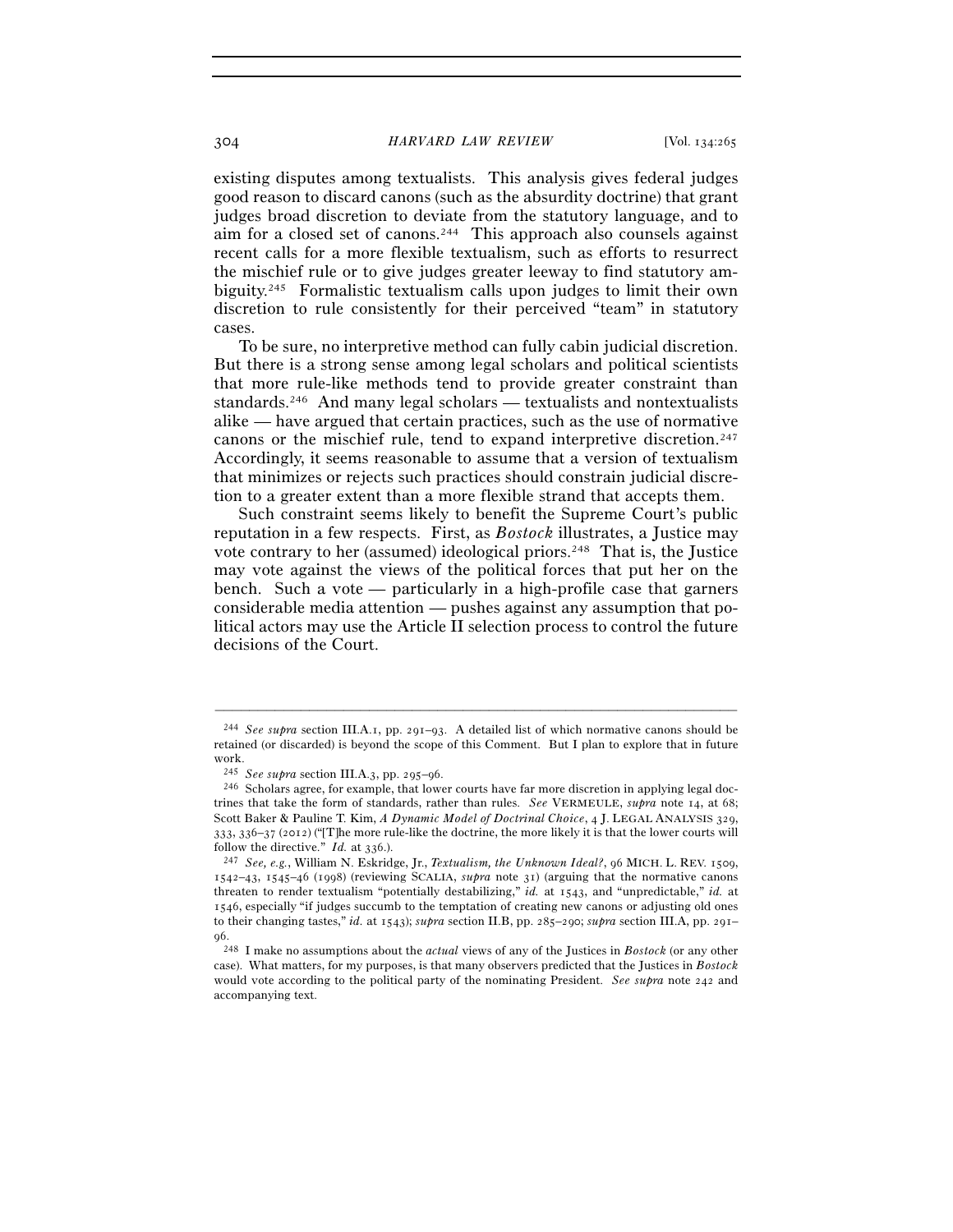Second, given the mix of federal statutes (passed by Democratic- and Republican-controlled Congresses), and the mix of baseline requirements and exceptions within each statute, formalistic textualism should help ensure that a Justice does not vote in a single ideological direction. That is, this method has the potential to transform even the most apparently "reliable" progressive or conservative member of the Court into a "swing Justice" in statutory cases.

Consider *King v. Burwell*, 249 which involved a provision of the Patient Protection and Affordable Care Act<sup>250</sup> (ACA). The ACA required each state to establish an exchange where individuals could purchase health insurance<sup>251</sup> but provided that, if a state opted not to do so, the federal government would establish the exchange.252 The question in the case was whether individuals who purchased a health insurance plan via a federally created exchange would qualify for certain tax credits.253 The statute provided that such credits were available if an individual purchased insurance "through an Exchange *established by the State*."254

In an opinion by Chief Justice Roberts, the Court noted that "an Exchange established by the State" would seem to foreclose a federal exchange.255 But the Court held that, in light of the plan of the ACA as a whole — and given the monumental consequences that would follow from a denial of tax credits — the language was ambiguous.<sup>256</sup> The Court ultimately held that the ACA permitted an individual to receive tax credits, whether she purchased insurance through a state or a federal exchange.257

–––––––––––––––––––––––––––––––––––––––––––––––––––––––––––––

scheme,' the meaning of the phrase 'established by the State' is not so clear." *Id.* at 2490 (quoting FDA v. Brown & Williamson Tobacco Corp., 529 U.S. 120, 133 (2000)).); *see also* Doerfler, *High-Stakes*, *supra* note 197, at 562 (noting that the challenge could have led "a huge number" of individuals to be "exempt from the individual mandate on grounds of financial hardship," which in turn could have kept many healthy people out of the insurance risk pool); Kevin M. Stack, *The Enacted Purposes Canon*, 105 IOWA L. REV. 283, 300–03 (2019).<br><sup>257</sup> *See* 135 S. Ct. at 2492–93 ("IT]he statutory scheme compels us to reject petitioners' interpre-

tation because it would destabilize the individual insurance market in any State with a Federal Exchange  $\dots$ .").

<sup>&</sup>lt;sup>249</sup> 135 S. Ct. 2480 (2015).<br><sup>250</sup> Pub. L. No. 111-148, 124 Stat. 119 (2010) (codified as amended in scattered sections of 26 and 42 U.S.C.).

<sup>&</sup>lt;sup>251</sup> 42 U.S.C. § 18031(b)(1).<br>
<sup>252</sup> *Id.* § 18041(c)(1).<br>
<sup>253</sup> 135 S. Ct. at 2487.<br>
<sup>254</sup> 26 U.S.C. § 36B(b)(2)(A) (emphasis added).<br>
<sup>254</sup> 26 U.S.C. § 36B(b)(2)(A) (emphasis added).<br>
<sup>255</sup> 135 S. Ct. at 2490 ("[I]t mi of being "established by the State," especially given that "the Act defines 'State' to mean 'each of the 50 States and the District of Columbia' — a definition that does not include the Federal Government." (quoting 42 U.S.C. § 18024(d))).<br><sup>256</sup> *See id.* at 2490–96 ("[W]hen read in context, 'with a view to [its] place in the overall statutory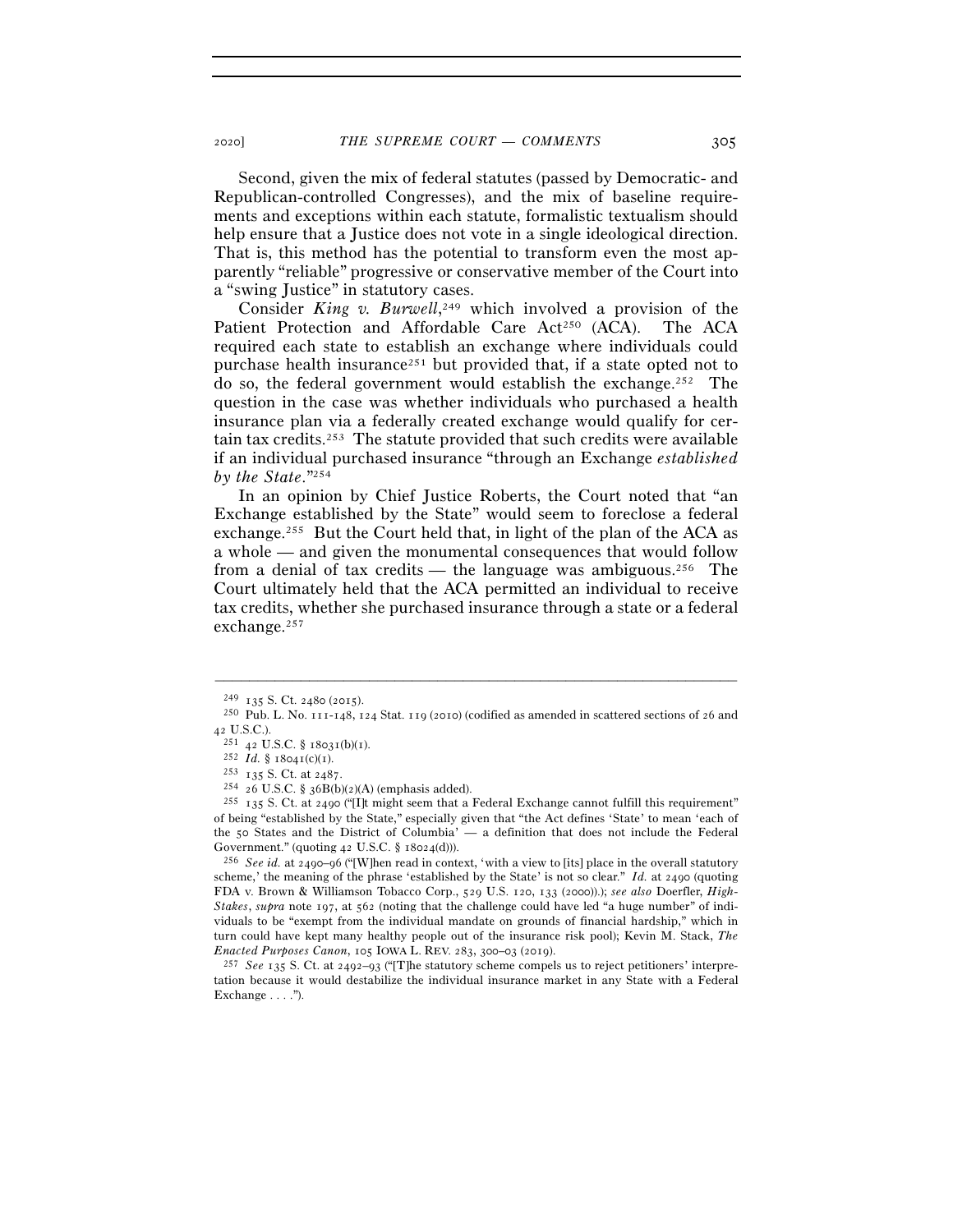306 *HARVARD LAW REVIEW* [Vol. 134:<sup>265</sup>

*King v. Burwell* has many of the hallmarks of flexible textualism.258 The Court was presented with a text that, by the Court's own admission, seemed clear. But due in large part to concerns about practical consequences, the Court found the statutory language ambiguous. A full exploration of *King* is beyond the scope of this Comment. For now, I assume that formalistic textualism would lead a Justice to side with Justice Scalia's dissent, which found that the statutory text clearly foreclosed tax credits on a federal exchange.259 On that assumption, *King* along with *Bostock* illustrates how formalistic textualism can lead a Justice to outcomes favored by either conservatives or progressives in high-profile cases.<sup>260</sup>

The constraint offered by formalistic textualism seems most pressing in high-profile cases. As Doerfler and Re have separately observed, the Justices are most tempted to depart from the statutory text in cases such as *Bond*, *King*, and (I will add) *Bostock*, where the political and practical stakes are seen as "far-reaching."261 In these cases, a Justice is well advised to zero in on semantic context, downplaying arguments about societal norms, external values, or practical consequences — even when those arguments are put forth by the very political forces that helped put the Justice on the bench.

<sup>258</sup> Re suggests that the Court's reasoning in *King* was purposivist. *See* Re, *supra* note 153, at 413–15 (asserting that the case should have been "easy" under a textualist approach, *id.* at 413); *see also* Stephanie Hoffer & Christopher J. Walker, *Is the Chief Justice a Tax Lawyer?*, 43 PEPP. L. REV. 33, 37 (2015) (describing the Court's approach in *King* as "contextualism"). But as Professors Abbe Gluck, Jeremy Kessler, and David Pozen have observed, the Court's analysis was "textualist" in several respects. *See* Abbe R. Gluck, *The Supreme Court,* 2014 *Term — Comment: Imperfect Statutes, Imperfect Courts: Understanding Congress's Plan in the Era of Unorthodox Lawmaking*, 129 HARV. L. REV. 62, 88 (2015) ("The choice of the word 'plan' instead of 'purpose' seems intentional: the Court is conveying something more linked to text . . . ."); Gluck, *supra* note 4, at 2074– 75 (asserting that *King* was "a rational, forgiving reading of the statute, but using textualist tools," *id.* at 2075); Kessler & Pozen, *supra* note 5, at 1853–54 (stating that *King* "sound[ed] like a stringent form of textualism," *id.* at 1853, while "integrat[ing] purposive considerations" into a finding of ambiguity, *id.* at 1854).

<sup>259</sup> *See* 135 S. Ct. at 2496–97, 2502 (Scalia, J., dissenting) ("It is hard to come up with a clearer way to limit tax credits to state Exchanges than to use the words 'established by the State.'" *Id.* at 2497 (quoting 26 U.S.C. § 36B(b)(2)(A)).).<br><sup>260</sup> *McGirt v. Oklahoma*, 140 S. Ct. 2452 (2020), also from this Term, offers another illustration.

In an opinion by Justice Gorsuch, the Court relied on the text of the Major Crimes Act to hold that a considerable portion of Oklahoma is "Indian country" for purposes of that federal criminal statute, *id.* at 2459 — notwithstanding the State's concerns about the "potentially transform[ative] effects" of such a holding, *id.* at 2478 (quoting Brief for Respondent at 43, *McGirt*, 140 S. Ct. 2452 (No. 18- 9526)). *See also id.* at 2468–69, 2478–79, 2481–82 (asserting that "dire warnings" about practical consequences are "not a license for us to disregard the law," *id.* at 2481); Jack Healy & Adam Liptak, *Landmark Supreme Court Ruling Affirms Native American Rights in Oklahoma*, N.Y. TIMES (July 11, 2020), https://nyti.ms/2BMFYWS [https://perma.cc/PGQ9-FKGX] (stating that Justice Gorsuch "broke[] with his fellow conservatives" and "joined the court's more liberal members to form the majority" in the case).

<sup>261</sup> *Bostock*, 140 S. Ct. at 1778 (Alito, J., dissenting) (urging that *Bostock* "is virtually certain to have far-reaching consequences"); *see* Doerfler, *High-Stakes*, *supra* note 197, at 527–30; Re, *supra* note 153, at 421 (arguing that the Court is inclined to find ambiguity "when a statute's central objective is at risk or an otherwise plausible reading leads to alarming results").